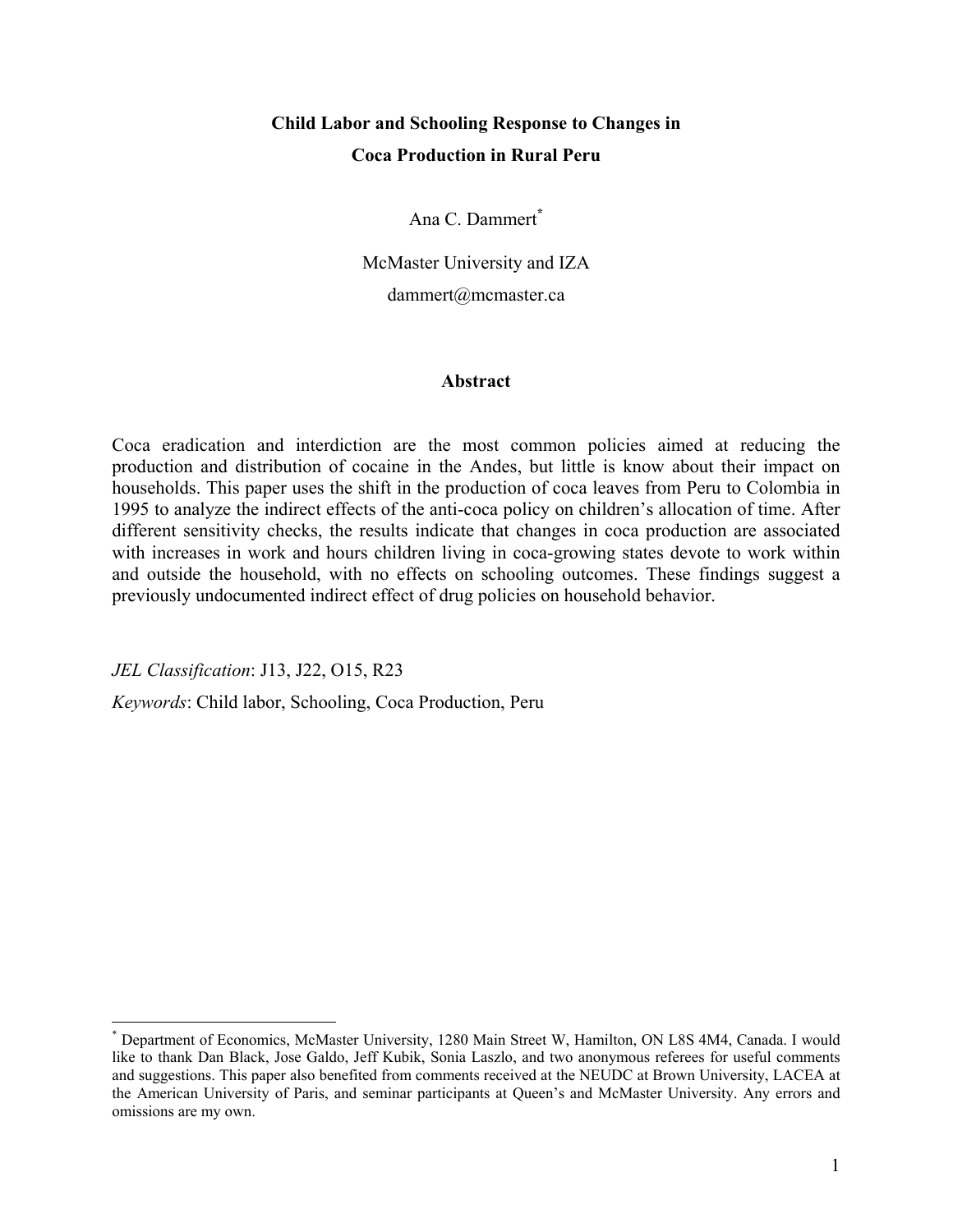#### **I. INTRODUCTION**

 During the 1980s and mid-1990s, Peru was the leading producer of coca leaves, providing 60 to 70 percent of international coca trafficking requirements, while Colombia was the main producer of refined cocaine (UNDCP 2002). As a result, coca eradication and interdiction are the most common policies aimed at reducing the production and distribution of cocaine. Peru implemented the so-called "air-bridge" denial between Peru and Colombia in 1995 where local militaries took control of airports and ports in coca regions. This policy was also accompanied by the dismantling of the powerful Cali cartel in Colombia. Prices declined below production costs and farmers started abandoning their coca fields in Peru while in Colombia drug traffickers demanded large-scale homegrown crops. Estimates suggest that coca leaf production declined by 66 percent in Peru and shifted towards Colombia. Very little is known about the effect of the negative change in coca production on children's time allocation in rural areas, where most of children work. The only evidence shows that the positive demand shock increased self-employment earnings and labor supply of teenage boys in rural Colombia (Angrist and Kugler 2005). The main purpose of this paper is to use this shift to examine whether the coca economy has an effect on child labor and schooling in Peru.

 Understanding how exogenous shocks affect education and child labor (defined as children engaged in market work) is important for several reasons. One of the main features of child labor in developing countries is that a large share of children in rural areas works in agriculture (Edmonds and Pavnick 2005a). In Peru, 93 percent of economically active children were engaged in agriculture in 1994. Additionally, coca was a relevant source of agricultural employment and income in the 1990s. In 1995, about 200,000 households had an economy based on coca production or activities related to it (INEI 2000). Even though the price of raw coca leaf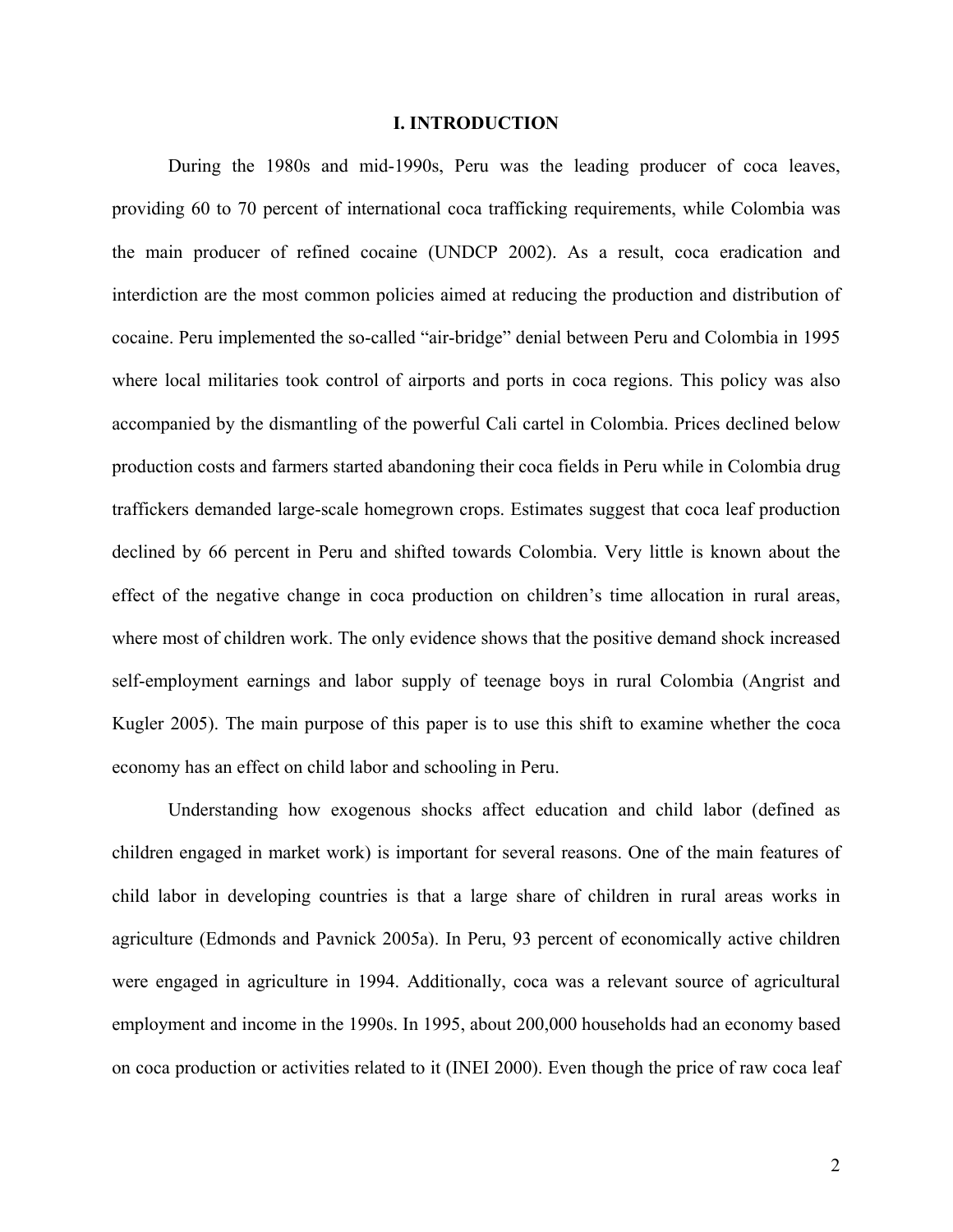makes up a small fraction of the price of cocaine, it is higher than for legal crops and most estimates suggest that coca cultivation played an important role in the economy (Steiner, 1998).<sup>1</sup>

 Critics of drug interdiction and eradication argue that these policies have substantial economic costs for rural producers (Thoumi 2002, Cotler 1999). Theoretical and empirical evidence have shown that when family income decreases there will be less child leisure, less school, and more child work. For example, the Basu and Van (1998) seminal model show that the household will send children to work if adult income or family income from non-child labor sources becomes very low. A poor household cannot afford to consume the good of child leisure but it will as soon as adult income rises sufficiently.

Other factors might play a role as well. For example, wages and child labor might decrease in states that are more exposed to coca production and experience larger declines in demand. Another scenario, however, could be that farmers to shift toward less skill-intensive crops where the demand for child labor increases.<sup>2</sup> Likewise, changes in the return of education as a consequence of the anti-coca policies affect child labor and schooling but it could go either way. If households switch to other crops where higher education is needed, the expected returns to schooling increase and there will be more schooling and less work. The loss of revenues and rents from coca production might affect local public finance altering the quality of education and worsening returns to education.

Ultimately, the net effect of changes in coca production on child labor and schooling depends on the relative strength of these channels. The existing empirical literature suggests a

1

<sup>&</sup>lt;sup>1</sup> Estimates regarding how much revenue Peru received annually from the drug trade during this period range from US\$800 to US\$550 million (Steiner, 1998).

<sup>&</sup>lt;sup>2</sup> One of the main problems is that for most children working in rural farms or family enterprises, wages are not observable. Different alternatives have been used such as estimating a family farm production function where the marginal productivities of labor are a measure of shadow wages (Jacoby and Skoufias 1997). Another empirical strategy is to exploit variation in economic conditions, as these will alter the wage or value of children's time. For example, empirical evidence has shown that financial crisis leads to higher child labor especially among the poor and younger children (Funkhouser 1999, Skoufias and Parker 2006, Rucci 2003).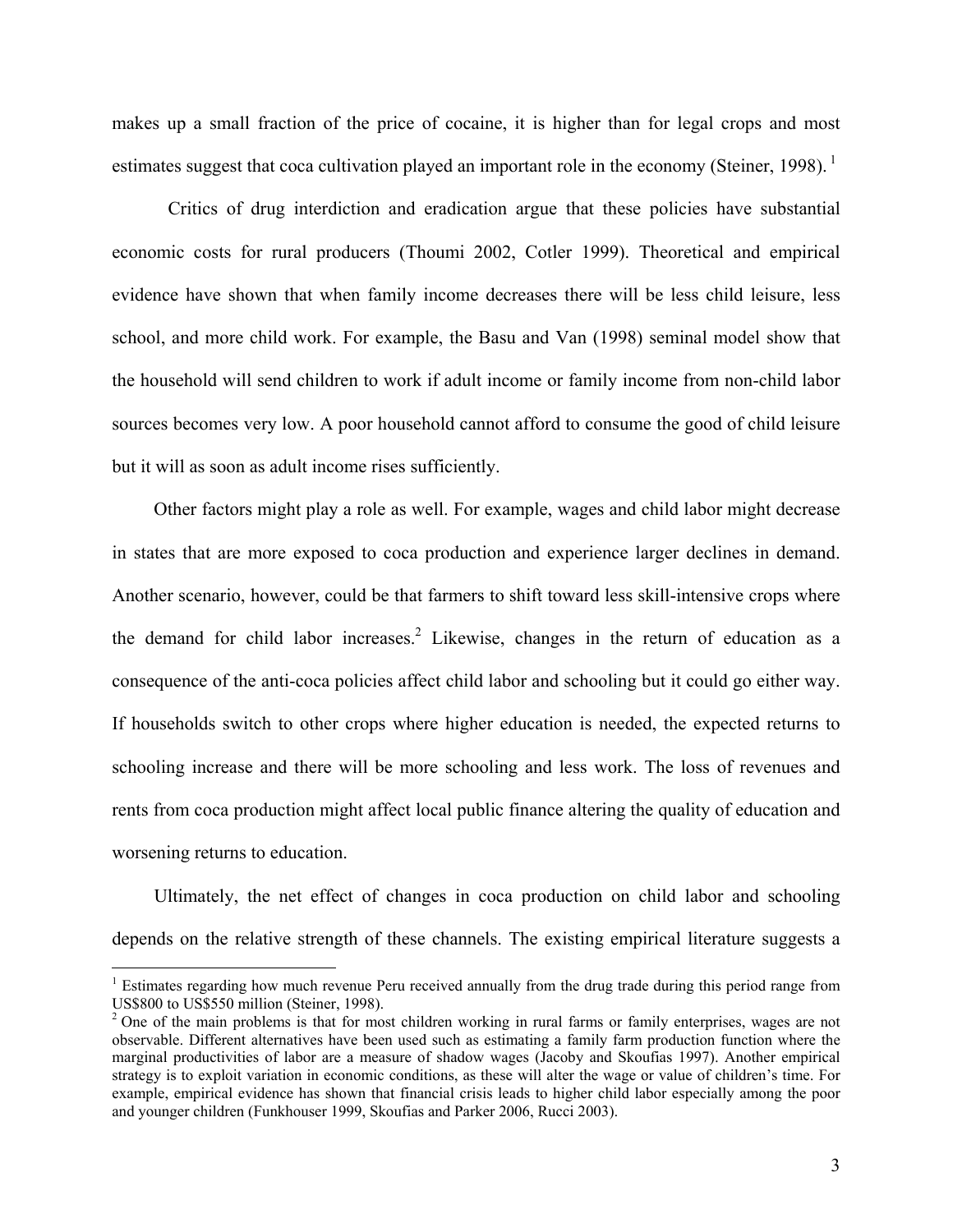negative association between increases in rice prices caused by trade liberalization and child labor in Vietnam, this effect varies across children that differ in their households' exposure to rice prices as consumers and producers with income playing an important role (Edmonds and Pavnick 2005b). But also there is evidence that higher coffee prices caused by market liberalization in Nicaragua increases child labor, so that the dominant effect of rising coffee prices is through labor demand (Kruger 2004).

 Using data from the Peruvian Living Measurement Survey (PLSMS), I compare the response of child labor and schooling before and after the anti-coca policy for a group of children living in states able to cultivate coca leaves (treatment group) to a group living in states that were not able to produce coca leaves due to climate, soil conditions, infrastructure, and other environmental conditions, and thus not affected by the change in policy (comparison group). After several sensitivity checks, the estimates suggest that changes in coca production are associated with large increases in child labor. In particular, child labor increased in coca-growing states by 18 and 40 percent in 1997 and 2000 respectively, with no effect on schooling outcomes. While labor force participation increased more in 2000 than in 1997, the effect on the intensity of work both inside and outside the household was higher in 1997. Likewise, there are increases in wage work for male adults with more than primary school with small effect on participation for men with less than primary school. The data also shows that the increase in market work for children is not caused by increased in wage work, but it is operating through increases in agricultural work where 96 percent of children are non-remunerated workers in the family farm. Results suggest that children are not working in the formal market as substitutes for unskilled labor; rather the increase in market and domestic work appears as children filling in for working parents. In addition, schooling cost appears to play a role in households where children can not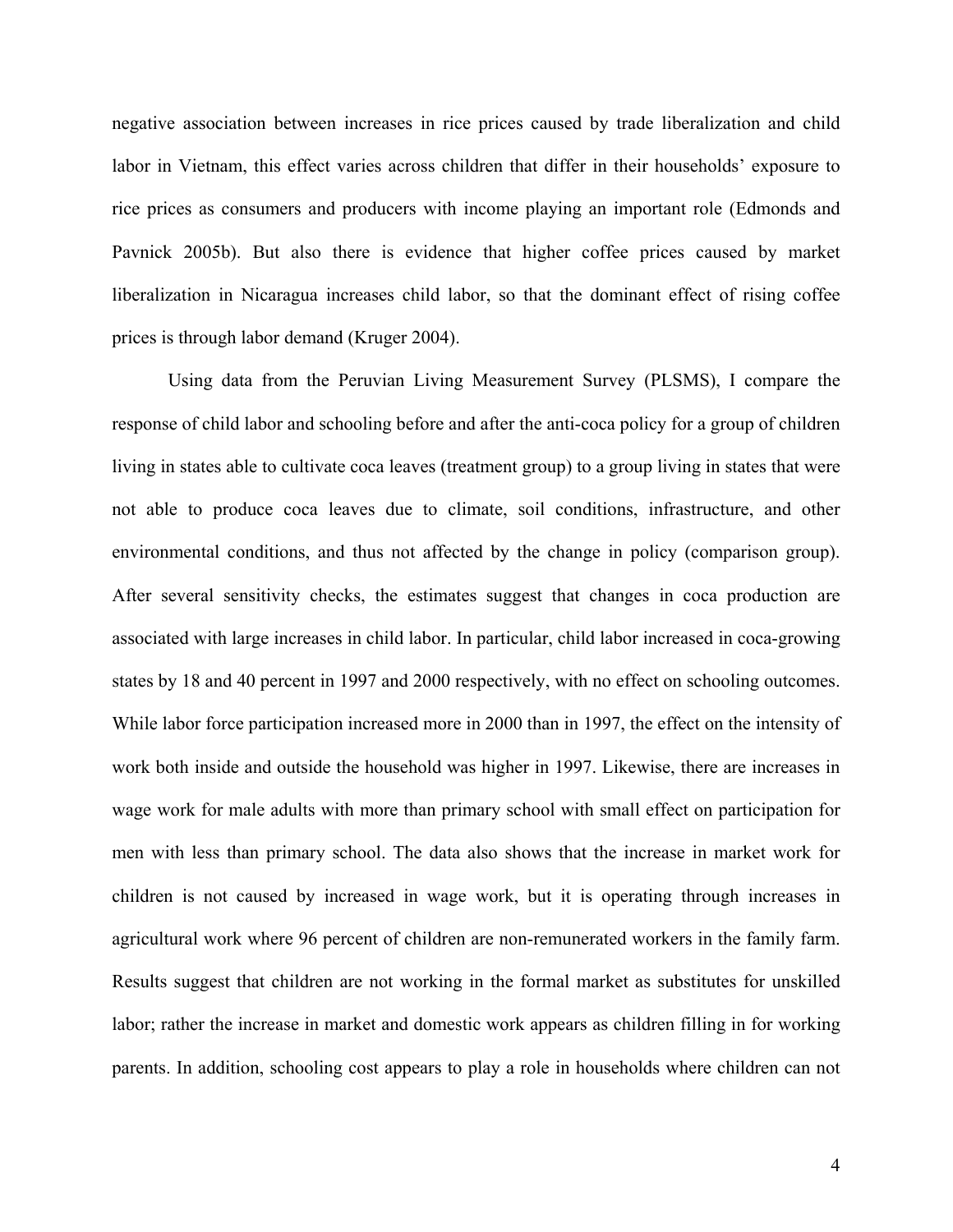work in the family enterprise or farm to buffer the negative shock in adult labor demand. These findings suggest a previously undocumented indirect effect of drug policies on household behavior.

 The remainder of the paper proceeds as follows: the next section presents the institutional background information; Section III outlines the econometric methodology and describes the data used in the empirical section; Section IV presents the regression results; Section V discusses several factors that may influence the interpretation of the results in this study; and finally, Section VI offers concluding comments.

#### **II. INSTITUTIONAL BACKGROUND**

Changes in coca production have important attributes.<sup>3</sup> First, coca cultivation is based on climate, soil, infrastructure, and other environmental conditions. The coca bush is a crop that prospers especially between 600 and 2,000 meters above sea level and in the lower tropical rainforest regions of the Andes.<sup>4</sup> Second, households with children are no more likely to cultivate coca than households without children are. Neither the activities of children nor their presence influence coca cultivation. It is part of a tradition among Andean peasants. Before the 1970s, the production was exclusively for chewing, alternative medicine, and ritual ceremonies, all classified as "traditional legal use" by the United Nations in 1988. With the increasing demand for drugs, however, coca leaves acquired an important value as the principal input in the production of cocaine.

<u>.</u>

<sup>&</sup>lt;sup>3</sup> Throughout this paper *coca production* refers to production of raw materials (coca leaves) and not the production of cocaine.

<sup>&</sup>lt;sup>4</sup> It belongs to the Erythoxylon genotype that includes around 250 species but only two contain cocaine, which are mainly cultivated in Peru and Colombia (UNDCP 2003).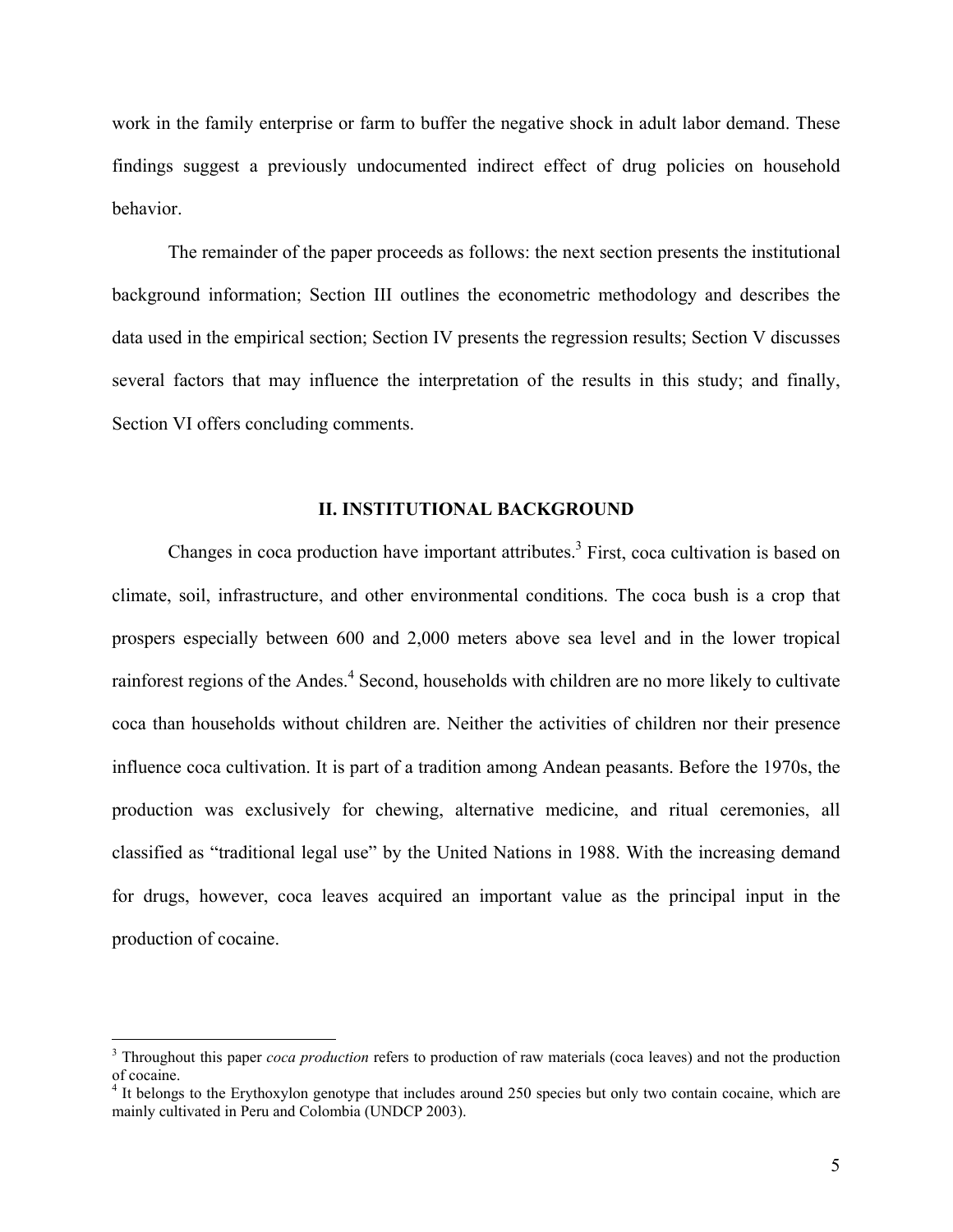Third, coca farming is the most labor-intensive stage of cocaine production. In addition to clearing and preparing the fields for planting the coca seedlings, coca farming may require weeding, pruning, and manual hoeing before plants reach maturity. The first collection of leaves takes place six months after planting, and large amounts of labor are required for picking the leaves, drying, and transporting them to local markets (Riley 1996, Morales 1989).<sup>5</sup> In 1995, about 200,000 households had an economy based on coca production or activities related to (INEI 2000). Even after the introduction of counter-narcotics policies in 1995, coca farming still represents a large fraction of income for peasants. For example, it represents 48 percent of total net family income in the basin of the Apurimac River where most coca is harvested in 2000 (Bedoya, 2003).

 Finally, until 1995 Peru was the leading producer of coca leaves. In 1989, Peru produced about 186,300 hectares, followed by Bolivia with 78,300 hectares and Colombia with 33,072 for a total of 297,672 hectares (UNODC 1999). $<sup>6</sup>$  Moreover, 60 to 70 percent of international coca</sup> trafficking requirements were supplied by Peru (UNDCP 2002). While Peru and Bolivia were the main producers of coca leaves in the 1980s and 1990s, Colombia was the principal exporter and producer of coca paste and cocaine with a share of nearly 40 percent of the world supply of cocaine (UNODC 1999).

<sup>&</sup>lt;sup>5</sup> Peasants sell dried coca leaves for the production of coca paste, which uses a simple process that takes four to five days. This second stage involves maceration to separate the alkaloid cocaine from the leaves using kerosene and other organic solvents. On average, about 341 kilos of coca leaves mixed with different chemicals and water make 3 kilos of coca paste (Morales, 1989). Most of this coca paste is shipped to Colombia or local urban areas to illegal laboratories to produce coca base, obtained by removing impurities and concentrating alkaloid content (Riley 1996). The final stage consists of the refinement of coca base to produce cocaine hydrochloride: on average 3.8 kilos of coca paste yield 1 kilo of cocaine (Morales, 1989).

<sup>&</sup>lt;sup>6</sup> Due to illegality of coca production, available data on this crop is scarce or underestimated. International organizations started collecting this data in the mid-1980s. Data before 2001 is from the United Nations Office for Drug Control and Crime Prevention (UNDCP). Estimates of the cultivation of coca bush and production of coca leaf are drawn from various sources including Governments, UNDCP field offices, and the United States Department of State's Bureau for International Narcotics and Law Enforcement Affairs. From 2001, the UNDCP has collected data through aerial photographs.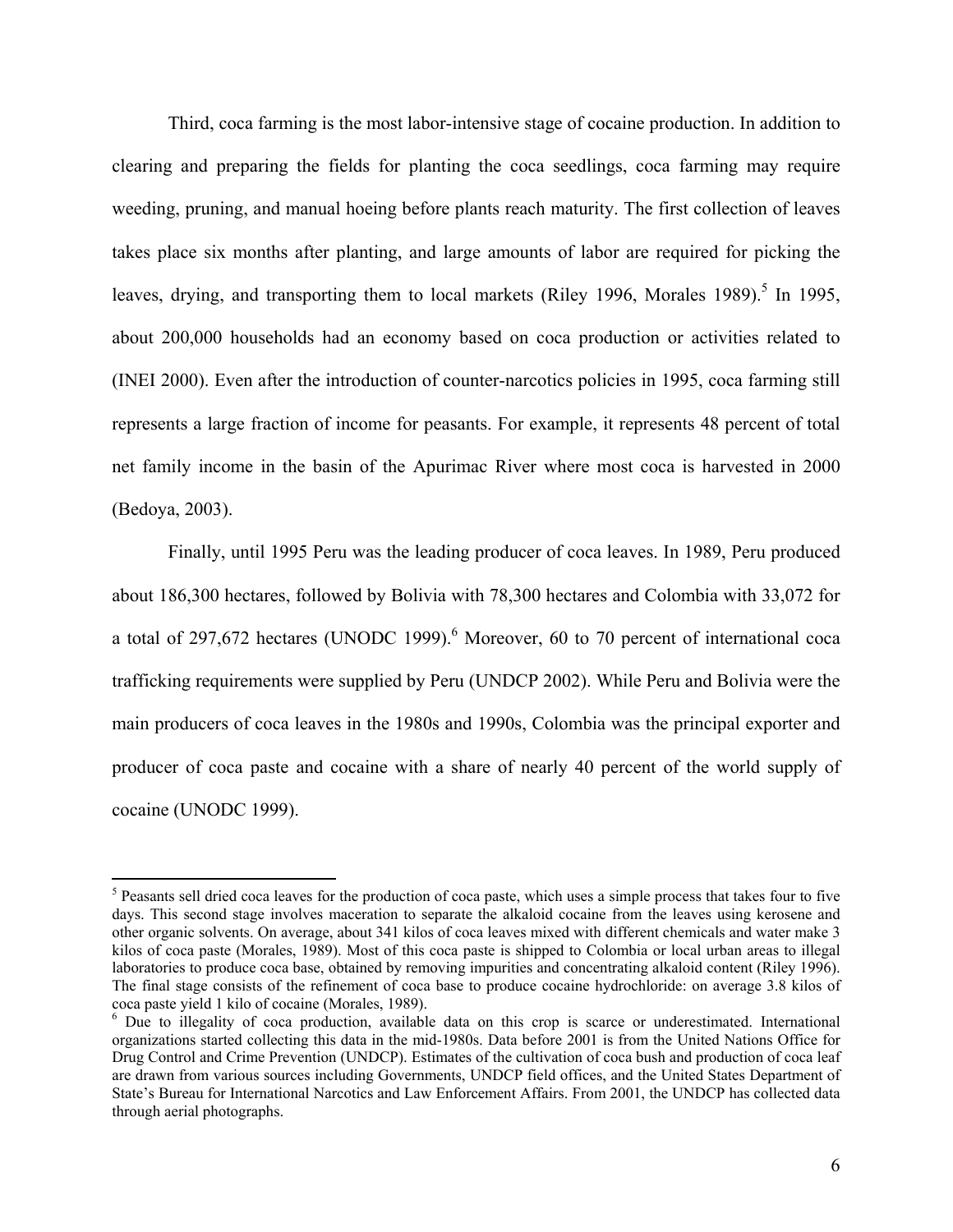In 1993, US policy shifted interdiction away from Caribbean transit zones toward stopping cocaine production in the Andes. As a result, in 1995, the Peruvian Government, with financial aid from the US Government, launched the National Plan for the Prevention and Control of Drugs, which among other things instituted the "Denial Bridge" or interdiction of illegal airplanes and boats between Peru and Colombia.<sup>7</sup> At the same time, in 1995 the Colombian Cali cartel collapsed, which was one of Peru's largest customers. Consequently, the production of the coca leaf declined with the abandonment of about 60 percent of the total cultivated area of coca (UNDCP 2002). Between 1995 and 1998, the area cultivated of coca leaf recorded a rapid growth in Colombia, displacing the Peruvian supply to second place (Figure 1).

 As opposed to Plan Colombia, Peru does not allow the use of chemical spray to fumigate coca crops with herbicides. Instead, it has mixed manual eradication with schemes to encourage peasants to pull the crop up and plant legal alternatives. However, producing alternative products is not profitable. For example, in 2004 prices, a hectare of coca yields an annual income of up to \$7,500, compared with \$600 from coffee or \$1,000 from cocoa.<sup>8</sup> It is important to note that in Peru it is legal to cultivate coca if peasants sell coca leaves exclusively to the National Enterprise of Coca (Empresa Nacional de la Coca -ENACO).<sup>9</sup> In 1998, ENACO registered only 2,341 metric tones of coca or 2.5 percent of the 95,000 metric tones produced. That means that 97.5 percent of the total production was illegal. It is not profitable to sell coca leaves to ENACO,

<sup>&</sup>lt;sup>7</sup> The National Plan for the Prevention and Control of Drugs Plan 1994-2000 (Decree Number 824) defined the roles of the Peruvian military and police in counter-narcotics efforts, among others it establishes the "Bridge Denial" where Peruvian National Police assumes total control of airports and ports in coca areas, it allows the destruction of illegal airports and created the Peruvian Air Force (FAP) Aerial Intercept Program that denies traffickers the ability to transport cocaine base by air and the Peruvian Navy Intercept that halts traffickers on rivers. It also established the promotion of coca crop substitution.

<sup>&</sup>lt;sup>8</sup> See www.devida.gob.pe

<sup>&</sup>lt;sup>9</sup> The line between "legal" and "illegal" coca is not clear since it is not well defined which crops are permitted and which are not. Moreover, traditional coca growing areas are not specifically mapped out with the exception of the Convencion-River Valley where ENACO is headquartered.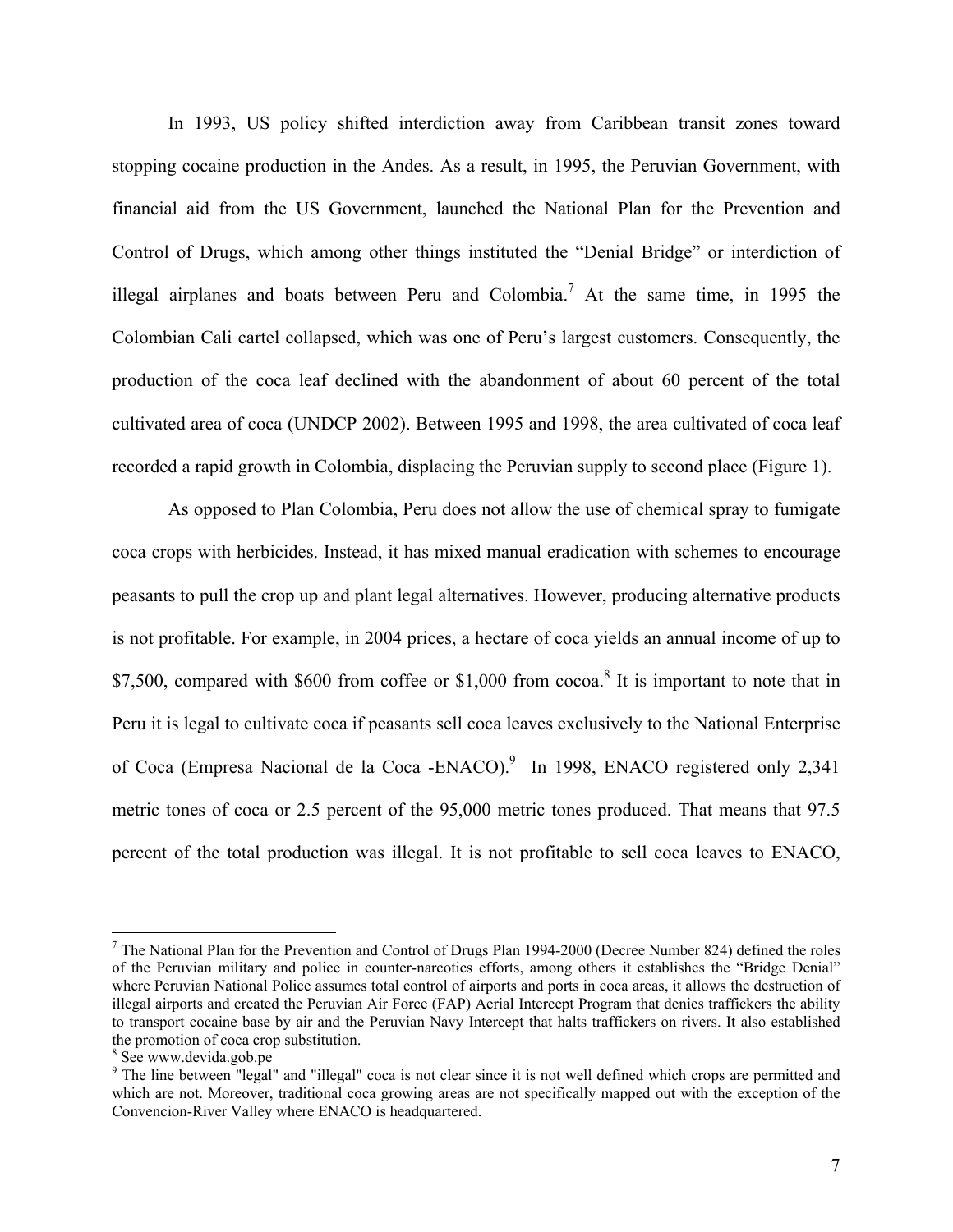which offers a lower price. For instance, in the Apurimac-Ene basin ENACO bought coca leaves at US\$1.12 per kilo, while the black market offered US\$1.40 per kilo in 1999.

 The identification strategy relies on an exogenous shift in coca production caused by counter-narcotics policies. Angrist and Kugler (2005) use this variation to explain changes in adult and teenage labor in Colombia, and they find small effects. As they acknowledge, however, one of the main problems with their study is that they cannot disentangle the effect of increased coca production from a secular increase in rural insurgent activity. The analysis for Peru, however, does not suffer from this problem since the insurgent activity from Sendero Luminoso (Shining Path) has declined drastically since 1993.

#### **III. DATA AND EMPIRICAL METHODOLOGY**

#### *Data*

 $\overline{a}$ 

 This study compares the child labor and schooling status of children who reside in cocagrowing states to children living in non-growing states. The data used come from the Peruvian Living Standard Measurement Survey (PLSMS). The PLSMS was conducted by the Peruvian non-profit organization Instituto Cuanto S.A. with assistance from the World Bank. The survey is nationally representative and the sample is stratified into geographic regions. It collects information about household characteristics and individual information for all family members aged 6 years and above.<sup>10</sup> Therefore, it allows the estimation of the labor supply of children aged 6 to 14 years without including older children with different skills and labor attachments and, under most definitions, not viewed as child labor.

<sup>&</sup>lt;sup>10</sup> For a sub-sample of the data, the PLSMS consists of rotating panels. I did not exploit the panel here, since there are concerns about nonrandom attrition and small sample size.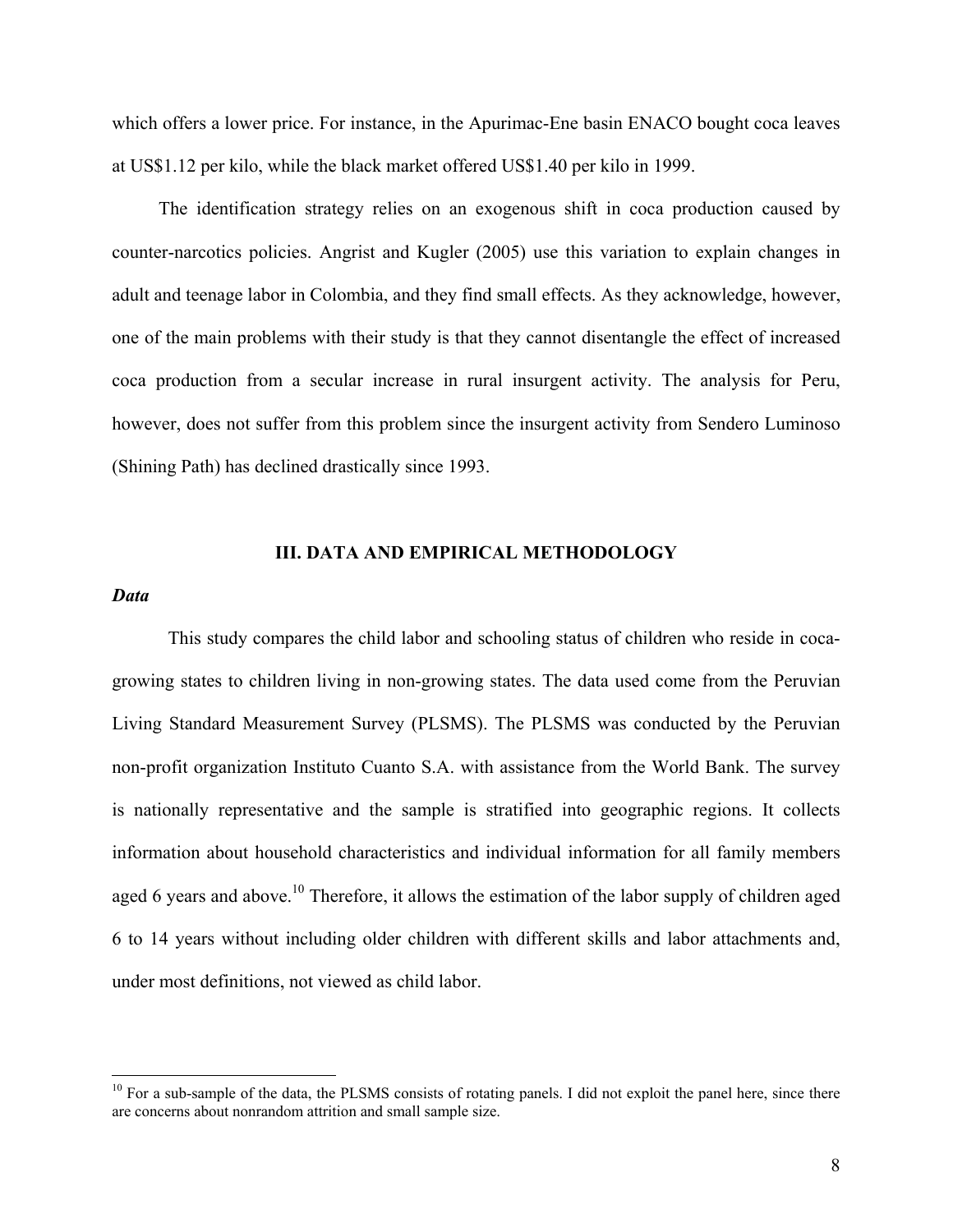Children's activities are grouped into domestic and market work. Domestic work includes housekeeping and caretaking activities within the child's own household such as cleaning, cooking, taking care of siblings, among others. Market work includes wage employment, selfemployment, agriculture, unpaid work in a family business, helping in the family farm, among others.11 Child labor refers to children engaged in market work.

The PLSMS spans the period of decline in coca leaf production and the implementation of counter-narcotics policies. The first survey was conducted between May and August 1994, the second survey between July and September 1997, and the third survey between May and June 2000. Thus, I use 1994 as the year before the implementation of the policies, whereas 1997 and 2000 correspond to years after the policies.

 Table 1 presents summary statistics for the outcome measures and main individual characteristics for the 1994, 1997, and 2000 cross-sectional surveys. The focus of this study is on rural children, because they are the group more likely be affected by changes in policies related to coca farming. The first column in table 1 presents summary statistics for the pooled sample. Of the 5,450 rural children aged 6 to 14, half are male, 94 percent are enrolled in school, and 43 percent are employed in market work.<sup>12</sup> On average, children have 3.2 years of completed schooling and spend 6.4 hours a week in market work and 7.2 hours a week in domestic work. Most children who work combine it with school, using Peruvian data for 1991, Patrinos and Psacharopoulos (1997) find that child labor affects age-grade distortion for indigenous children

1

<sup>&</sup>lt;sup>11</sup> The questions asked are: "Did you work last week as a dependent for an enterprise, government, or selfemployment? Did you work last week as self-employed, non-paid apprentice, or helping in a family farm?" These questions did not change across years.

<sup>12</sup> The International Labor Organization distinguishes between *child in economic activity* and *child labor*. The former is a broad concept that encompasses most productive activities by children, including unpaid and illegal work as well as work in the informal sector. The latter is a narrower concept excluding all those children 12 years and older who are working only a few hours a week in permitted light work and those 15 years and above whose work is not classified as "hazardous" (ILO 2002). Using household surveys it is not possible to distinguish between hazardous and non-hazardous work.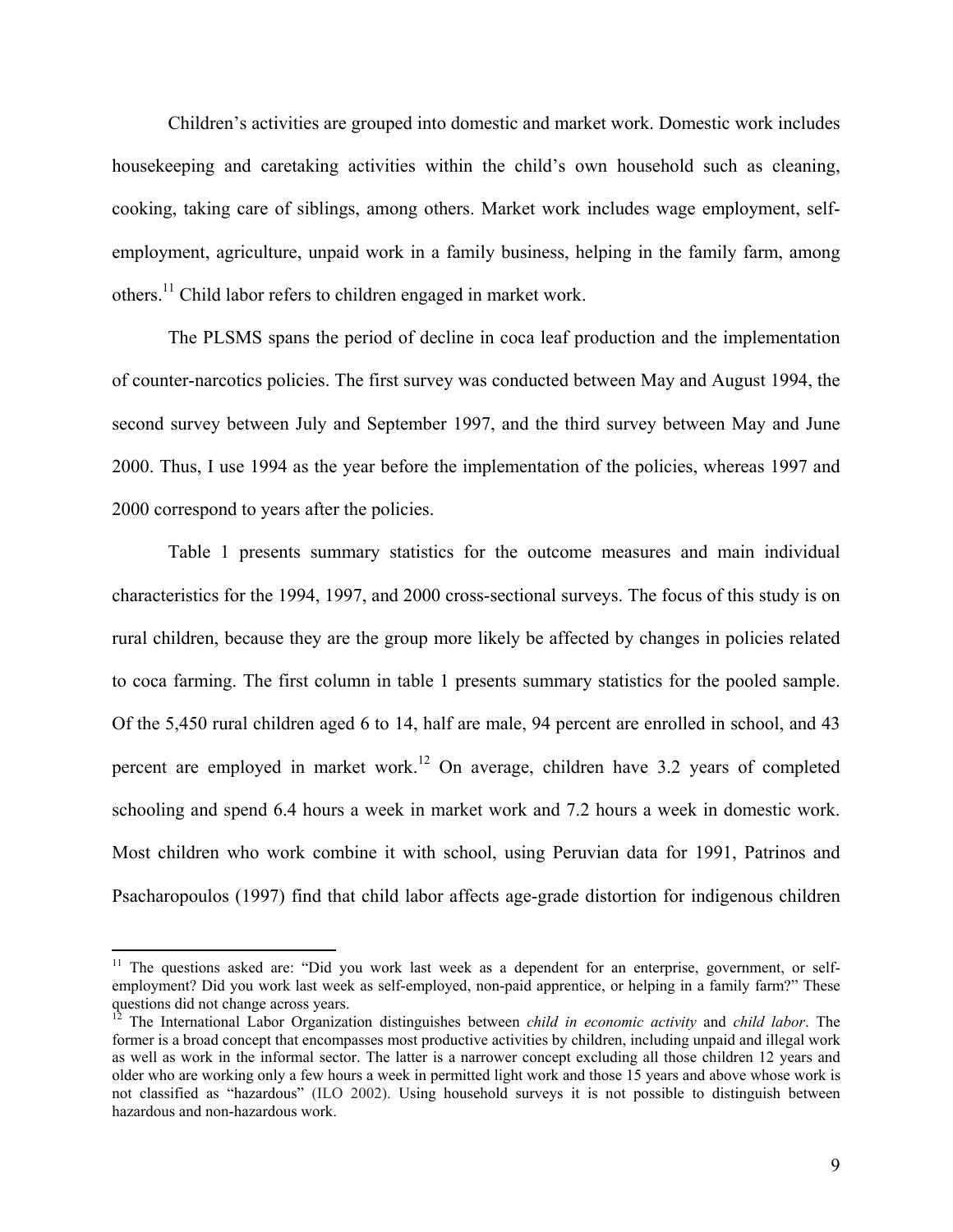but not for the whole sample. The authors hypothesize that Peruvian children can combine school and work without negative effects because this extra income makes it possible to attend school.

#### *Empirical Methodology*

The parameter of interest in assessing the impact of a policy is the effect of treatment on the treated, which compares the outcome of interest in the treated state  $(Y_1)$  with the outcome in the untreated state  $(Y_0)$  conditional on receiving treatment. If we could observe  $(Y_0, Y_1)$  for everyone, the gain of being in the program is  $\Delta = Y_1 - Y_0$ . The evaluation problem is that these outcomes cannot be observed for any single individual in both states, the treatment indicator can take either the value 0 or 1 but not both. Assessing the impact of any policy requires making an inference about the outcomes that would have been observed for people affected the policy had it not been implemented. In absence of a controlled, randomized assignment, no direct estimate of the counterfactual outcome is available. Instead, the outcome of people not affected by the policy, or comparison group, proxy for the missing counterfactual. One commonly used nonexperimental estimator is the difference-in-difference estimator, which compares the change in outcomes in the treatment group before and after the policy to the change in outcomes in the comparison group.

 The objective of this paper is the identification of the average effect of anti-coca policies on child labor and schooling in states in which coca is harvested. In particular, compare child labor and schooling outcomes in states that are affected by the anti-coca policy to the counterfactual, which is child labor and schooling in coca-growing states had the policy not been implemented. At a given point in time, however, a child is observed to be in either a cocagrowing state or a non-growing state. This paper uses an exogenous counter-narcotics policy that

10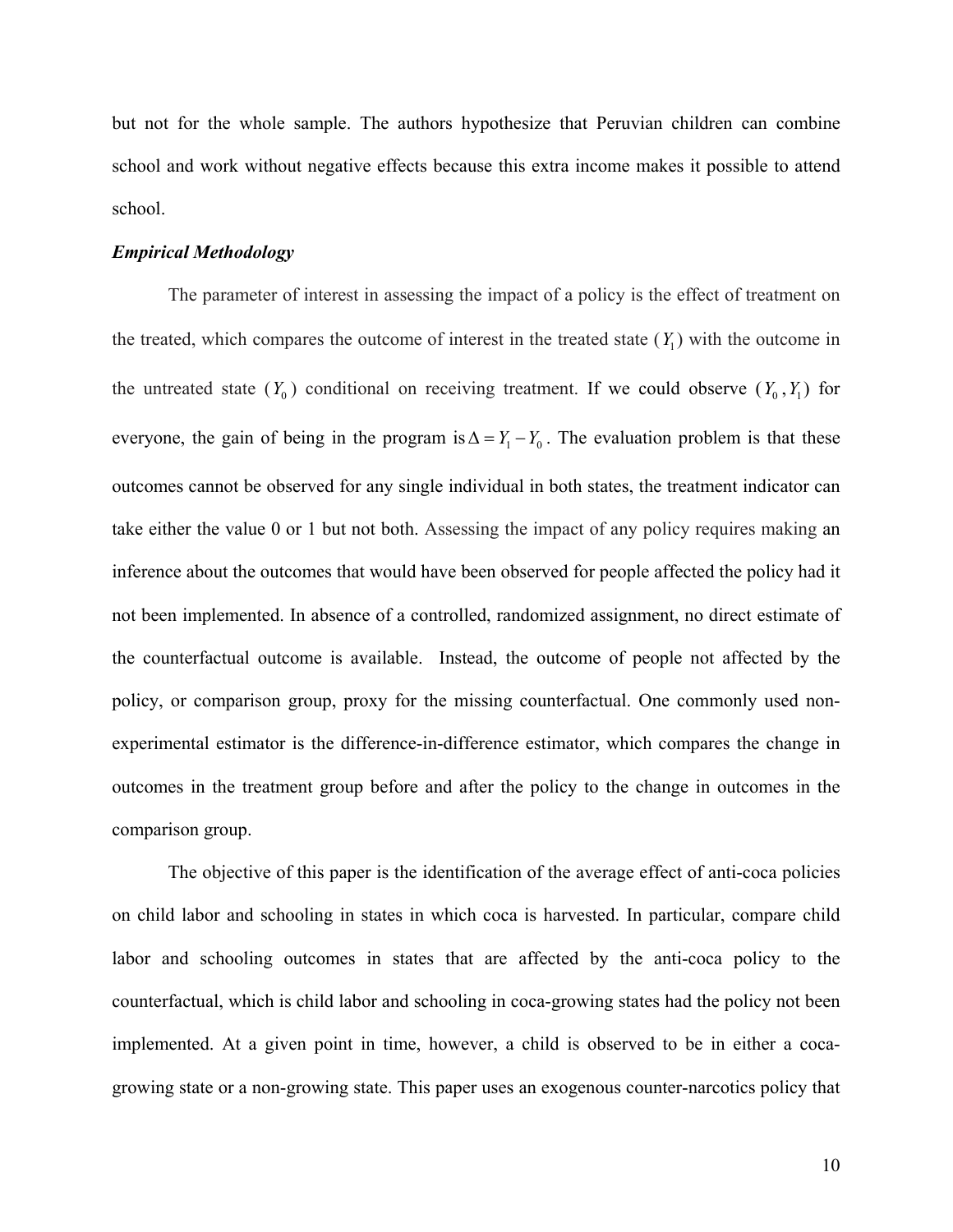leads to a shift in coca production from Peru to Colombia, where most coca is now harvested, to identify the missing counterfactual. The identification strategy exploits the fact that counternarcotics policies affect people in rural areas living in states that based on climate, soil, infrastructure, and other environmental conditions who are able to cultivate coca leaves (treatment group), and compare them to children living in states who were not able to do so (comparison group).

 Formally, the difference-in-difference model estimates the average treatment effect on the treated as a linear regression model:

$$
Y_{ijt} = \gamma_1 + X_{ijt}^{\dagger} \gamma_2 + \gamma_3 C_j + \varphi_1 T^{97} + \varphi_2 T^{2000} + \theta_1 C_{jt} T^{97} + \theta_2 C_{jt} T^{2000} + \varepsilon_{ijt} \quad (1)
$$

where *i* is an index for an individual *ith* living in state *j* in year  $t$ .<sup>13</sup> The dependent variable  $Y_{ijt}$ reflects the outcome of interest such as whether the child is employed or not, hours worked, domestic work, school attendance, among others.  $X_{ijt}$  is a vector of demographic variables.  $C_j$  is a dummy variable, which equals 1 if state *j* is coca leaf producer and 0 otherwise,  $T^{97}$  and  $T^{2000}$  represent year dummies for the after period.

An 8-state growing region, as identified by the Peruvian National Plan for the Prevention and Control of Drugs Plan of 1994, defines the distinction between coca-growing and nongrowing states. The idea is to remove the bias in the simple difference before and after for the treatment group by subtracting the difference for the control group. The estimation of  $\theta_1$  and  $\theta_2$ , which are associated with the interaction of the treatment dummy and a dummy indicating the after year, give us the net effect of changes in coca production for 1997 and 2000. The difference-in-difference estimator controls for systematic differences across both states and time.

<sup>&</sup>lt;sup>13</sup> Alternatively, I could use a probit model to estimate employment probabilities. The results are not sensitive to the choice of assumption about the regression error distribution.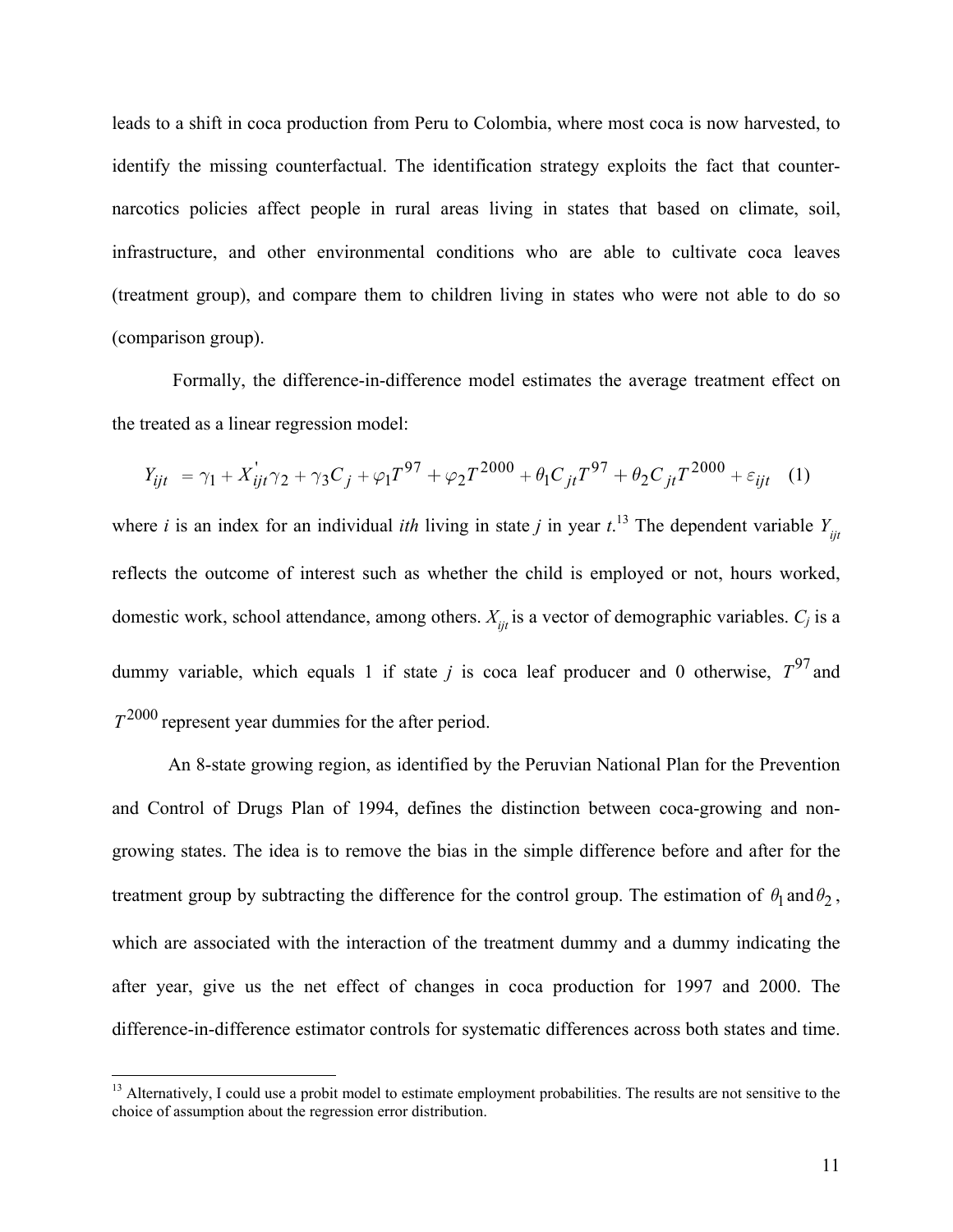In other words, the estimator compares child labor and schooling within states for children before and after the policy and differences in time-invariant community characteristics, while comparing coca-growing states with non-growing states differences in changes that are not due to coca farming. This estimation, however, may yield biased estimates if there are omitted or unobserved state characteristics correlated with the error term. For instance, coca-growing states may have lower economic growth and fewer employment opportunities for reasons not linked with the reduction in coca production. For that reason, I include state fixed effects in equation (1). To take into account the level of aggregation of the analysis, all standard errors are clustered at the state-survey round to correct for potential correlated error terms.<sup>14</sup>

The key identifying assumption is that the change in the outcome of interest in comparison areas is an unbiased estimate of the counterfactual. While I cannot directly test this assumption, I can test whether the treatment and comparison groups are comparable in observable characteristics. If they have different characteristics before the policy, the differences between outcomes can be attributed to two factors: pre-existing differences (selection bias) and the impact of the policy. Since treatment and comparison groups are not selected randomly, we need a comparison group with similar characteristic to the treatment group, where child labor would not have had differential trends in coca-growing states had the policy not taken place. To formally test that the pre-policy time trends for the comparison and treatment group are not different, I estimate equation (1) only for observations in the pre-policy period. Table 1 presents summary statistics and difference in outcomes for children before the implementation of the

 $14$  The identification strategy can be illustrated using a simple two-by-two differences table. Unreported estimates indicate that in the year prior to the policy there were small differences in child labor in coca-growing and nongrowing states. In both types of regions, average employment rates increased in 1997 but employment increased more for children living in coca-growing states than for children living in non-growing states. In 2000, average employment rates increased for children living in coca-growing states but decreased for children living in nongrowing states relative to 1994 (albeit not significant).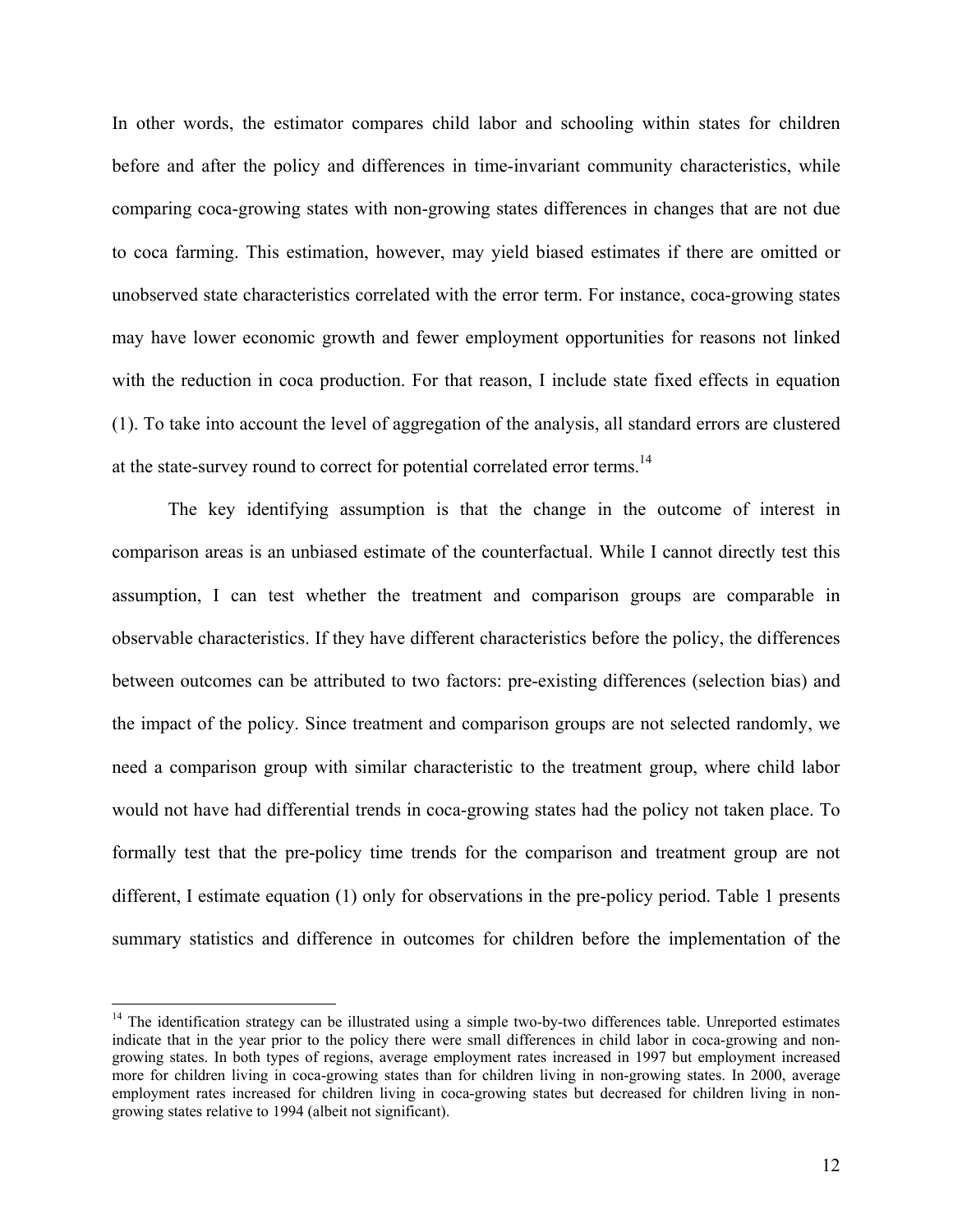policy using the PLSMS survey for 1994. Children in both control and comparison groups are on average 10 years old, with 3 years of completed schooling, and 48 percent are male. Estimates show that we cannot statistically reject the hypothesis that the characteristics are the same for both the control and comparison group at conventional levels of statistical significance, with the exception that children in the treatment group work more in market activities (0.41 vs. 0.35) and live with younger heads of household  $(42 \text{ vs. } 44 \text{ years old})$ .<sup>15</sup>

### **IV. COCA PRODUCTION, CHILD LABOR, AND SCHOOLING**

Table 2 (column 1) presents estimates of equation  $(1)$  including state fixed effects.<sup>16</sup> The estimates suggest that children living in coca-growing states had a higher probability of engaging in market work compared with children living in non-growing states. For instance, the probability of working increased by 7 and 15 percentage points in 1997 and 2000, from an overall participation of 38 percent in 1994. Thus, changes in coca production account for an increase of approximately 18 percent (0.07/0.38) and 40 percent (0.15/0.38) in the probability of working in 1997 and 2000 respectively.

 One potential concern is whether differences in child labor are driven by factors that are independent of changes in coca production. The identification assumption implies that the inclusion of covariates, controlling for demographic and household characteristics, should not alter estimates substantially. To address this, Columns 2 through 4 control for other covariates

<sup>&</sup>lt;sup>15</sup> Unreported summary statistics using data from the 1993 Population Census and the 1998 School Census show that coca-growing states are more rural than the rest of Peru. The coca-growing population is 47 percent rural, in comparison to 35 percent rural in the rest of the country. Non-growing states have similar primary and secondary school enrollment. In 1993, rural areas comprise 58 percent of total schools in Peru where the majority of schools are financed by the central government with a higher share in primary school (98 percent are public schools). Using School Census data for 1998 the results show that rural public schools have similar water and electricity infrastructure. Schools in non-growing states, however, are slightly better off. Results are available upon request.

 $16$  I also estimate equation (1) for a sample excluding rural Lima (capital) and results are very similar to the reported with the entire sample.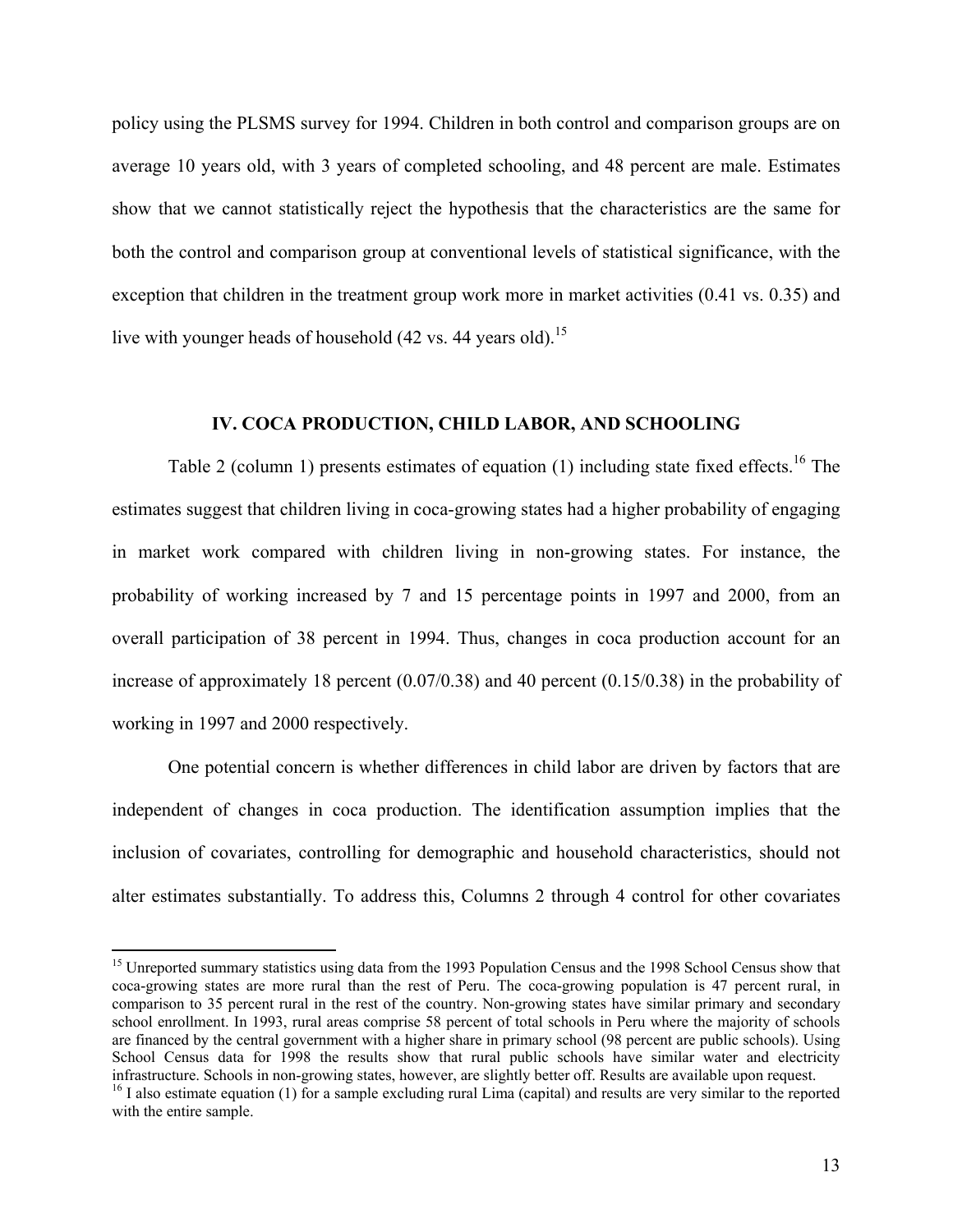that could explain the variation in child labor. Column 2 includes child characteristics to control for age-gender differences. It also includes harvesting time with an indicator that is one if the interview took place during the harvest. Coca crops can be harvested 3 to 5 times a year, which are closely related to climatic conditions. The first harvest is carried out between February and March (the period of highest rainfall), the second between May and June, and the third between August and September. In November and December, the harvest is less productive since it coincides with the dry season (UNODC 2002). Including these covariates, the estimates are within a 95 percent confident interval of the estimates in Column 1 and the significance level does not change.

 I also take into account differences across regions, for instance, rural regions located on the coast may produce export goods such as cotton and sugar, while rural areas in the highlands produce food goods oriented to self-consumption that are less profitable. Moreover, changes in the returns to schooling may vary across regions. These unobserved, region-specific characteristics might bias the effects on child labor. For that reason, Column 3 includes dummy variables indicating region (coast, highlands, and jungle) interacted with time to allow for differential effects across years. The estimates show an insignificant change for 1997 and no change for the interaction of coca-growing state and year 2000.

Column 4 controls for head of household characteristics and land ownership. Parental education is a well-known determinant of child labor: parents that are more educated value education more highly than parents with no schooling do, so children in educated households will not work or work for fewer hours. Likewise, older parents will value more child labor than younger parents who can work more hours or in multiple jobs. In addition, a family with land holdings has incentives to use children's work in the family farm or enterprise. They are also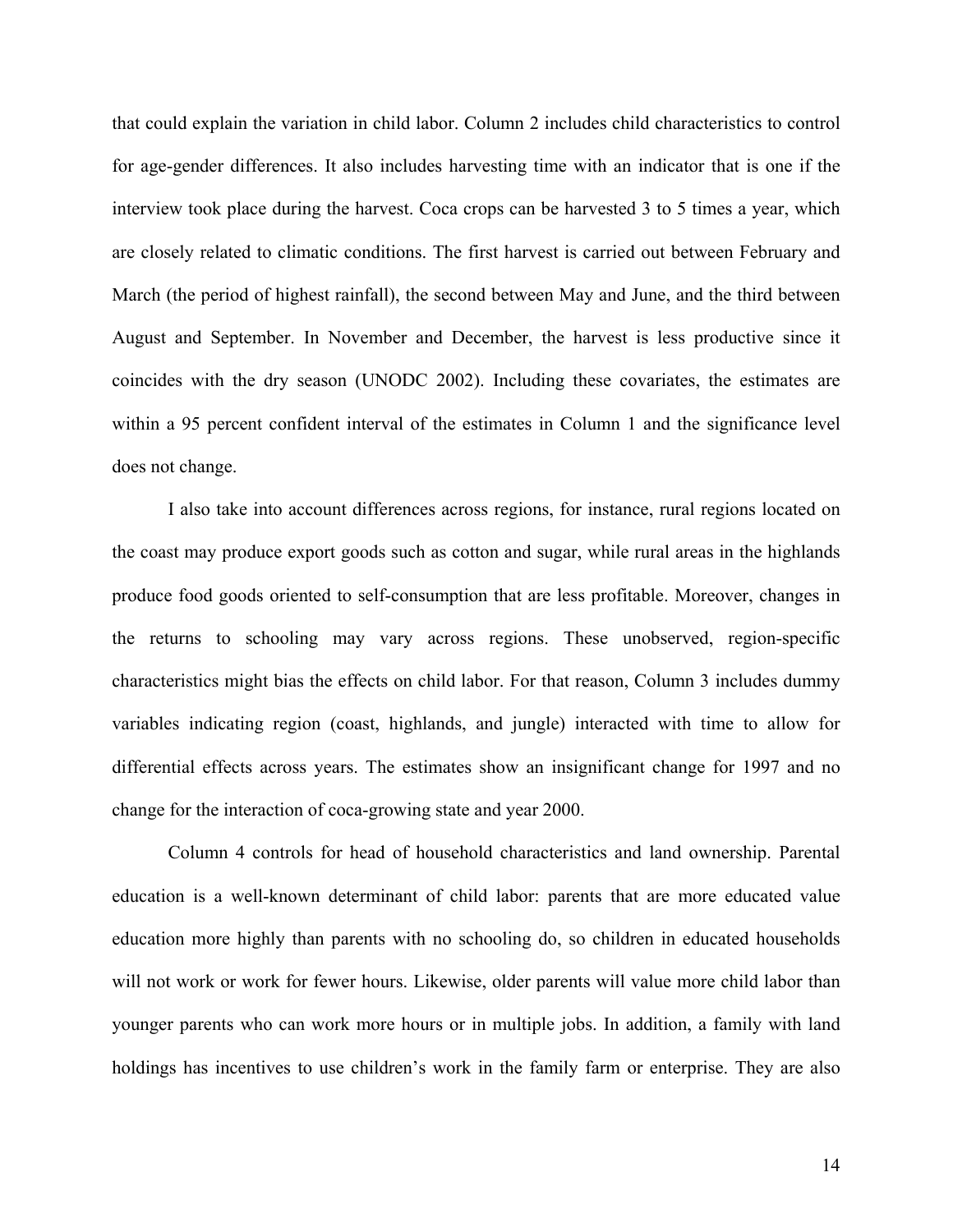more likely to be affected if farming is the main income source for the household (Bhalotra 2000). Including these covariates, the estimates show no significant changes in the interaction coefficient of coca-growing state and year.

Previous work on Peru has showed that teenage girls spend significant time taking care of younger siblings in the household and less time in school (Levison and Moe 1998). If the child starts extensive household responsibilities, she would appear as not working and could distort the results (Edmonds and Pavnick 2005a). The survey allows us to broaden the definition of work to include domestic work. Domestic work is an indicator that takes the value of 1 if the child is engaged in more than 7 hours of domestic work a week. Table 3 shows that the probability of domestic work increased by 8 and 13 percentage points in 1997 and 2000, which represents and increase of 13 percent  $(0.08/0.63)$  and 21 percent  $(0.13/0.63)$ , respectively. In 2000, the policies account for 28 percent (0.20/0.71) of the increase for girls and 13 percent (0.07/0.55) for boys. In addition, Table 3 shows that the coefficient on the interaction term is positive in the case of agriculture work and positive (albeit insignificant) for wage work. That is, all else being equal, changes in coca production are associated with higher probability of working in agricultural occupations and engaging in domestic work. In addition, I include domestic work in the definition of child labor (column 10 -12), as before the coefficient on the interaction between coca-growing state and time is positive and statistically significant for 2000. The patterns in the data are consistent with gender differences in the allocation of time found in previous studies of Peru (Ersado 2005, Ilahi 2001, Levison and Moe 1998, Ray 2000). Boys generally are more active in market work while girls are more active in domestic work.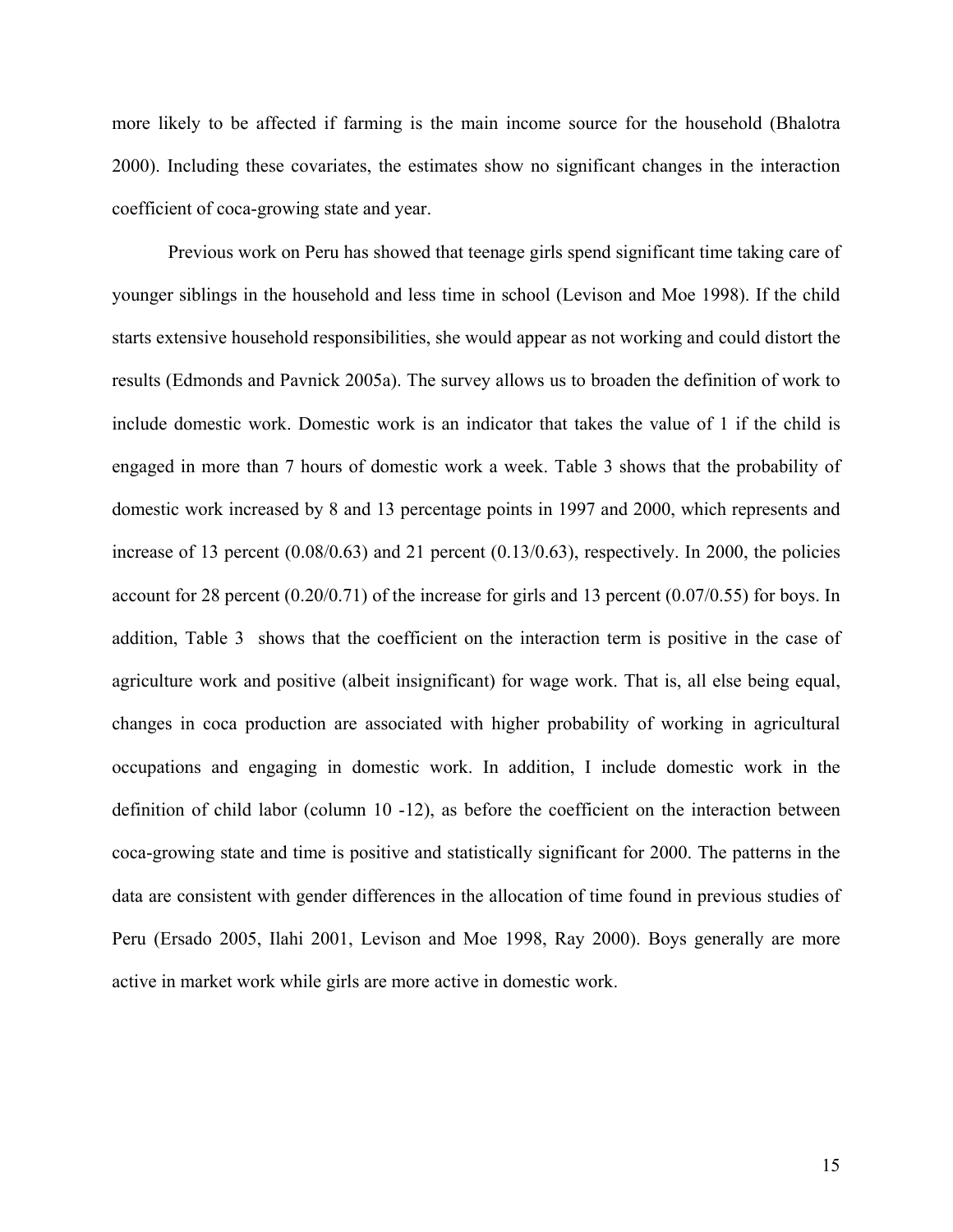#### *Hours Worked*

 Table 4 shows the estimates using total weekly hours worked in market work and domestic work as dependent variables to analyze the effects of anti-coca policies on the intensive margin of child labor. Each column header indicates the dependent variable. The estimates suggest that even though more children are engaged in market work in 2000, the change in hours in market work is slightly higher in 1997 than 2000. On average, weekly hours worked in market work of children in coca-growing states increased by 2.6 and 2.0 hours in 1997 and 2000, respectively. In terms of domestic work, for boys the effect on hours worked is higher in 1997 than 2000, while for girls it is the opposite (albeit insignificant).

Including both domestic and market work, the estimates suggest girls in coca-growing states spent 4.0 and 3.3 more hours a week engaged in wage and domestic work in 1997 and 2000. Hours worked increased for boys as well by 5.1 and 4.1 hours a week in 1997 and 2000. Since most children are enrolled in school, an increase in hours worked corresponds to a decrease in time spent studying, playing, or sleeping, which might undermine the effectiveness of child attendance for children that work and attend school.

#### *Schooling Outcomes*

1

Most studies of the link between child labor and schooling find a negative correlation between the two, but they point out that some types of work are compatible with schooling.<sup>17</sup> Therefore, the observation that a decline in coca production is associated with higher child labor does not necessarily imply a decrease in attendance rates. Schooling results are in Table 5. In column (1) through column (3), the dependent variable is an indicator for whether a child is

<sup>&</sup>lt;sup>17</sup> See Edmonds (2007); Basu and Tzannatos (2003); Brown, Deardoff and Stern (2001); Bhalotra and Tzannatos (2003) for an extensive review.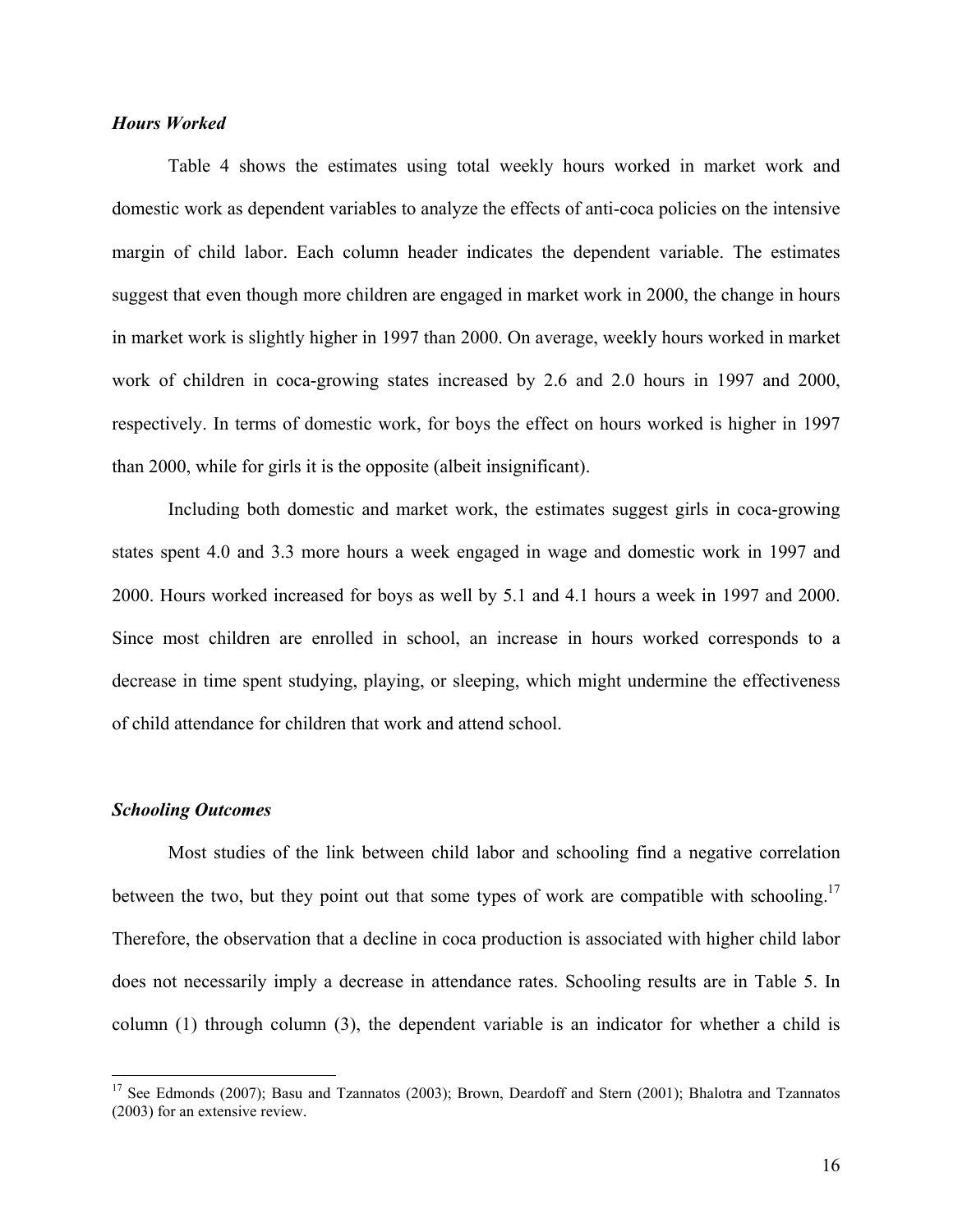currently attending school. Attendance decreased by 3 percentage points in 1997 in cocagrowing states, with higher effects for boys than for girls. As pointed out before, Peru has high school enrollment rates; for that reason, it is not surprising that attendance rates did not change much in coca-growing states after the introduction of anti-coca policies.

It is well documented, however, that even though school enrollment rates are high in Peru, rural children have higher repetition rates and lower retention and student achievement than urban children do, but there is not much variation within rural areas (World Bank, 2001). Attendance rates, however, does not capture time spent in school or time spent learning. For that reason, Table 5 includes other variables to analyze possible effects on school attainment. In column (4) through column (6), the dependent variable is the highest level attained by the child. The result shows a positive effect in 1997 and negative for 2000, albeit in both cases it is not statistically significant. Other variable used in the literature to capture late entry and high failure rates is an aggregate index of age-grade distortion or over-age indicator.<sup>18</sup> This indicator measures if the child under consideration had a normal progress (in terms of schooling years) relative to his current age (Patrinos and Psacharopoulos 1997). Column (7) through column (9) shows no statistical effect on over-age for children in coca-growing states. Unfortunately, in this paper it is not possible to identify additional school outcomes since information about repetition is only available in the 1994 PLSMS and there is no additional information about school performance. The Peruvian Ministry of Education has test scores only for a selected sample in urban schools for 1996 and 1998. In 2001, the sample of schools increased to incorporate rural areas.

<sup>&</sup>lt;sup>18</sup> The index of age-grade distortion is defined as SAGE= [years of education/(age-6)]\*100 and equal 100 for children aged 6 and currently attending school. Over-age indicator equals one if SAGE<100 and 0 otherwise.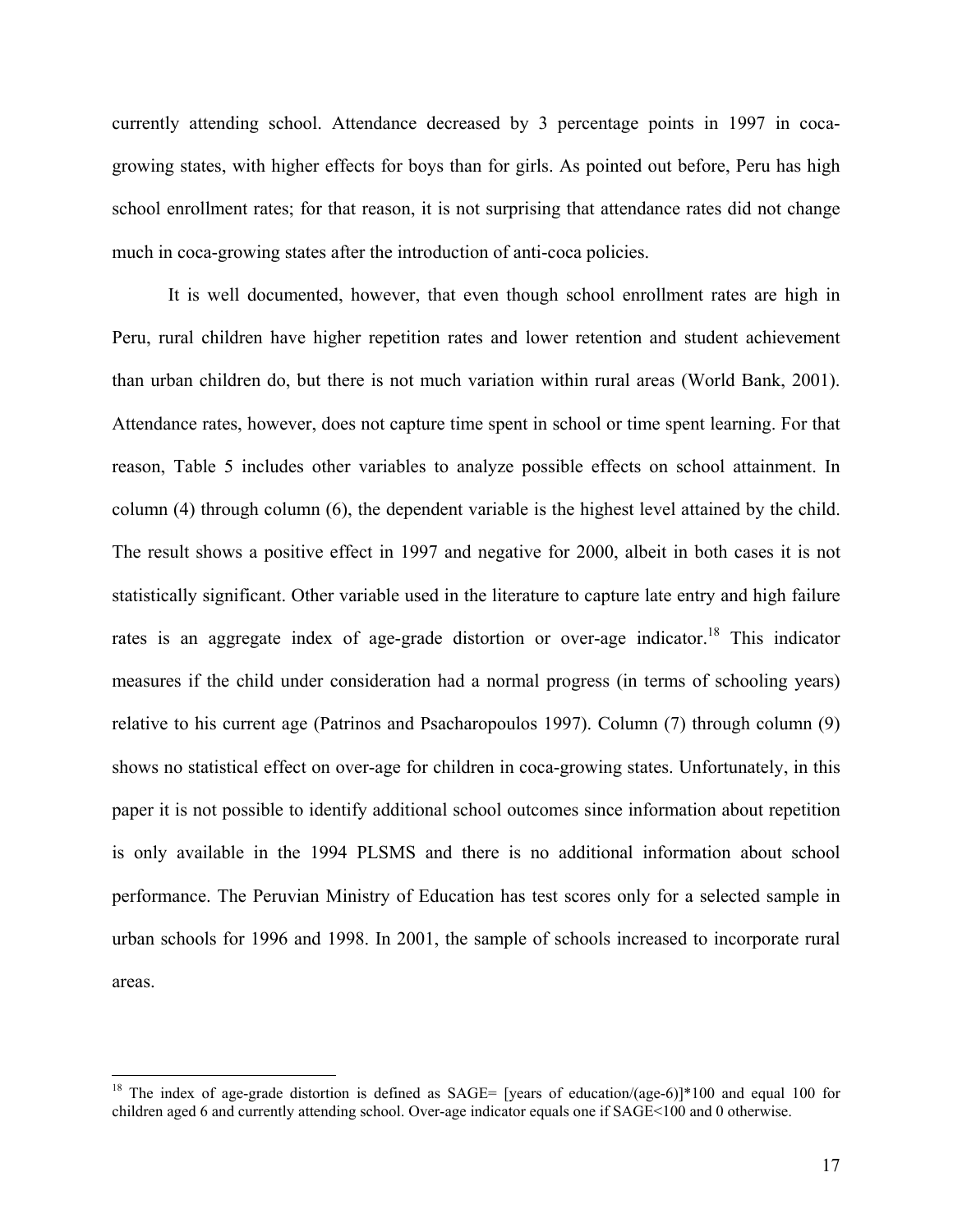#### **V. ROBUSTNESS ANALYSIS**

Panel A of Table 6 divides children in coca-growing states by whether they are living in urban or rural areas. The definition of employment is the same as before (market work), but it does not consider children working in agricultural occupations in urban areas. The idea here is to check whether the interaction of the growing states\*post-year is larger in rural than urban areas of coca- growing states, since it is expected that shocks generated by the coca policy are larger in the rural area. For that reason, I pooled the urban and rural sample and estimate equation (1) allowing for main effects and interactions with both coca-growing state and year dummies. The regression includes state fixed effects and controls for age, gender, harvest time, region\*year of the survey, and characteristics of the household head (age and education). The coefficient of interest, the interaction of the coca-growing state\*year, is allowed to differ by urban-rural status.

 The estimates show that the interactions coca-growing state\*year\*rural are similar to those generated using only rural data: the probability of enter into market employment is higher in 2000 but the intensity of work, both in market and domestic work, is higher in 1997. For urban areas, the estimated effect for labor outcomes is small suggesting that the policy had little impact on urban children working in non-agricultural occupations in coca-growing states.

 Panel B of Table 6 divides rural children in the coca-growing states by whether they reside in agricultural households.<sup>19</sup> All children in non-growing states are again the comparison group. The idea here is to check whether the interaction of the growing states\*post-year is larger for children living in agricultural households than non-agricultural households of coca-growing states. Since the policy affects directly households that grow coca leaves, it is expected that shocks generated by the coca policy are larger for them. It is important to consider, however, that

<sup>19</sup> Agricultural household is defined as one where the head of household works primarily in an agricultural occupation.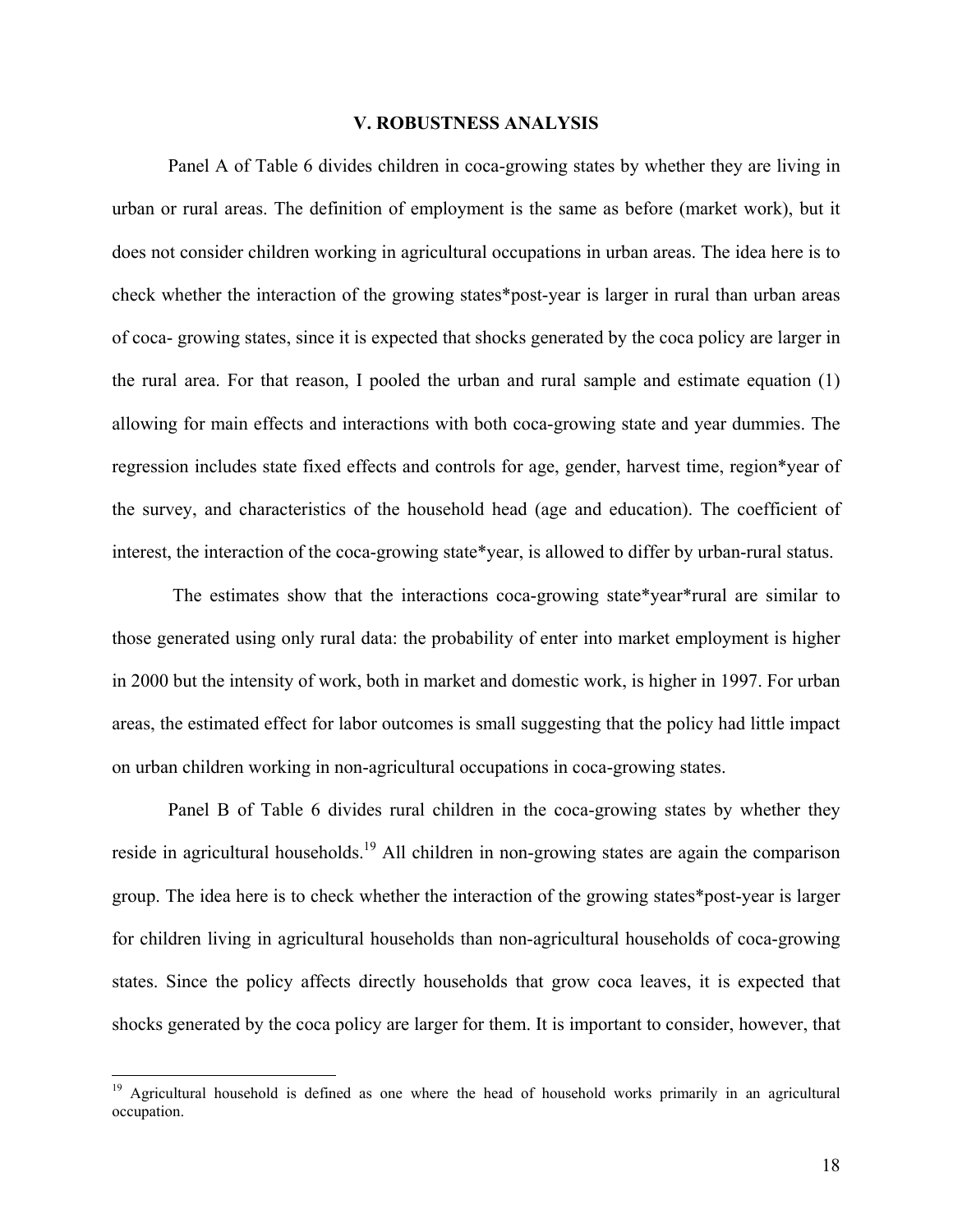other households involved in the coca economy also are affected, for example producers of coca paste and suppliers of intermediate inputs. Estimates show that the anti-coca policy affected similarly labor outcomes of children living in agricultural households and non-agricultural households in 1997. On the contrary, the change in the probability of entering into market work is higher for children living in agricultural households, together with higher work hours in market and domestic work in 2000. The effect on schooling is negative for all and statistically significant for children living in non-agricultural households.

Panel C of Table 6 divides rural children in the coca-growing states using categories of parental education as an indicator of permanent income to test whether poor households are more affected by anti-coca policies.<sup>20</sup> All children in non-growing states are again the comparison group. Low education refers to households where the highest level of education obtained by the head of household is primary (6 years of schooling) or less. Middle refers to households where the head of household obtained more than primary but less than a secondary degree (between 7 and 10 years of schooling), and High refers to households where the head of household obtained at least a secondary degree (11 years of more of schooling).

Evidence shows that poor and middle-income children are more likely to enter into market employment while those from higher-income families are not negatively affected. Changes in coca production causes a 40 percent (0.167/0.415) and 46 percent (0.185/0.402) increase in the probability of a child entering market work for low-income and middle-income in 2000, respectively. Children with better educated parents have significantly lower probabilities of entering into the job market but there is no evidence that schooling of these children is less

 $^{20}$  I also used information on place of birth and educational attainment in the young adult and adult population to check for evidence of coca\*time effects in older cohorts that should not be effected by anti-coca activities in the mid-1990s. Results show that there is no evidence of historical year\*coca state differences in the data. Thanks to the anonymous referee for pointing this out.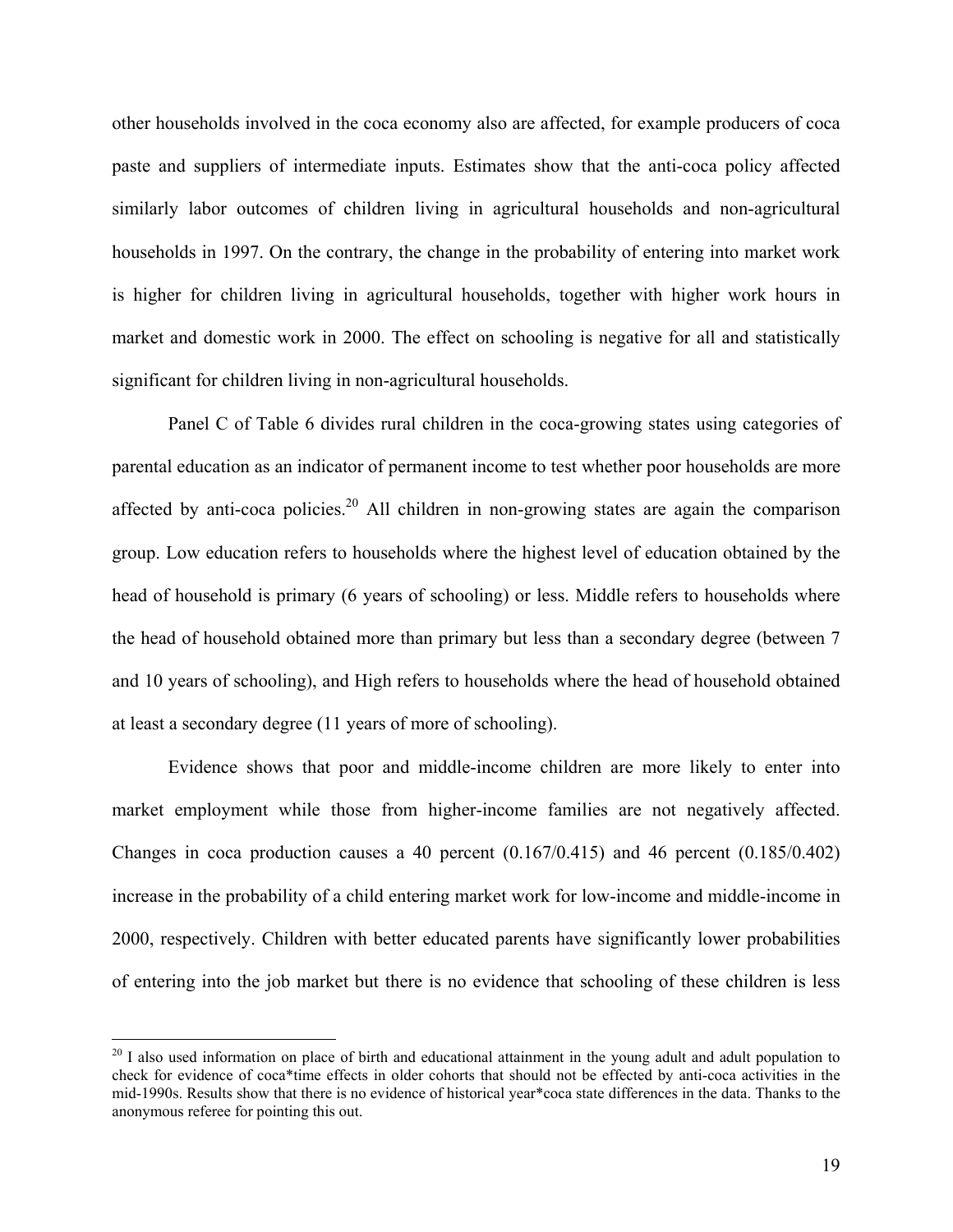affected by anti-coca policies (although these effects were not significant). In addition, there are differential effects in terms of time spend working, while the probability of market work increased for both low-income and middle-income children, poorer children work more in market activities while middle-income children work more in domestic activities. Changes in coca demand increase hours worked in market jobs (2.8 hours) for children living in cocagrowing states with low educated head of household, while children from middle educated head of household spend more hours working inside the household doing domestic chores (5.5 hours) relative to children in non-growing states.

#### *Further Analysis*

 Concerns regarding the presence of coast children, which are in many ways different from children living in the highlands and jungle, motivate the estimation of Table 7 (column 1). Excluding from the sample rural children living on the coast, the results show a similar pattern observed for the entire sample. Columns (2) and (3) suggest that the policy affects both children living in poor and non-poor regions. Columns (4) and (5) suggest that the program had higher effects on children living in less densely populated provinces, which we expect because most coca production is illegal and produced in less densely populated areas in the highlands and jungle. In more populated areas, the effect is not statistically significant. This interpretation, however, should be taken with caution, because the estimate may pick up effects of other characteristics correlated with density (Duflo 2001).

 Furthermore, if migration patterns differed significantly between coca-growing and nongrowing states, the OLS estimates could be capturing the effects of migration rather than changes in coca production. Migration would bias the estimates if households with a higher taste for child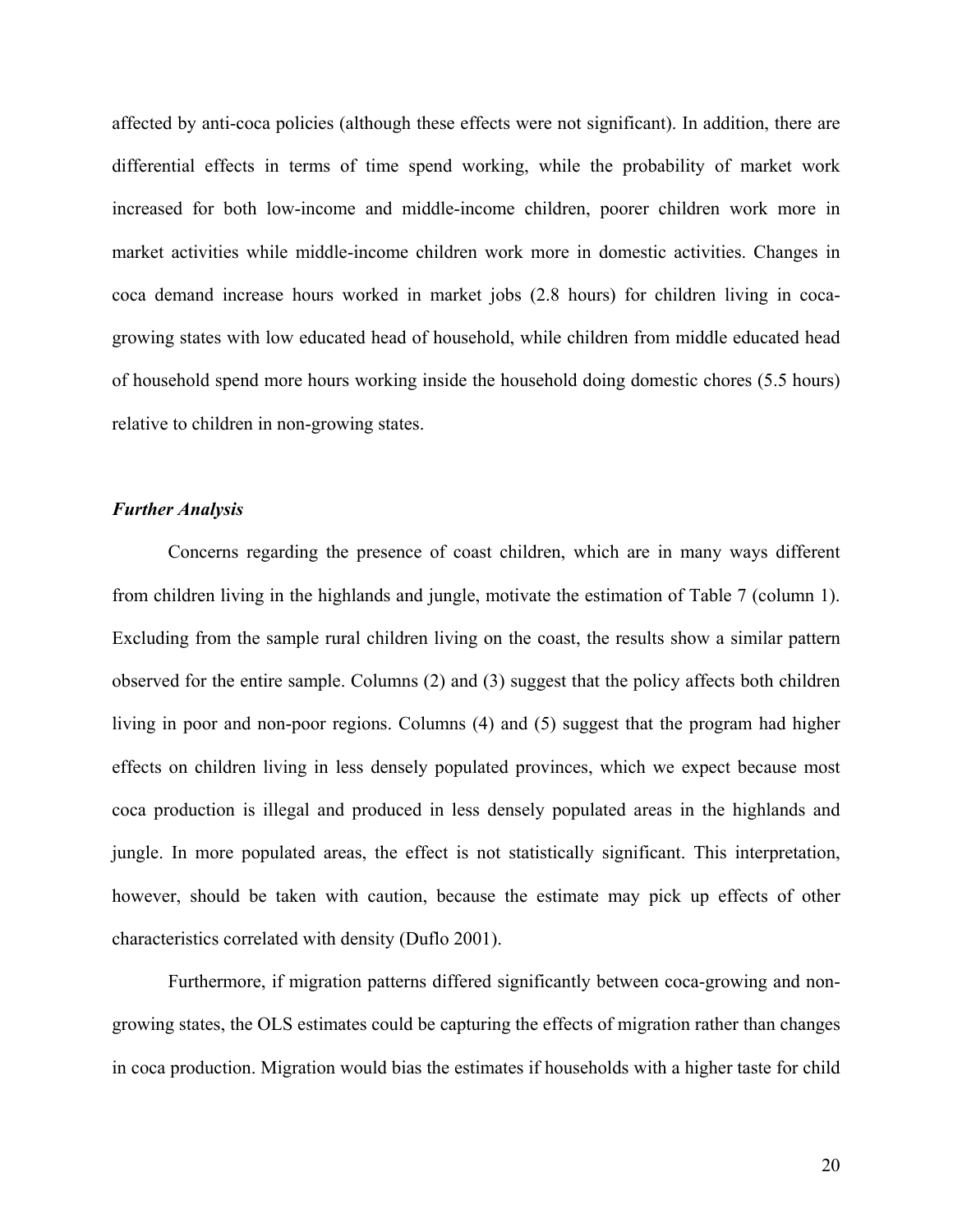labor move into coca-growing states. The PLSMS has migratory history for all household members aged 15 and above and almost 20 percent of rural adults report living in counties different from their place of birth. Ideally, to account for possible endogeneity in the child labor decision I could instrument the migration decision with province of birth for each child. Unfortunately, there is no data about place of birth or migration for individuals aged under 15 years. For that reason, as a partial check, Table 7 (column 6) reports results from samples without children living in possible migrant households, where migrant household is defined as a place where at least one household member does not live in a county where he was born and he migrated less than 10 years ago. Results omitting migrants are somewhat larger for the year 2000 (0.17) and still statistically not significant for 1997. This interpretation, however, should be taken with caution, because omitting migrants may introduce selection bias.

 Likewise, if sending a child to work in the coca fields is seen as a practice not accepted in the community or has negative consequences such as being arrested parents may hide it. As the production of coca leaves decreased from 1995, children may have changed to other agricultural crops that are more socially acceptable, thus increasing the report but not employment. Unfortunately, it is not possible to address directly the concern that households would underreport child labor in coca cultivation. It is important, however, to note that coca production is not new or rare and it is common for mostly rural and indigenous people. Moreover, anecdotal evidence shows that it was socially acceptable to work in coca fields.<sup>21</sup>

Overall, the evidence in this section suggests that the estimates are not driven by inappropriate identification assumptions. The net effect of changes shows that, all else being equal, a decrease in coca production is associated with more children engaging in market and

<sup>21</sup> During the 1990s, a system called *faenas* was very common, wherein a teacher with parental approval took students to collect coca leaves in exchange for food and money (www.caretas.com.pe).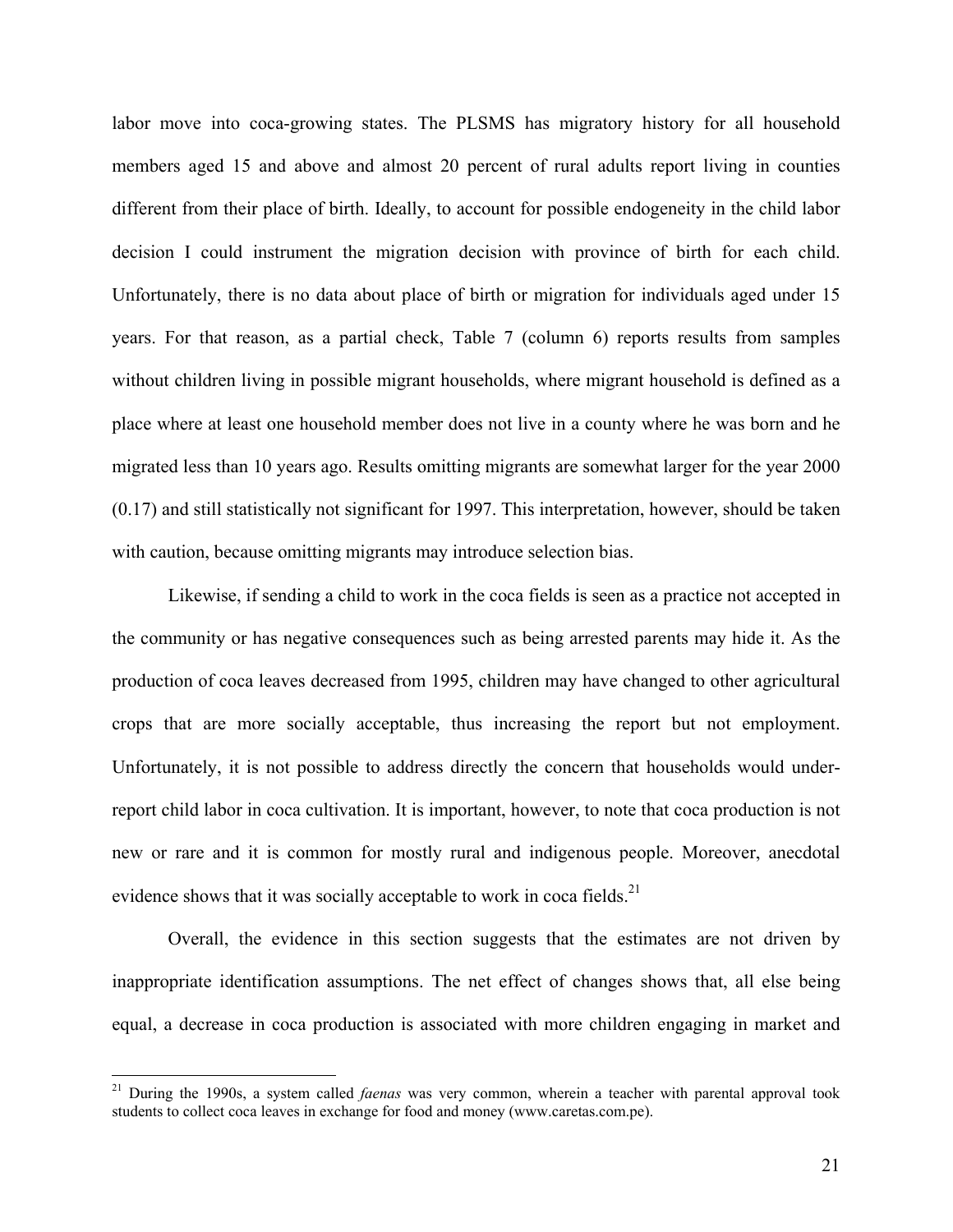domestic work with no effects on schooling outcomes. Next section examines what mechanisms could give rise to the increase in child labor.

#### **VI. DISCUSSION**

The main findings show that more children are working in market and domestic work, with no effect on schooling. Although these are reduced form results, they established that rural households respond to changes in coca production. Why do states that experience a large decline in coca demand observe a large increase in child labor and small increase in school attendance relative to non-growing states? This section examines alternative mechanisms through which changes in coca production might affect child labor. The conceptual framework suggests that declines in returns to education, increases in the demand for child labor, or increases in poverty may be responsible.

If returns of schooling decrease in states that were more exposed to anti-coca policies, schooling will decline and child labor will increase relative to non-growing states. The major challenge in estimating returns of schooling is that many households are engaged in selfemployment and farming where wage rates are not directly observed. Therefore, one approach is to observe behaviors that depend on the return to education rather than directly measuring the return (Edmonds, Pavcnik, and Topalova 2007). In this context, table 8 shows the effects of the policies on participation in wage work and weekly hours in wage work of adult males (ages 21 to 59) divided by groups of completed years of education. The idea is to check whether the interaction of the growing states\*post-year is larger for adult males with low education relative to higher-educated adult males. If anti-coca policies affect returns to education negatively, it is expected to observe increases in low-skill employment relative to high-skill employment. Results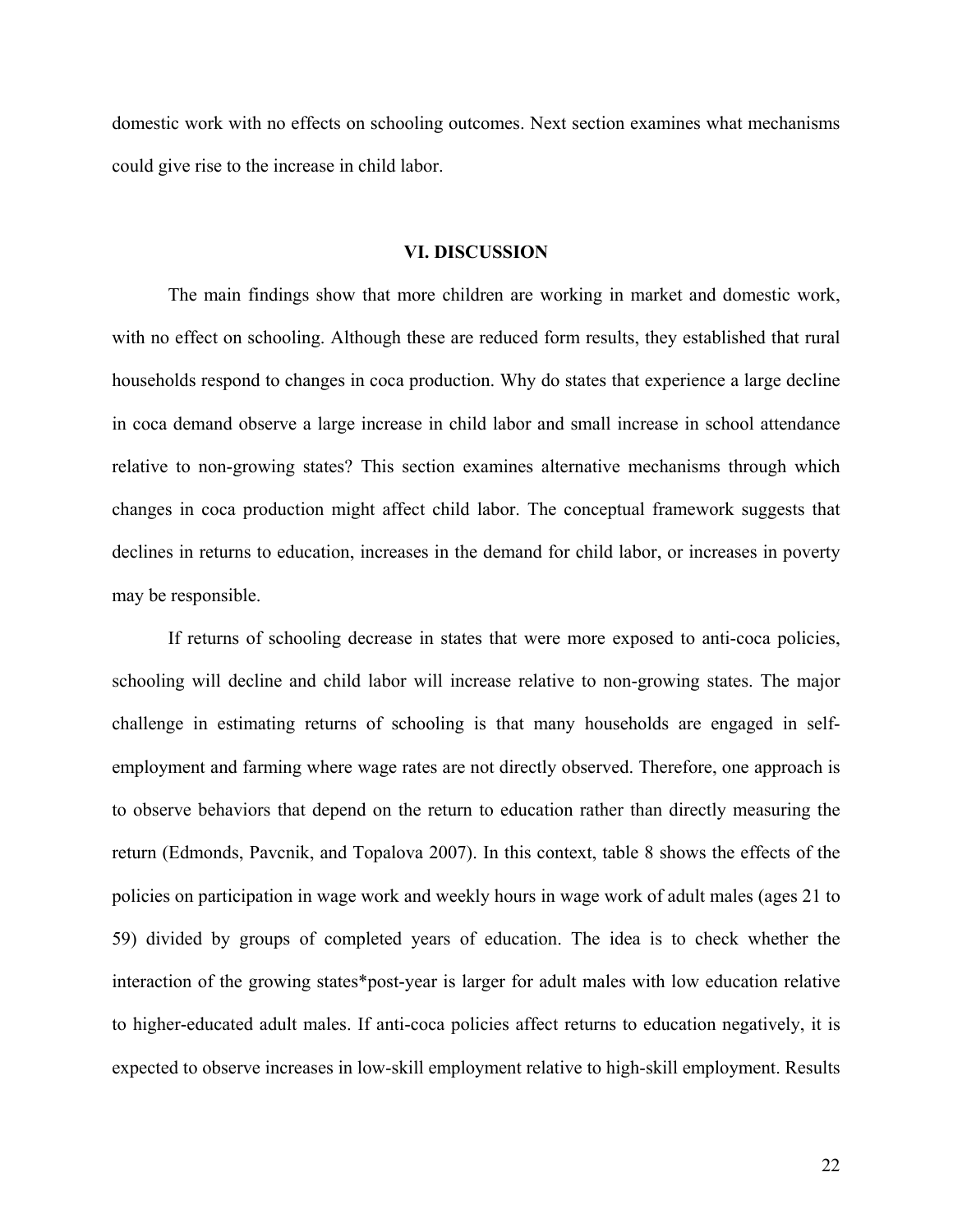suggest that adult employment changes are consistent with increasing returns to education, rather than decreasing. Table 8 shows that anti-coca policies are associated with increases in participation (column 1) and hours worked (column 2) in wage work for men with more than primary education (more than 7 years of schooling) with small effects on participation and hours in wage work for men with primary or  $less^{22}$ .

Other possible mechanism is related to changes in labor demand. Wages and employment could decrease in states that are more exposed to coca production. Alternatively, farmers might shift toward less skill-intensive crops where the demand for child labor increases. Even if children are not directly involved in the coca economy, a reduction in coca production might affect other low-skill types of jobs. Several pieces of evidence suggest that children are not working as substitutes for unskilled labor. As table 9 shows, adult males are more likely to work in wage work, less likely in agriculture and self-employment. The increase in adult wage work is explained by increases in employment of male adults with more than primary school with small effect on participation for men with less than primary school (table 8).

The increase in market and domestic work appears as children filling in for working parents in the family enterprise and household. The data shows that the increase in market work for children is not caused by increased in wage work, but it is operating through increases in agricultural work where 96 percent of children are non-remunerated workers in the family farm (table 3). The data also shows increases in domestic work (both participation and hours), especially for girls (table 3). Unreported regression shows declines associated with changes in coca production in domestic work among adults.

 $22$  An alternative approach to studying the link between returns no schooling and child labor is to look at improvements in school quality. While it is not possible to test directly changes in the number of primary schools and pupil/teacher ratio, evidence suggest that quality didn't decrease over time. Over the 1990s substantial policy attention has been oriented toward increasing public expenditures on education infrastructure targeted at poor districts with positive effects on school attendance (Paxson and Schady 2002).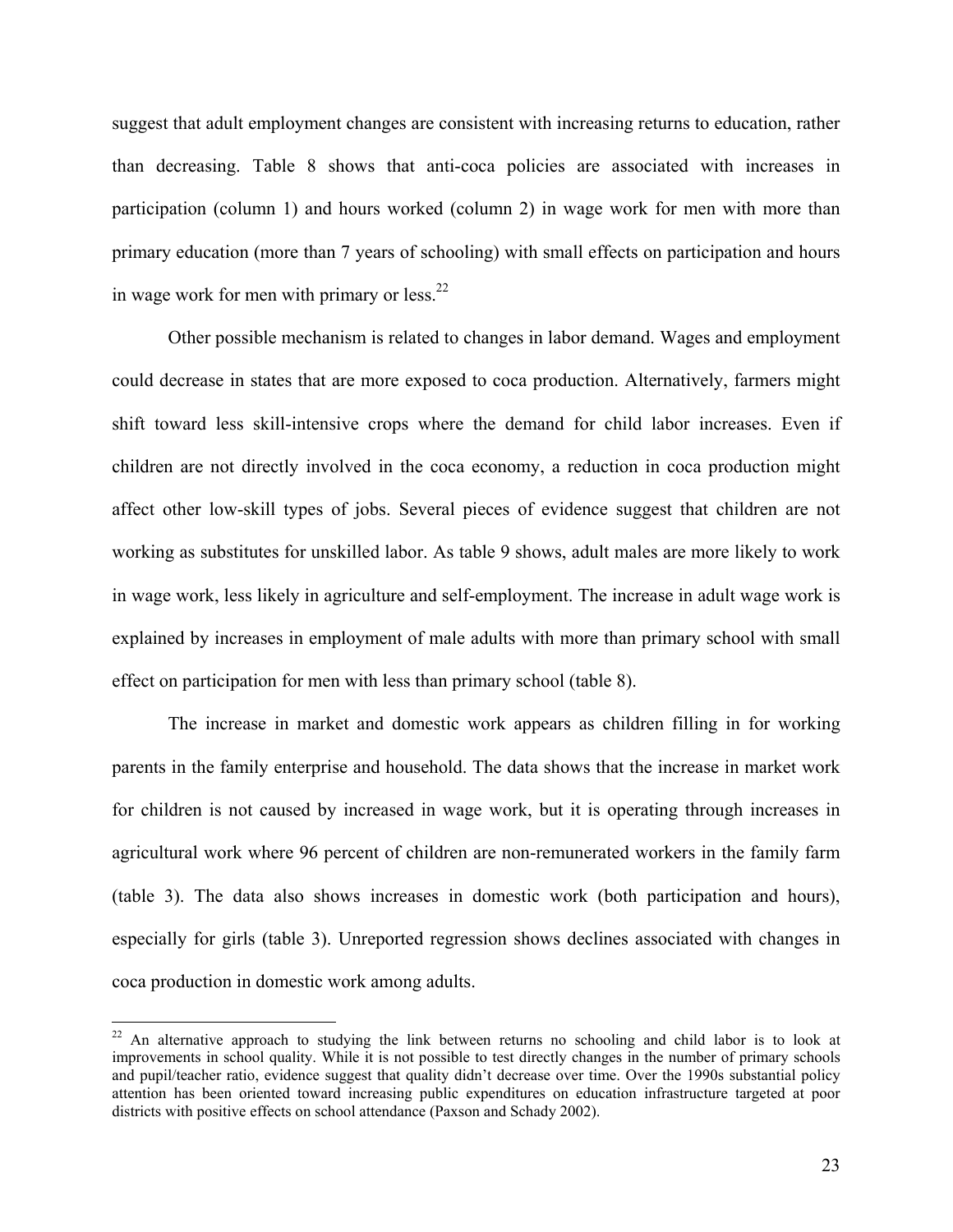Finally, critics of drug interdiction and eradication argue that these policies have substantial welfare effects on rural producers. If the reduction in coca production is associated with increases in poverty, child labor could increase in coca-growing states relative to nongrowing states. Unreported regressions show that real expenditures fall 2.8 percent in 1997 and 2000 in coca-growing states, respectively (albeit insignificant).<sup>23</sup> Lower living standards may force households to pull children out of school if children are needed in the family farm or enterprise. The data shows that changes in coca production lead to an increase in the probability of engaging in market work and hours worked among poorer and middle-income children, with negative effects on schooling, while richer children were not affected (Table 6).

In addition, the fact that negative schooling results are in non-agricultural households with no increases in market work (Table 6) might reflect that children living in non-agricultural households can not work in the family enterprise or farm to buffer the negative shock in adult labor demand, so the household takes a larger hit to its consumption.<sup>24</sup> Table 10 shows falls in consumption in non-agricultural and agricultural households in both years. The effect is higher and significant in non-agricultural households where per capita expenditures decreased by 16 and 18 percent in 1997 and 2000, respectively. The results also show that there is a rising in idleness (children reporting neither working nor attending school) and reduction in school expenditures in non-farm households located in coca-growing states (albeit insignificant).<sup>25</sup> The decline in schooling in non-farm households might suggest that households may pull children out of school

 $23$  There are no significant changes in other correlates of poverty as well (fertility, idleness of children, housing stock attributes –water, sewage, and electricity-, and durable goods ownership –ratio, TV, and refrigerator). Results are available upon request.

 $24$  One concern might be that the estimate could capture the fact that non-agricultural households are wealthier; however, there is no strong correlation between household expenditure in 1994 and non-agricultural households (the coefficient of correlation is 0.14).

 $25$  The 1997 and 2000 questionnaires are more detailed than the 1994 questionnaire in its inquiries about amount spend in education. The 1994 ask how much the household spend last *enrollment*, while the 1997 and 2000 ask how much the household spend last *time*, in which month, and how many times in the last 12 months. As a result, these findings will be interpreted with caution.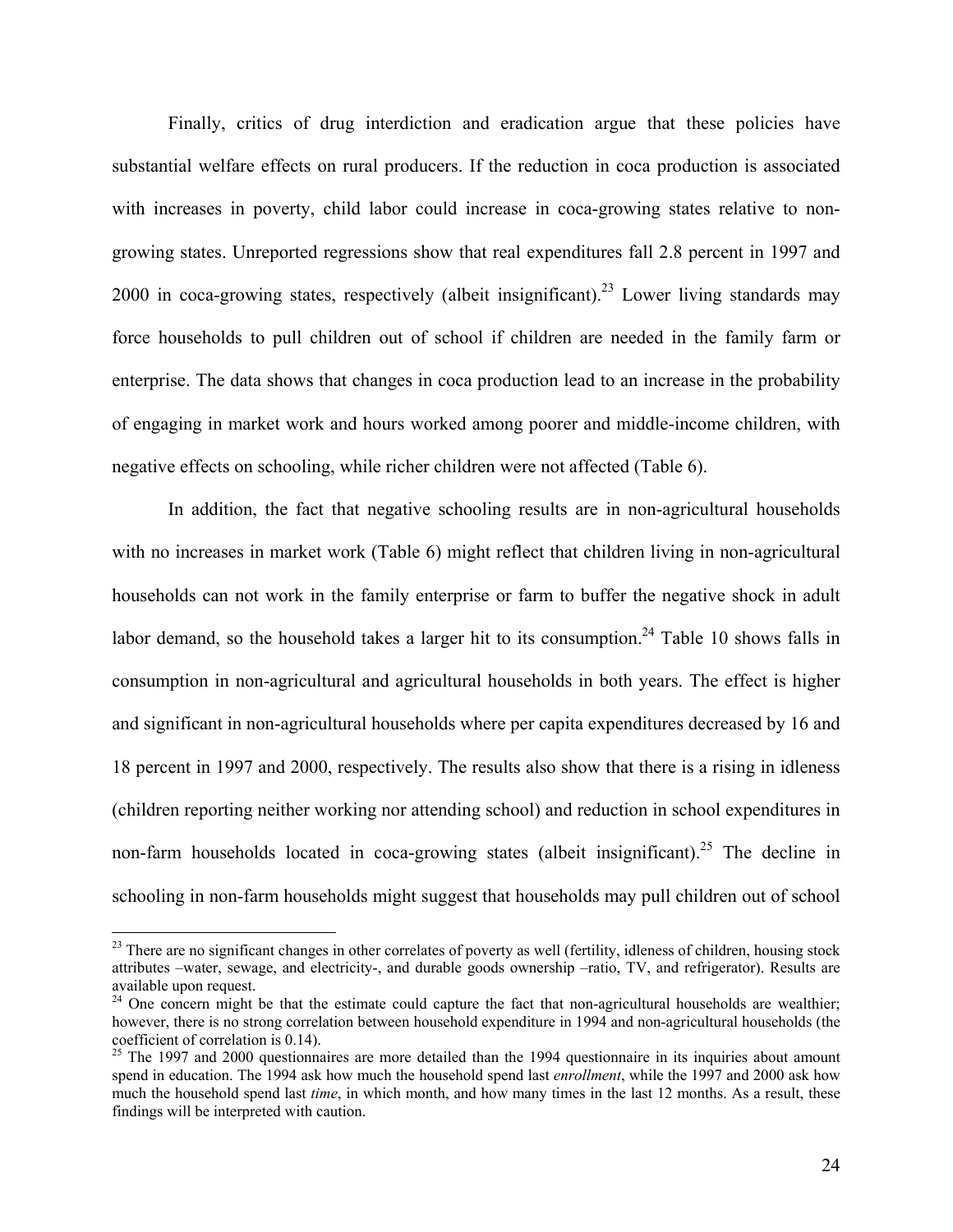to save on schooling costs. Saavedra and Suarez (2002) show that even though public education is free most households finance an important part of the direct cost (books, uniforms, transportation cost, food, and monetary transfers) as a result of low public spending in basic education in the country. They estimate that households support about 33 percent of the total expenditure in primary and secondary education. Similarly, a report about children living in two coca-growing valleys in Peru found that 34 percent of dropout children do not attend school due to monetary constraints (UNICEF 2006).

#### **VII. SUMMARY AND CONCLUSIONS**

This paper exploits an exogenous shift in coca production from Peru to Colombia in the mid-1990s to provide empirical evidence on the indirect effects of changes coca production on child labor and schooling in rural Peru. The main results in this paper suggest that child labor increased by 18 and 40 percent in coca-growing states in 1997 and 2000, respectively. Not only the probability of market work increased, but work hours and domestic work as well. Domestic work increased with higher effects for girls: it increased by 28 percent for girls and 13 percent for boys in coca-growing states in 2000. Hours worked by both girls and boys increased by 2.5 and 2.0 hours in 1997 and 2000, respectively. Including hours worked engaged in market work and doing household chores, the estimates suggest children in coca-growing states spent 4.5 and 3.6 more hours a week working in 1997 and 2000. A range of evidence support these results i) results are robust to the inclusion of household characteristics and state fixed effects, ii) differences in effects by urban/rural status are also consistent with the notion that anti-coca policies affect rural households, iii) there are differential effects by whether the child resides in agricultural or non-agricultural households, and by education of the head of household. Given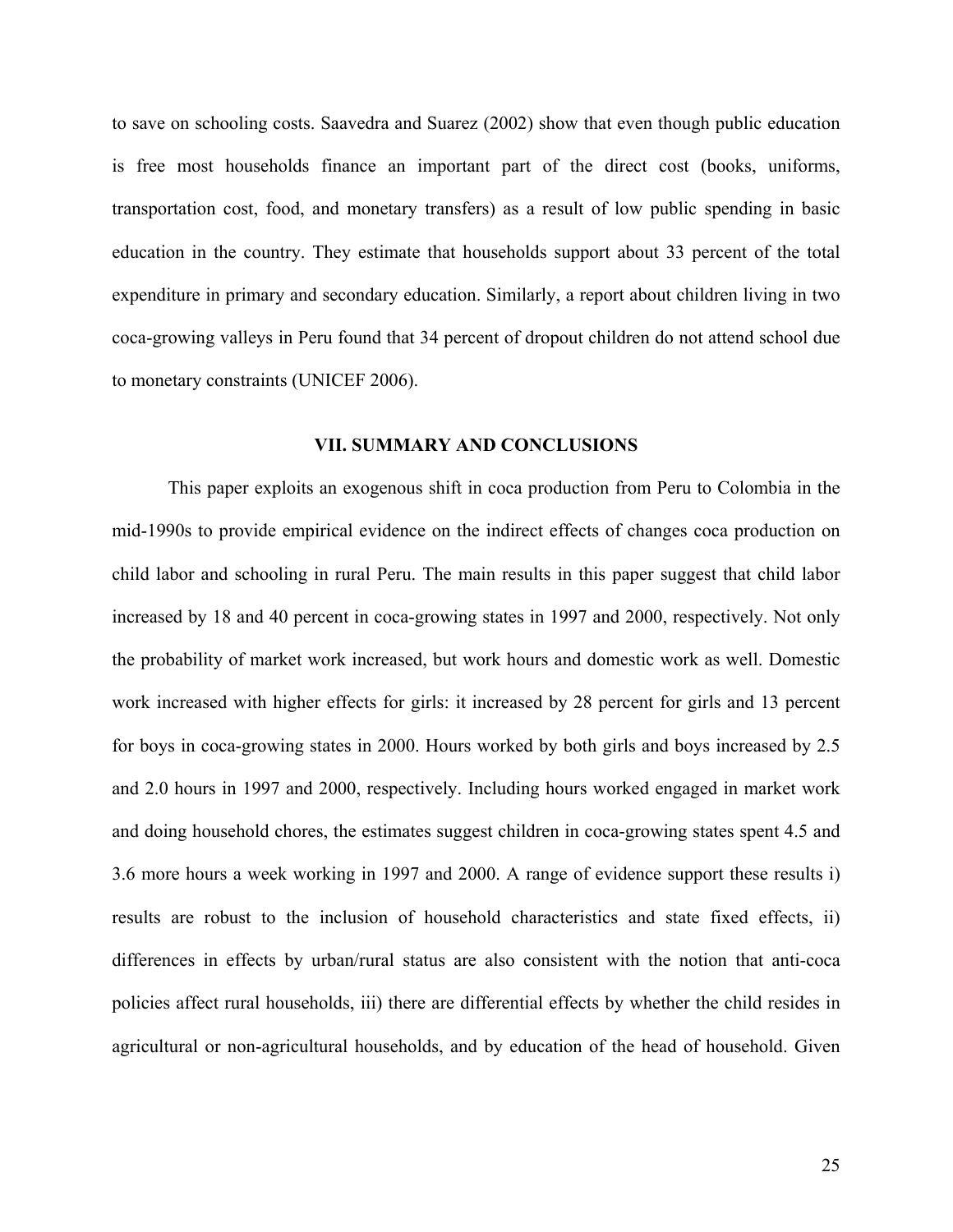high school enrollment rates in rural Peru, these results indicate that children are not withdrawn from school completely but rather working part time.

In addition, adults have less employment probability and work less hours in agricultural activities. Patterns observed here suggest that children are not working in the formal market as substitutes for unskilled labor; rather the increase in market and domestic work appears as children filling in for working parents. In addition, schooling cost appears to play a role in households where children cannot work in the family enterprise or farm to buffer the negative shock in adult labor demand.

Overall, these results provide evidence of an undocumented negative effect of anti-coca policies on household behavior. This complements evidence from other countries, Angrist and Kugler (2005) in their study on Colombia found that an increased in coca production increased hours worked by teenage boys but had no effect on employment participation. It is important to note that the area under coca cultivation in Peru increased in 2004 to 50,300 hectares, the highest level since 1998 (UNODC 2006). The anti-coca policies imposed in 1995 did not end the drug war in the Andes.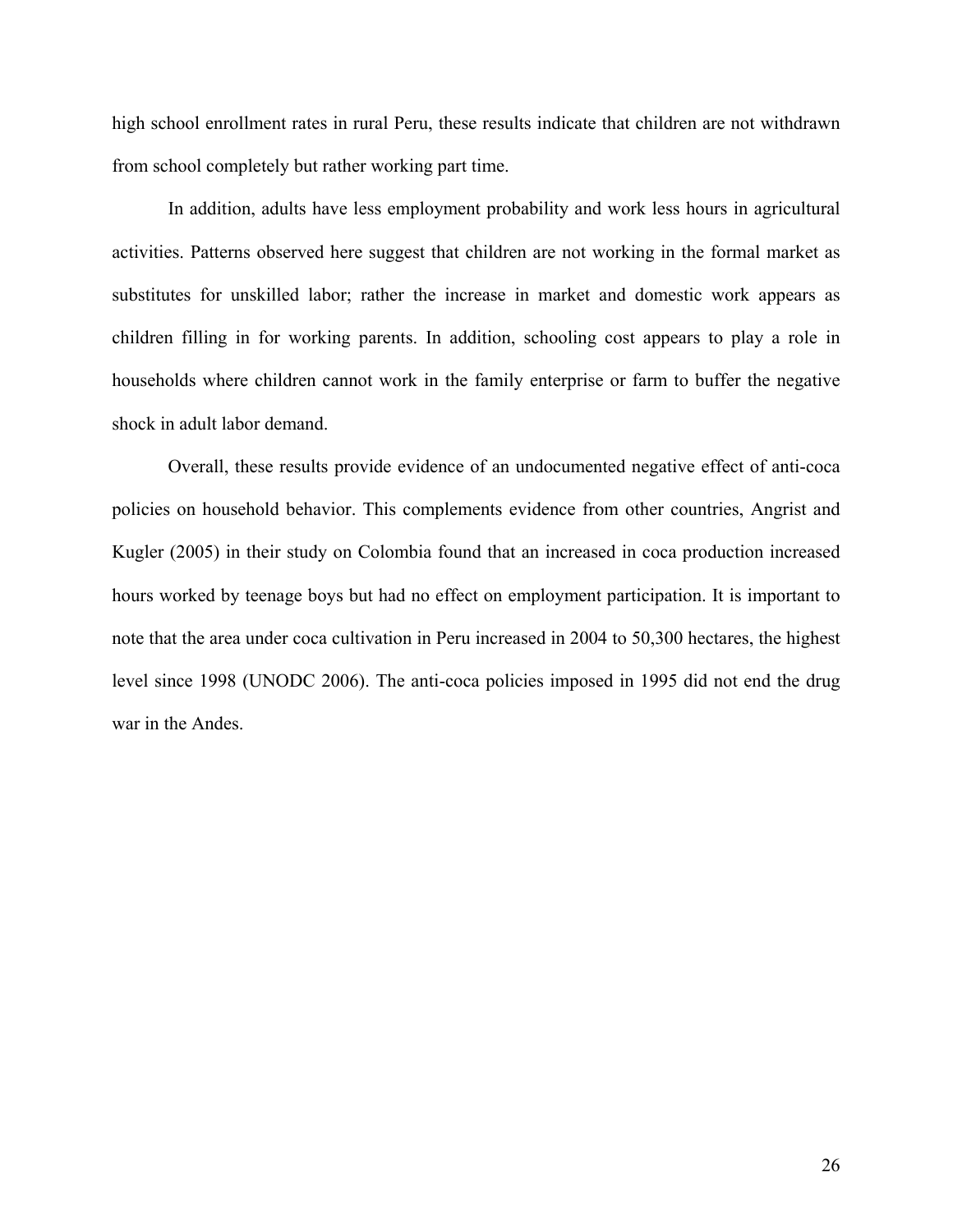#### **VIII. REFERENCES**

- Angrist, J., Kugler, A., 2005. Rural Windfall or a New Resource Curse? Coca, Income, and Civil Conflict in Colombia. NBER Working Paper 11219, March. Cambridge MA: National Bureau of Economic Research.
- Baland, J., Robinson J., 2000. Is Child Labor Inefficient? *Journal of Political Economy*. 108(4): 663-679
- Basu, K., 1999. Child Labor: Cause, Consequence, and Cure, with Remarks on International Labor Standards. *The Journal of Economic Literature*. XXXVII, 1083 - 1119.
- Basu, K., Hoang Van, P., 1998. The Economics of Child Labor. *The American Economic Review* 88, 412--427.
- Basu, K., Tzannatos, Z., 2003. The Global Child Labor Problem: What do We Know and What We Can Do? *World Bank Economic Review*. Vol 17.
- Bedoya, E., 2003. Las Estrategias Productivas y el Riesgo Entre los Cocaleros Del Valle de los Ríos Apurímac y Ene. in: Aramburu, C., Bedoya, E. (Eds), *Amazonia: Procesos Demograficos y Ambientales*. CIES. Lima, Peru
- Beegle, K., Dehejia, R., Gatti, G., 2006. Child Labor and Agricultural Shocks. *Journal of Development Economics*. 81: 80-96.
- Bhalotra, S. 2000. Is Child Work Necessary? Discussion Paper No 26. London School of Economics.
- Bhalotra, S., Tzannatos, Z., 2003. Child Labor: What have we Learnt? Social Protection Discussion Paper, No 317, The World Bank.
- Brown, D., Deardoff, A., Stern, R., 2001. Child Labor: Theory, Evidence, and Policy. University of Michigan. Discussion Paper No 474
- Cotler, J., 1999. Drogas y Politica en el Peru. La Conexion Norteamericana. Lima: Instituto de Estudios Peruanos.
- Duflo, E., 2001. Consequences of School Construction in Indonesia. *American Economic Review*. 91,795-813.
- Duryea, S., Lam, D., Levison. D., 2007. Effects of Economic Shocks on Children's Employment and Schooling in Brazil. *Journal of Development Economics*. Forthcoming
- Edmonds, E., Pavnick, N., 2005a. Child Labor in the Global Economy. *Journal of Economic Perspectives*. 19, 199-220

\_\_\_\_\_\_\_\_\_\_\_\_\_\_\_\_\_\_\_\_\_\_\_\_\_\_,2005b. The Effect of Trade Liberalization on Child Labor. *Journal of International Economics*. 65, 401-419

- Edmonds, E., Pavcnik, N., Topalova, P. 2007. Trade Adjustment and Human Capital Investments: Evidence from Indian Tariff Reform. NBER Working Paper 12884, February. Cambridge MA: National Bureau of Economic Research.
- Edmonds, E. 2007. Child Labor. *Handbook of Development Economics*. Volume 4, J. Strauss and T. Paul Schultz, eds. Forthcoming.
- Ersado, L., 2005. Child Labor and Schooling Decisions in Urban and Rural Areas: Comparative Evidence from Nepal, Peru and Zimbabwe. *World Development*. 33, 455-480.
- Funkhouser, E., 1999. Cyclical Economic Conditions and School Attendance in Costa Rica. *Economics of Education Review*. 18, 31-50.
- Guarcello, L., Mealli, F., Rosati. F., 2003. Household Vulnerability and Child Labor: The Effects of Shocks, Credit Rationing, and Insurance. Understanding Children's Work, An Inter-Agency Research Cooperation Project (ILO, UNICEF, World Bank Group).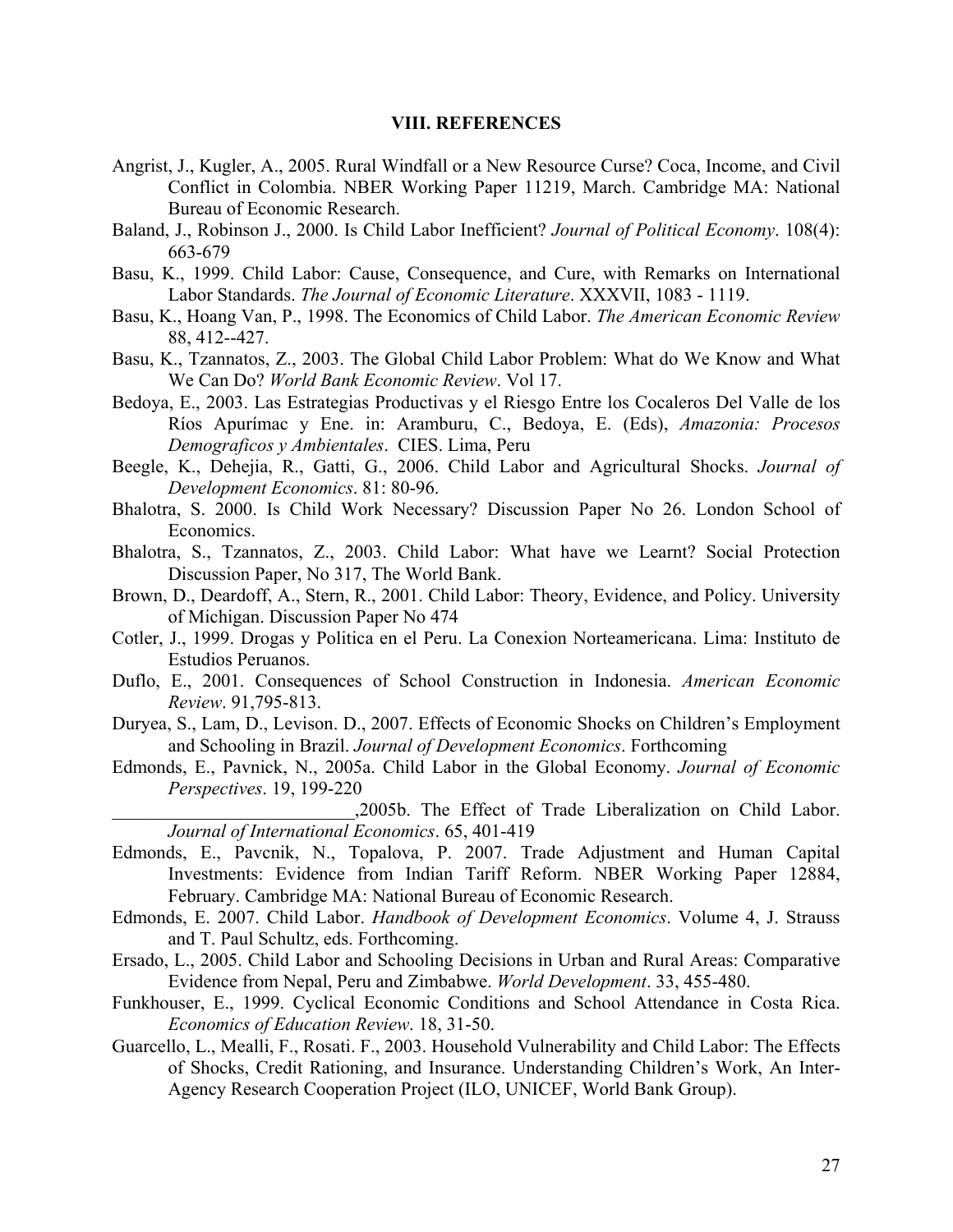Jacoby, H., 1993. Shadow Wages and Peasant Family Labour Supply: An Econometric Application to the Peruvian Sierra. *The Review of Economic Studies*. 60, 903-921

\_\_\_\_\_\_\_\_\_, 1994. Borrowing Constraints and Progress through School: Evidence from Peru. *Review of Economics and Statistics* 76, 151-60.

- Jacoby, H., Skoufias E., 1997. Risk, Financial Markets and Human Capital in a Developing Country. *The Review of Economic Studies*. 64, 311-335.
- Kruger, D., 2004. Child Labor and Schooling during a Coffee Sector Boom: Nicaragua 1993- 1998, in *Trabajo Infantil: Teoria y Evidencia desde Latinoamerica*, Luis F. Lopez Calva ed., Mexico, D.F: Fondo de Cultura Economica de Mexico, Forthcoming
- Kruger, D., 2007. The Effects of Coffee Production on Child Labor and Schooling in Rural Brazil. *Journal of Development Economics*. 82(2):448-463
- Levison, D., Moe, K., 1998. Household Work as a Deterrent to Schooling: An Analysis of Adolescent Girls in Peru. *The Journal of Developing Areas*. 32, 339-356.
- Ilahi, N., 2001. Children's Work and Schooling: Does Gender Matter? Evidence from the Peru LSMS. World Bank Policy Research. Working Paper No. 2745
- ILO, 2002. Every Child Counts: New Global Estimates on Child Labour. International Labor Organization, Geneva.
- INEI, 1996. Peru Compendio Estadistico 1995-96. Instituto Nacional de Estadistica e Informatica, Lima. Peru
- \_\_\_\_, 2003. Peru Compendio Estadistico 2003. Instituto Nacional de Estadistica e Informatica, Lima. Peru
- Morales, E., 1986 Coca and Cocaine Economy and Social Change in the Andes of Peru. *Economic Development and Cultural Change*. 35, 143-161.

\_\_\_\_\_\_\_\_\_\_, 1989. Cocaine: White Gold Rush in Peru. The University of Arizona Press.

- Paxson, C., and Schady, N., 2002. The Allocation and Impact of Social Funds: Spending on School Infrastructure in Peru. *World Bank Economic Review.* 16(2), 297-319.
- Patrinos, H., Psacharopoulos, G., 1997. Family Size, Schooling, and Child Labor in Peru An Empirical Analysis. *Journal of Population Economics*. 10, 387-405.
- Ranjan, P., 2001. Credit Constraints and the Phenomenon of Child Labor. *Journal of Development Economics*. 64(1):81-102
- Ray, R., 2000. Analysis of Child Labour in Peru and Pakistan: A Comparative Study. *Journal of Population Economics*. 13, 3 – 19.
- Riley, K., 1996. Snow Job? The Efficacy of Source Country Cocaine Policies. RAND. RGSD-102.
- Rojas, I., 2005. Peru: Drug Control Policy, Human Rights, and Democracy, in *Drugs and Democracy in Latin America. The Impact of US Policy*, Coletta Youngers and Eilleen Rosin ed., Washington D.C: Lynne Rienner Publishers.
- Rucci, G., 2003. Macro Shocks and Schooling Decisions: The Case of Argentina. Economics Department, University of California at Los Angeles. Manuscript.
- Saavedra, J., Suarez, P., 2002. El Financiamiento de la Educación Pública en el Perú: El Rol de las Familias. GRADE. Documento de trabajo No 38.
- Skoufias, E., Parker, S., 2006. Job Loss and Family Adjustments in Work and Schooling during the Mexican Peso Crisis. *Journal of Population Economics.* 19, 163–181.
- Steiner, R., 1998. Colombia's Income from the Drug Trade. *World Development*. 26, 1013-1031
- Thoumi, F., 2002. Illegal Drugs, Economy, and Society in the Andes. Washington D.C: Woodrow Wilson Center Press / Johns Hopkins University Press.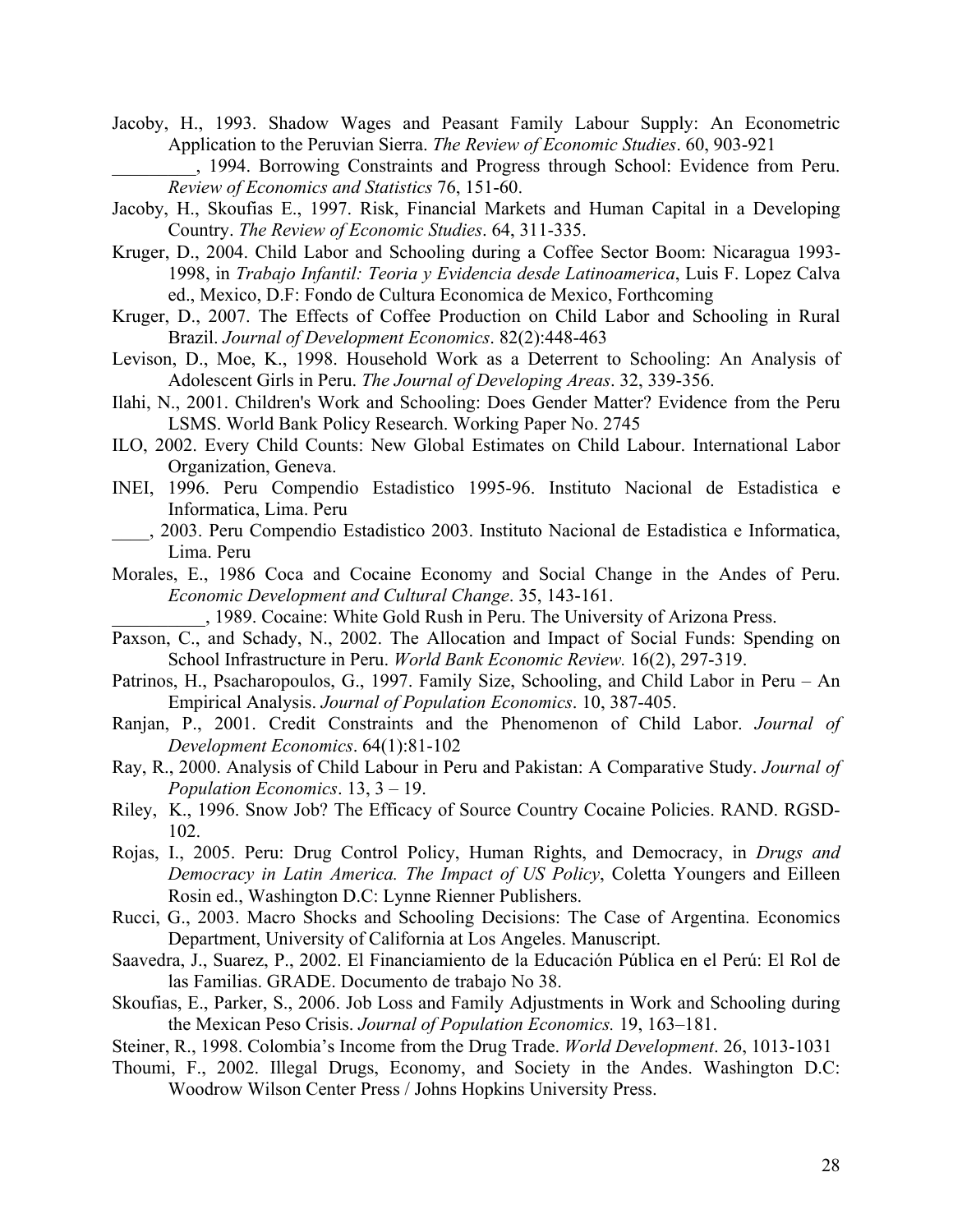- UNICEF, 2006. Niños en las Zonas Cocaleras. Un Estudio en los Valles de los Ríos Apurímac y Alto Huallaga. Lima, Peru.
- UNODC, 1999. Global Illicit Drug Trends. United Nations Office of Drugs and Crime. Vienna \_\_\_\_\_\_\_, 2002. Global Illicit Drug Trends. United Nations Office of Drugs and Crime. Vienna
	- \_\_\_\_\_\_\_, 2006. World Drug Report United Nations Office of Drugs and Crime. Vienna
- UNDCP, 2002. Peru Annual Coca Cultivation Survey. United Nations Office of Drugs and Crime - Illicit Crop Monitoring Program. Vienna

\_\_\_\_\_\_\_, 2003. Peru Coca Cultivation Survey. United Nations Office of Drugs and Crime - Illicit Crop Monitoring Program. Vienna

World Bank, 2001. Peruvian Education at a Crossroads. Challenges and Opportunities for the 21st Century. The World Bank. Washington DC.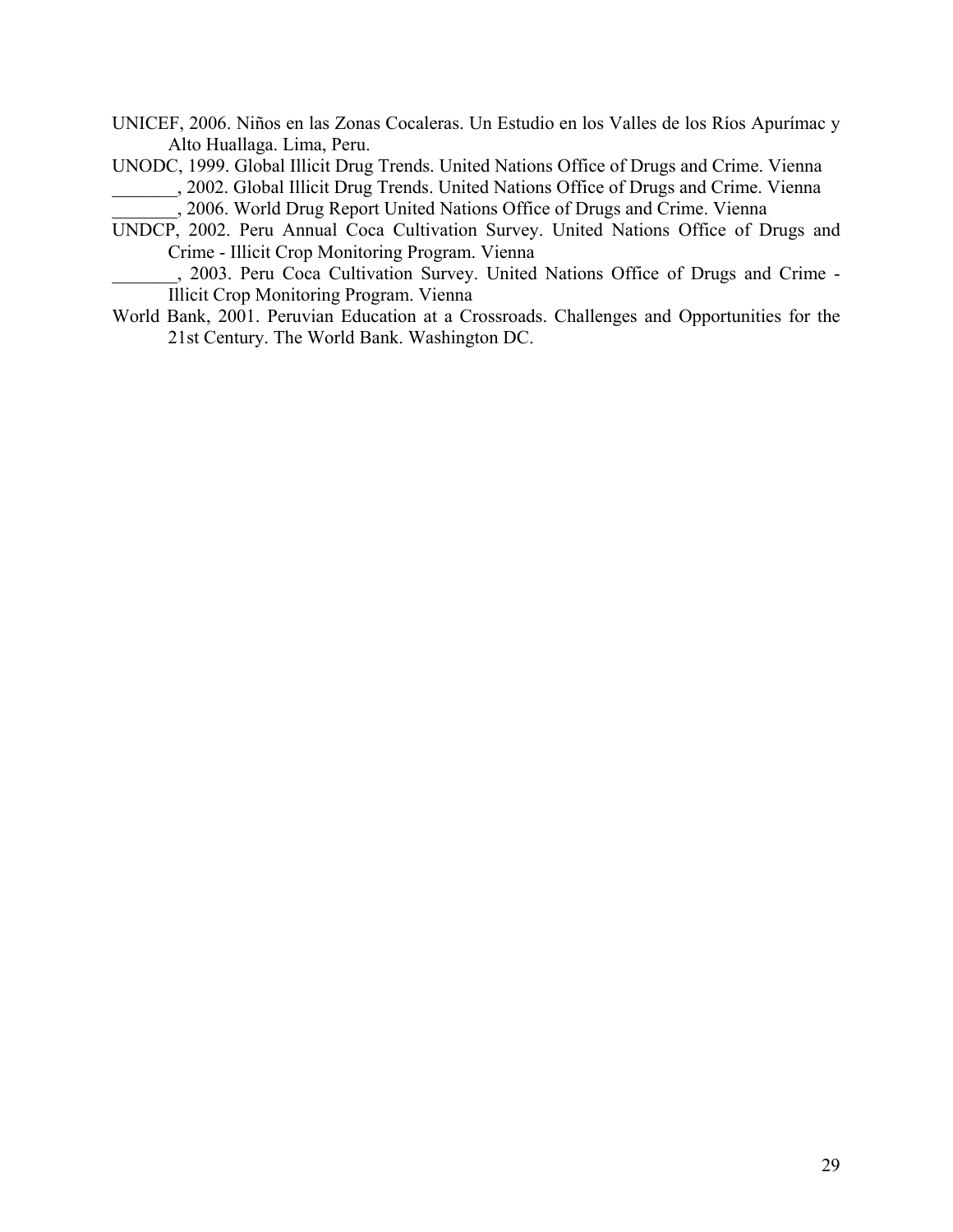

**Figure 1: Coca Leaf Production in Bolivia, Colombia, and Peru**  *(In Metric Tons)* 

Source: United Nations Office of Drugs and Crime (2003)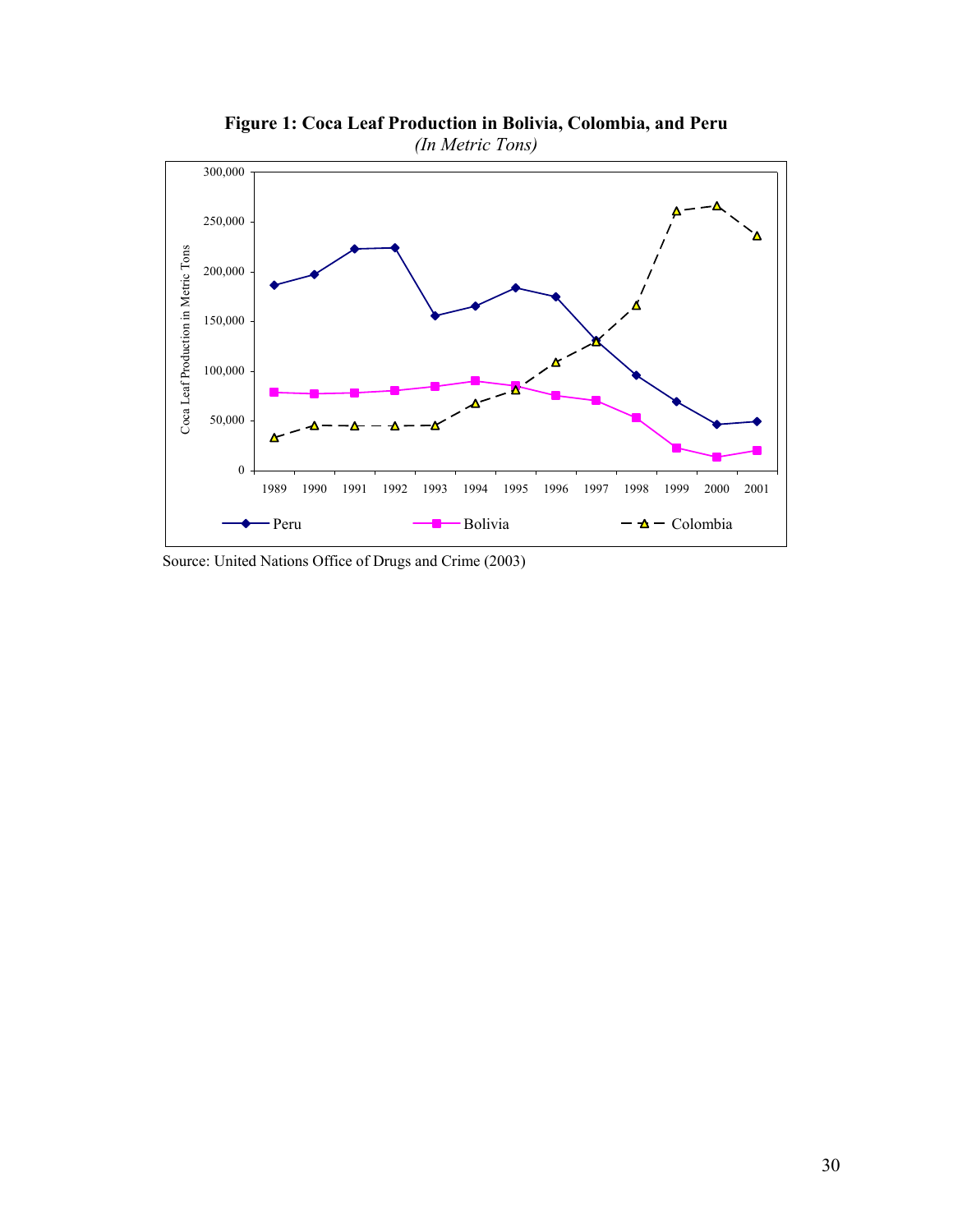| 94-97-2000<br>1994<br>1997<br>2000<br>Coca-<br>Non-                            | Difference |
|--------------------------------------------------------------------------------|------------|
|                                                                                |            |
| growing<br>growing                                                             |            |
| <b>Child Characteristics</b>                                                   |            |
| 9.80<br>9.84<br>9.76<br>9.82<br>9.876<br>9.790<br>Age                          | $-0.086$   |
| (2.60)<br>(2.55)                                                               | (0.13)     |
| 0.51<br>0.50<br>0.50<br>0.484<br>0.473<br>Gender $(1 = Male)$<br>0.48          | 0.010      |
| (0.50)<br>(0.50)                                                               | (0.02)     |
| 0.350<br>0.48<br>0.42<br>0.414<br>Market Work<br>0.43<br>0.38                  | $0.06*$    |
| (0.49)<br>(0.48)                                                               | (0.02)     |
| 0.029<br>0.01<br>0.02<br>0.017<br>Wage Work<br>0.02<br>0.03                    | $-0.013$   |
| (0.01)<br>(0.01)                                                               | (0.02)     |
| 0.40<br>0.398<br>0.321<br>Non-wage work<br>0.41<br>0.35<br>0.47                | 0.077      |
| (0.03)<br>(0.06)                                                               | (0.07)     |
| 0.351<br>0.437<br>0.36<br>0.396<br>0.320<br><b>Agricultural Work</b><br>0.39   | 0.08       |
| (0.03)<br>(0.07)                                                               | (0.08)     |
| 0.63<br>0.63<br>0.63<br>0.61<br>0.597<br>0.655<br>Domestic Work                | $-0.058$   |
| (0.07)<br>(0.03)                                                               | (0.08)     |
| <b>School Enrollment</b><br>0.94<br>0.97<br>0.925<br>0.908<br>0.94<br>0.92     | 0.017      |
| (0.29)<br>(0.26)                                                               | (0.01)     |
| 3.35<br>Years of Schooling<br>3.22<br>3.14<br>3.14<br>3.076<br>3.187           | $-0.110$   |
| (2.28)<br>(2.24)                                                               | (0.11)     |
| 6.18<br><b>Hours Market Worked</b><br>6.42<br>6.16<br>6.88<br>6.268<br>6.091   | 0.177      |
| (10.66)<br>(11.43)                                                             | (0.54)     |
| 6.33<br>7.15<br>8.55<br>6.92<br>10.330<br>10.479<br><b>Hours Domestic Work</b> | $-0.149$   |
| (9.85)<br>(10.58)                                                              | (0.50)     |
| <b>Household Characteristics</b>                                               |            |
| 43.27<br>43.71<br>42.67<br>43.51<br>42.413<br>44.628<br>Age                    | $-2.214*$  |
| (10.34)<br>(11.42)                                                             | (0.54)     |
| Years of Education<br>6.09<br>6.10<br>5.88<br>6.30<br>6.133<br>6.046           | $-0.087$   |
| (2.72)<br>(3.21)                                                               | (0.16)     |
| 0.62<br>0.638<br>0.677<br>Land Ownership<br>0.64<br>0.66<br>0.64               | $-0.039$   |
| (0.48)<br>(0.47)                                                               | (0.02)     |
| 5450<br>1786<br>1739<br>1925<br>N                                              |            |

# **Table 1: Descriptive Statistics for Rural Children 6-14 and their Households**

\* Statistically significant at 5% level. \*\*Statistically significant at 10% level Robust standard errors, corrected for state\*year clustering. Population weights used to reflect sample design. *Source*: 1994, 1997 and 2000 PLSMS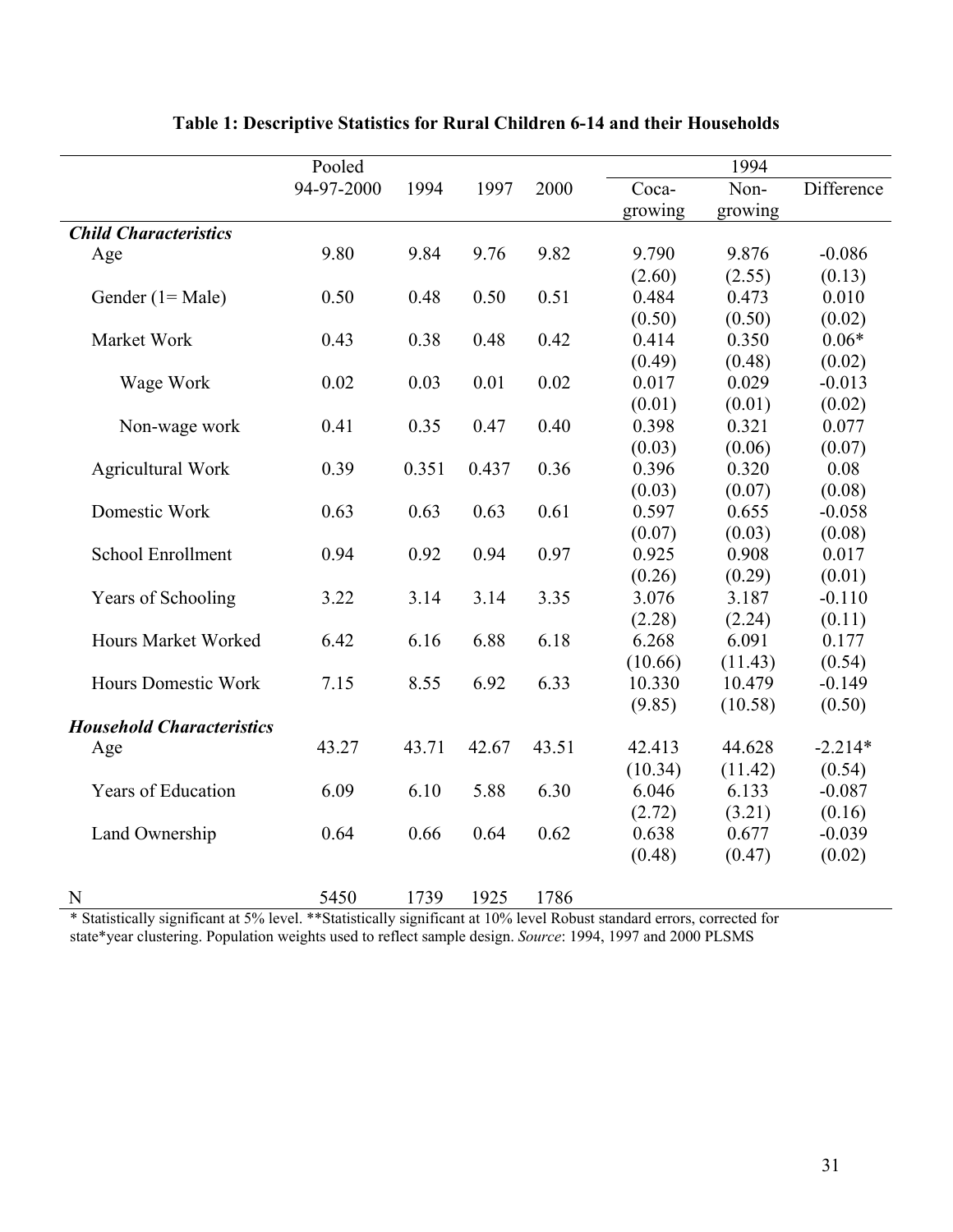|                            | (1)            | (2)            | (3)            | $\left(4\right)$ |
|----------------------------|----------------|----------------|----------------|------------------|
| 1997                       | 0.090          | $0.115*$       | 0.022          | 0.036            |
|                            | (0.06)         | (0.06)         | (0.06)         | (0.06)           |
| 2000                       | $-0.025$       | $-0.051$       | $-0.032$       | $-0.018$         |
|                            | (0.05)         | (0.05)         | (0.07)         | (0.07)           |
| $Coca*1997$                | 0.066          | 0.073          | 0.025          | 0.018            |
|                            | (0.08)         | (0.08)         | (0.07)         | (0.07)           |
| $Coca*2000$                | $0.148*$       | $0.134*$       | $0.135*$       | $0.123**$        |
|                            | (0.07)         | (0.07)         | (0.07)         | (0.07)           |
|                            |                |                |                |                  |
| <b>State Fixed Effects</b> | Yes            | Yes            | <b>Yes</b>     | Yes              |
| Harvest Effect             | No             | Yes            | Yes            | Yes              |
| Age Effect                 | No             | Yes            | <b>Yes</b>     | Yes              |
| Region*Year Fixed Effects  | No             | No             | Yes            | Yes              |
| Head of HH Characteristics | N <sub>0</sub> | No             | $\rm No$       | Yes              |
| Land Ownership             | N <sub>0</sub> | N <sub>0</sub> | N <sub>0</sub> | Yes              |
|                            |                |                |                |                  |
| Observations               | 5450           | 5450           | 5450           | 5450             |
| R-squared                  | 0.09           | 0.17           | 0.19           | 0.19             |
|                            |                |                |                |                  |

# **Table 2: Child Labor and Coca Production in Rural Peru**

*(Standard error in parenthesis)* 

\* Statistically significant at 5% level. \*\*Statistically significant at 10% level. Robust standard errors, corrected for state\*year clustering. Population weights used to reflect sample design.

*Note:* Child labor refers to children engaged in market work (it includes wage employment, self-employment, agriculture, unpaid work in a family business, helping in the family farm, among others). Harvest effect is a dummy representing in the month of the survey was during harvest or not. Region represents three dummies for each region (coast, highland and jungle) interacted with each year. Head of household characteristics are age and education.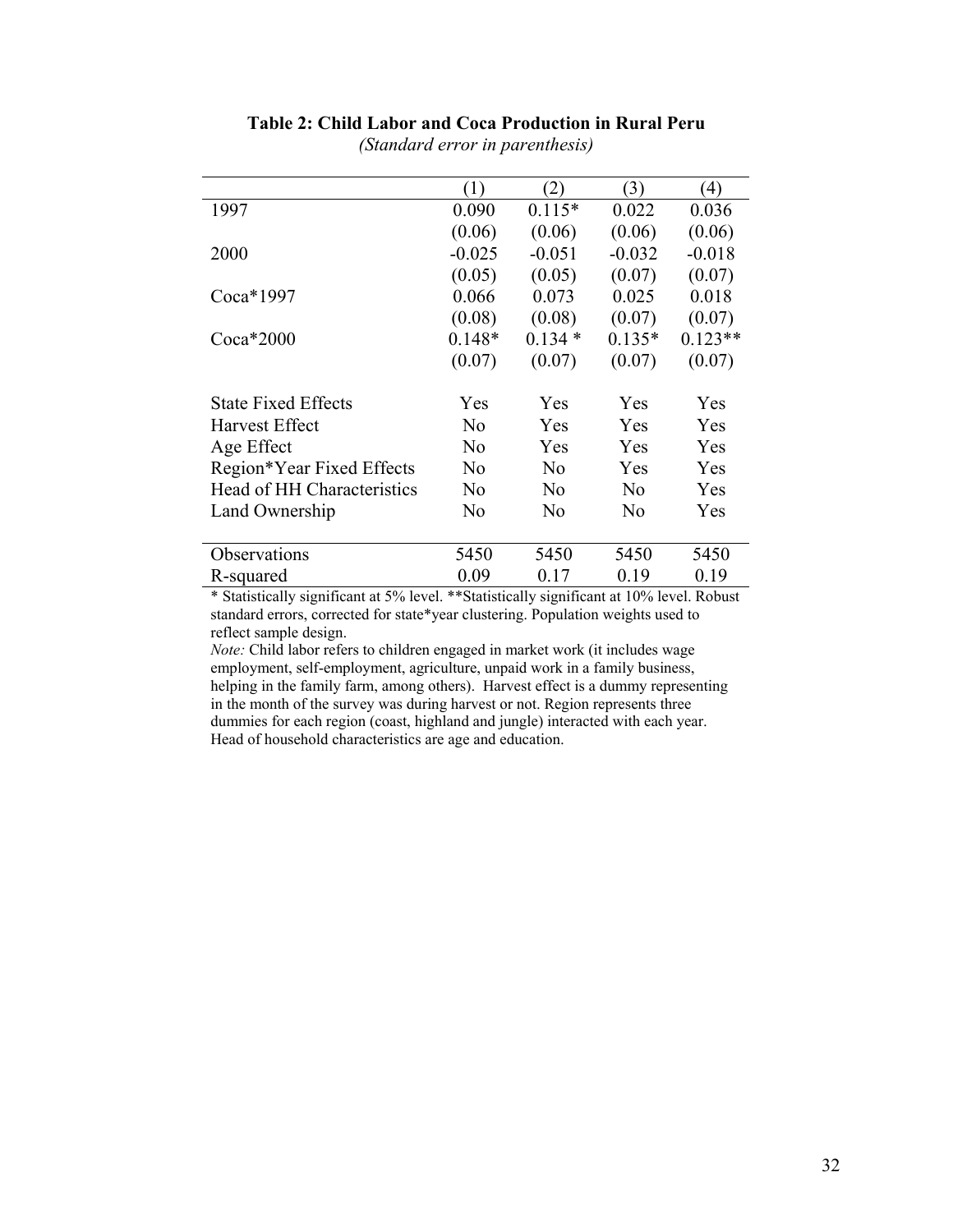|                            |          | Agriculture Work |           | Wage Work |             |          | Domestic Work |             |          | Any work<br>(including domestic work) |             |          |
|----------------------------|----------|------------------|-----------|-----------|-------------|----------|---------------|-------------|----------|---------------------------------------|-------------|----------|
|                            | All      | <b>Boys</b>      | Girls     | All       | <b>Boys</b> | Girls    | All           | <b>Boys</b> | Girls    | All                                   | <b>Boys</b> | Girls    |
|                            | (1)      | (2)              | (3)       | (4)       | (5)         | (6)      | (7)           | (8)         | (9)      | (10)                                  | (11)        | (12)     |
| 1997                       | 0.040    | $-0.040$         | $0.098**$ | $-0.015$  | $-0.023$    | $-0.012$ | 0.009         | 0.008       | 0.001    | 0.024                                 | 0.023       | 0.009    |
|                            | (0.06)   | (0.07)           | (0.05)    | (0.01)    | (0.02)      | (0.01)   | (0.07)        | (0.10)      | (0.08)   | (0.07)                                | (0.09)      | (0.07)   |
| 2000                       | $-0.016$ | $-0.093$         | 0.052     | $-0.004$  | $-0.012$    | 0.000    | 0.028         | 0.034       | 0.026    | $-0.011$                              | $-0.017$    | $-0.005$ |
|                            | (0.06)   | (0.07)           | (0.06)    | (0.01)    | (0.02)      | (0.01)   | (0.07)        | (0.09)      | (0.07)   | (0.08)                                | (0.10)      | (0.08)   |
| Coca*1997                  | 0.016    | 0.034            | 0.015     | 0.007     | 0.014       | 0.001    | 0.076         | 0.035       | 0.123    | 0.040                                 | 0.008       | 0.074)   |
|                            | (0.07)   | (0.08)           | (0.07)    | (0.01)    | (0.02)      | (0.01)   | (0.08)        | (0.09)      | (0.08)   | (0.07)                                | (0.08)      | (0.07)   |
| $Coca*2000$                | $0.137*$ | $0.128*$         | $0.155*$  | 0.008     | 0.025       | $-0.010$ | 0.129         | 0.069       | $0.202*$ | 0.118                                 | 0.087       | $0.147*$ |
|                            | (0.06)   | (0.07)           | (0.07)    | (0.02)    | (0.02)      | (0.01)   | (0.08)        | (0.10)      | (0.08)   | (0.07)                                | (0.08)      | (0.07)   |
| <b>State Fixed Effects</b> | Yes      | Yes              | Yes       | Yes       | Yes         | Yes      | Yes           | Yes         | Yes      | Yes                                   | Yes         | Yes      |
| Harvest Effect             | Yes      | Yes              | Yes       | Yes       | Yes         | Yes      | Yes           | Yes         | Yes      | Yes                                   | Yes         | Yes      |
| Age-Gender                 | Yes      | Yes              | Yes       | Yes       | Yes         | Yes      | Yes           | Yes         | Yes      | Yes                                   | Yes         | Yes      |
| Region*Year Fixed Effects  | Yes      | Yes              | Yes       | Yes       | Yes         | Yes      | Yes           | Yes         | Yes      | Yes                                   | Yes         | Yes      |
| Head of HH Characteristics | Yes      | Yes              | Yes       | Yes       | Yes         | Yes      | Yes           | Yes         | Yes      | Yes                                   | Yes         | Yes      |
| Land Ownership             | Yes      | Yes              | Yes       | Yes       | Yes         | Yes      | Yes           | Yes         | Yes      | Yes                                   | Yes         | Yes      |
|                            |          |                  |           |           |             |          |               |             |          |                                       |             |          |
| Observations               | 5450     | 2706             | 2744      | 5450      | 2706        | 2744     | 5450          | 2706        | 2744     | 5450                                  | 2706        | 2744     |
| R-squared                  | 0.18     | 0.18             | 0.19      | 0.04      | 0.05        | 0.01     | 0.09          | 0.07        | 0.08     | 0.12                                  | 0.12        | 0.11     |

### **Table 3: Child Labor and Coca Production in Rural Peru by Type of Work**  *(Standard error in parenthesis)*

\* Statistically significant at 5% level. \*\*Statistically significant at 10% level. Robust standard errors, corrected for state\*year clustering. Population weights used to reflect sample design.

*Note:* Child labor refers to children engaged in market work (includes wage employment, self-employment, agriculture, unpaid work in a family business, helping in the family farm, among others). Harvest effect is a dummy representing in the month of the survey was during harvest or not. Region represents three dummies for each region (coast, highland, and jungle) interacted with each year. Head of household characteristics are age and education.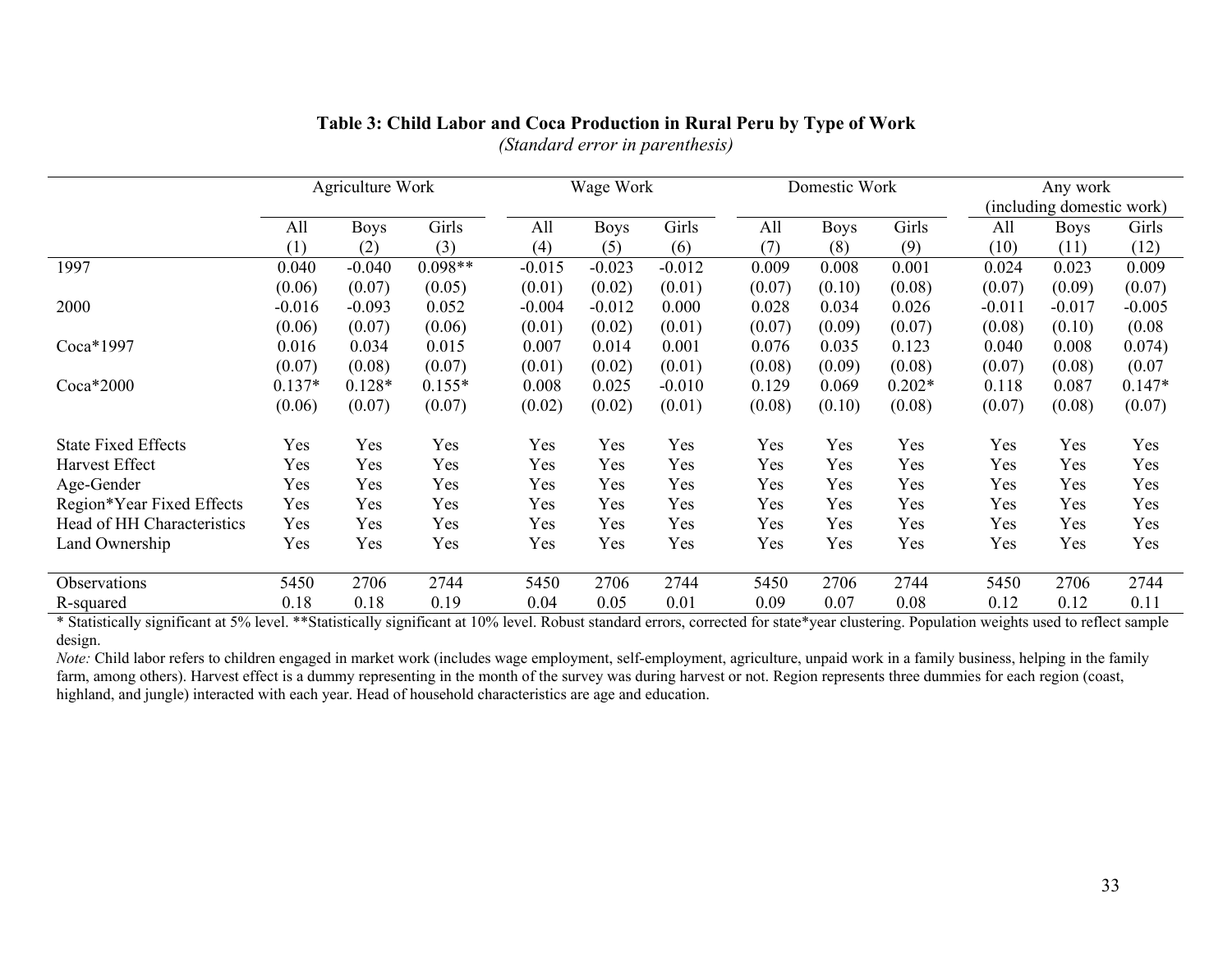|                            | Market Work |             |          | Domestic Work |             |          | Domestic<br>+ Market Work |             |          |
|----------------------------|-------------|-------------|----------|---------------|-------------|----------|---------------------------|-------------|----------|
|                            | All         | <b>Boys</b> | Girls    | All           | <b>Boys</b> | Girls    | All                       | <b>Boys</b> | Girls    |
|                            | (1)         | (2)         | (3)      | (4)           | (5)         | (6)      | (7)                       | (8)         | (9)      |
| 1997                       | $-0.663$    | $-1.939$    | 0.026    | $-1.189$      | $-0.930$    | $-1.572$ | $-1.833$                  | $-2.780$    | $-1.588$ |
|                            | (0.91)      | (1.33)      | (0.77)   | (1.14)        | (1.72)      | (1.22)   | (1.41)                    | (2.46)      | (1.40)   |
| 2000                       | $-0.647$    | $-1.842$    | 0.290    | 0.173         | 1.458       | $-1.053$ | $-0.464$                  | $-0.315$    | $-0.803$ |
|                            | (1.36)      | (2.01)      | (0.86)   | (1.56)        | (2.81)      | (1.35)   | (2.15)                    | (3.36)      | (1.89)   |
| Coca*1997                  | 2.566**     | $3.113**$   | $2.365*$ | 1.900         | $2.013**$   | 1.670    | 4.459*                    | $5.127*$    | 4.007**  |
|                            | (1.50)      | (1.92)      | (1.38)   | (1.27)        | (1.14)      | (1.56)   | (1.93)                    | (2.02)      | (2.15)   |
| $Coca*2000$                | 2.044       | 2.852*      | 1.306    | 1.602         | 1.246       | 2.073    | $3.626**$                 | 4.098*      | 3.326    |
|                            | (1.45)      | (1.47)      | (1.69)   | (1.40)        | (1.11)      | (1.95)   | (2.06)                    | (1.80)      | (2.56)   |
| <b>State Fixed Effects</b> | Yes         | Yes         | Yes      | Yes           | Yes         | Yes      | Yes                       | Yes         | Yes      |
| Harvest Effect             | Yes         | Yes         | Yes      | Yes           | Yes         | Yes      | Yes                       | Yes         | Yes      |
| Age-Gender                 | Yes         | Yes         | Yes      | Yes           | Yes         | Yes      | Yes                       | Yes         | Yes      |
| Region*Year Fixed Effects  | Yes         | Yes         | Yes      | Yes           | Yes         | Yes      | Yes                       | Yes         | Yes      |
| Head of HH Characteristics | Yes         | Yes         | Yes      | Yes           | Yes         | Yes      | Yes                       | Yes         | Yes      |
| Land Ownership             | Yes         | Yes         | Yes      | Yes           | Yes         | Yes      | Yes                       | Yes         | Yes      |
| Observations               | 5450        | 2706        | 2744     | 5444          | 2704        | 2740     | 5444                      | 2704        | 2740     |
| R-squared                  | 0.15        | 0.16        | 0.15     | 0.10          | 0.05        | 0.11     | 0.16                      | 0.15        | 0.18     |

### **Table 4: Hours Worked and Coca Production in Rural Peru**

*(Standard error in parenthesis)* 

\* Statistically significant at 5% level. \*\*Statistically significant at 10% level. Robust standard errors, corrected for state\*year clustering. Population weights used to reflect sample design.

*Note:* Harvest effect is a dummy representing in the month of the survey was during harvest or not. Region represents three dummies for each region (coast, highland, and jungle) interacted with each year. Head of household characteristics are age and education.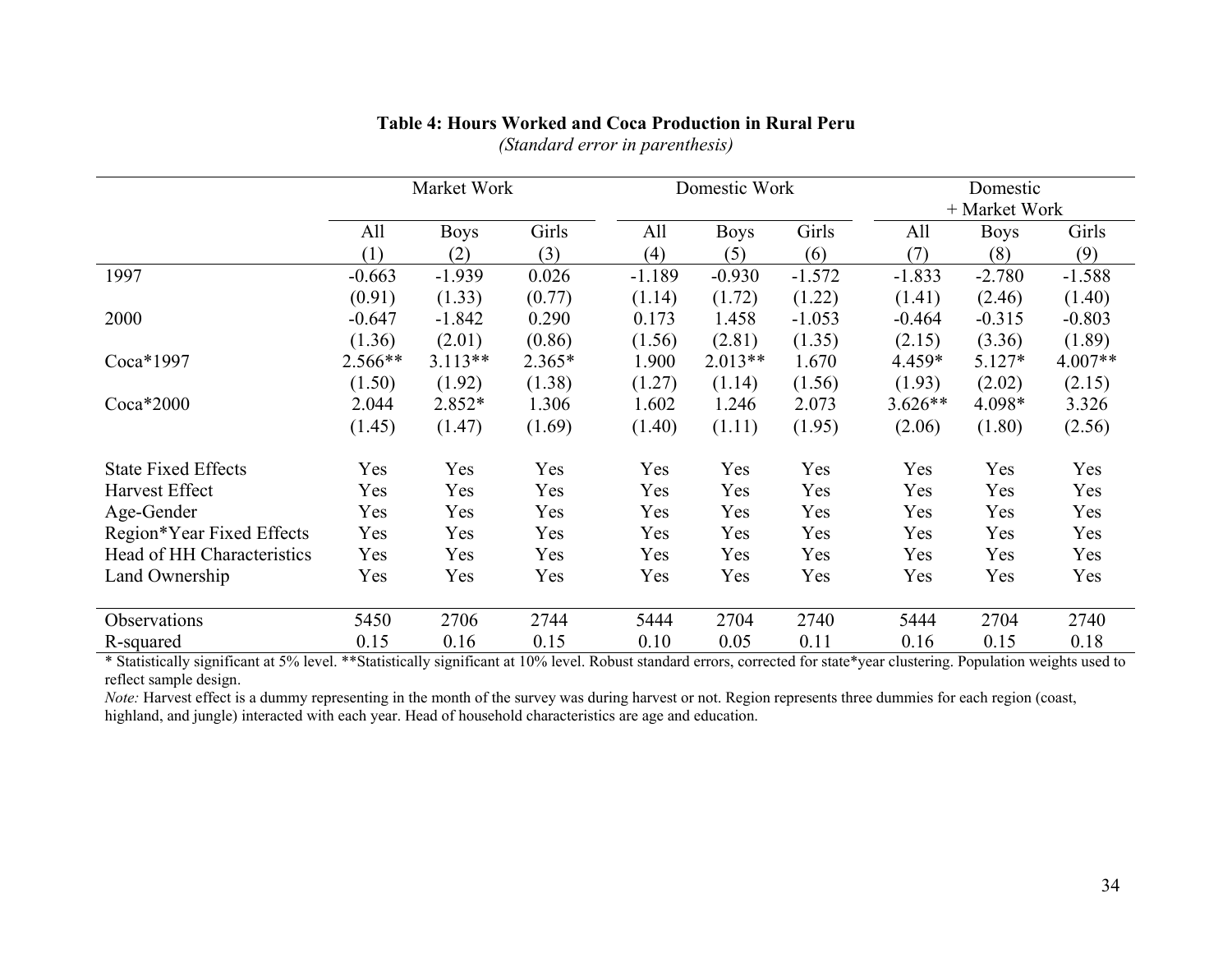|                            | <b>Attendance Rates</b> |             |          | <b>Highest Level Attained</b> |             |           | Over-age $a$ |             |           |
|----------------------------|-------------------------|-------------|----------|-------------------------------|-------------|-----------|--------------|-------------|-----------|
|                            | All                     | <b>Boys</b> | Girls    | All                           | <b>Boys</b> | Girls     | All          | <b>Boys</b> | Girls     |
|                            | (1)                     | (2)         | (3)      | (4)                           | (5)         | (6)       | (7)          | (8)         | (9)       |
| 1997                       | 0.044                   | 0.024       | $0.063*$ | $0.238*$                      | $0.315*$    | 0.164     | $-0.040$     | $-0.074$    | $-0.007$  |
|                            | (0.02)                  | (0.03)      | (0.03)   | (0.10)                        | (0.13)      | (0.13)    | (0.04)       | (0.06)      | (0.04)    |
| 2000                       | 0.039                   | 0.049       | 0.028    | $0.315*$                      | 0.390       | $0.260**$ | $-0.112*$    | $-0.167*$   | $-0.066*$ |
|                            | (0.02)                  | (0.03)      | (0.03)   | (0.11)                        | (0.14)      | (0.16)    | (0.03)       | (0.04)      | (0.03)    |
| Coca*1997                  | $-0.028**$              | $-0.041*$   | $-0.014$ | 0.027                         | 0.033       | 0.039     | 0.026        | 0.008       | 0.040     |
|                            | (0.02)                  | (0.02)      | (0.02)   | (0.11)                        | (0.13)      | (0.12)    | (0.04)       | (0.04)      | (0.05)    |
| $Coca*2000$                | $-0.020$                | $-0.028**$  | $-0.012$ | $-0.011$                      | $-0.040$    | 0.025     | 0.009        | $-0.005$    | 0.029     |
|                            | (0.02)                  | (0.02)      | (0.02)   | (0.11)                        | (0.12)      | (0.12)    | (0.04)       | (0.04)      | (0.05)    |
| <b>State Fixed Effects</b> | Yes                     | Yes         | Yes      | Yes                           | Yes         | Yes       | Yes          | Yes         | Yes       |
| <b>Harvest Effect</b>      | Yes                     | Yes         | Yes      | Yes                           | Yes         | Yes       | Yes          | Yes         | Yes       |
| Age-Gender                 | Yes                     | Yes         | Yes      | Yes                           | Yes         | Yes       | Yes          | Yes         | Yes       |
| Region*Year Fixed Effects  | Yes                     | Yes         | Yes      | Yes                           | Yes         | Yes       | Yes          | Yes         | Yes       |
| Head of HH Characteristics | Yes                     | Yes         | Yes      | Yes                           | Yes         | Yes       | Yes          | Yes         | Yes       |
| Land Ownership             | Yes                     | Yes         | Yes      | Yes                           | Yes         | Yes       | Yes          | Yes         | Yes       |
|                            |                         |             |          |                               |             |           |              |             |           |
| Observations               | 5450                    | 2706        | 2744     | 5389                          | 2673        | 2716      | 5450         | 2706        | 2744      |
| R-squared                  | 0.06                    | 0.05        | 0.07     | 0.71                          | 0.72        | 0.70      | 0.24         | 0.26        | 0.22      |

## **Table 5: Schooling and Coca Production in Rural Peru**

*(Standard error in parenthesis)* 

<sup>a</sup> Over-age is defined as SAGE= [years of education/(age-6)]\*100, and =100 for children aged 6 and currently attending school. Over-age equals one if SAGE<100 and 0 otherwise.

\* Statistically significant at 5% level. \*\*Statistically significant at 10% level. Robust standard errors, corrected for state\*year clustering. Population weights used to reflect sample design.

*Note:* Harvest effect is a dummy representing in the month of the survey was during harvest or not. Region represents three dummies for each region (coast, highland, and jungle) interacted with each year. Head of household characteristics are age and education.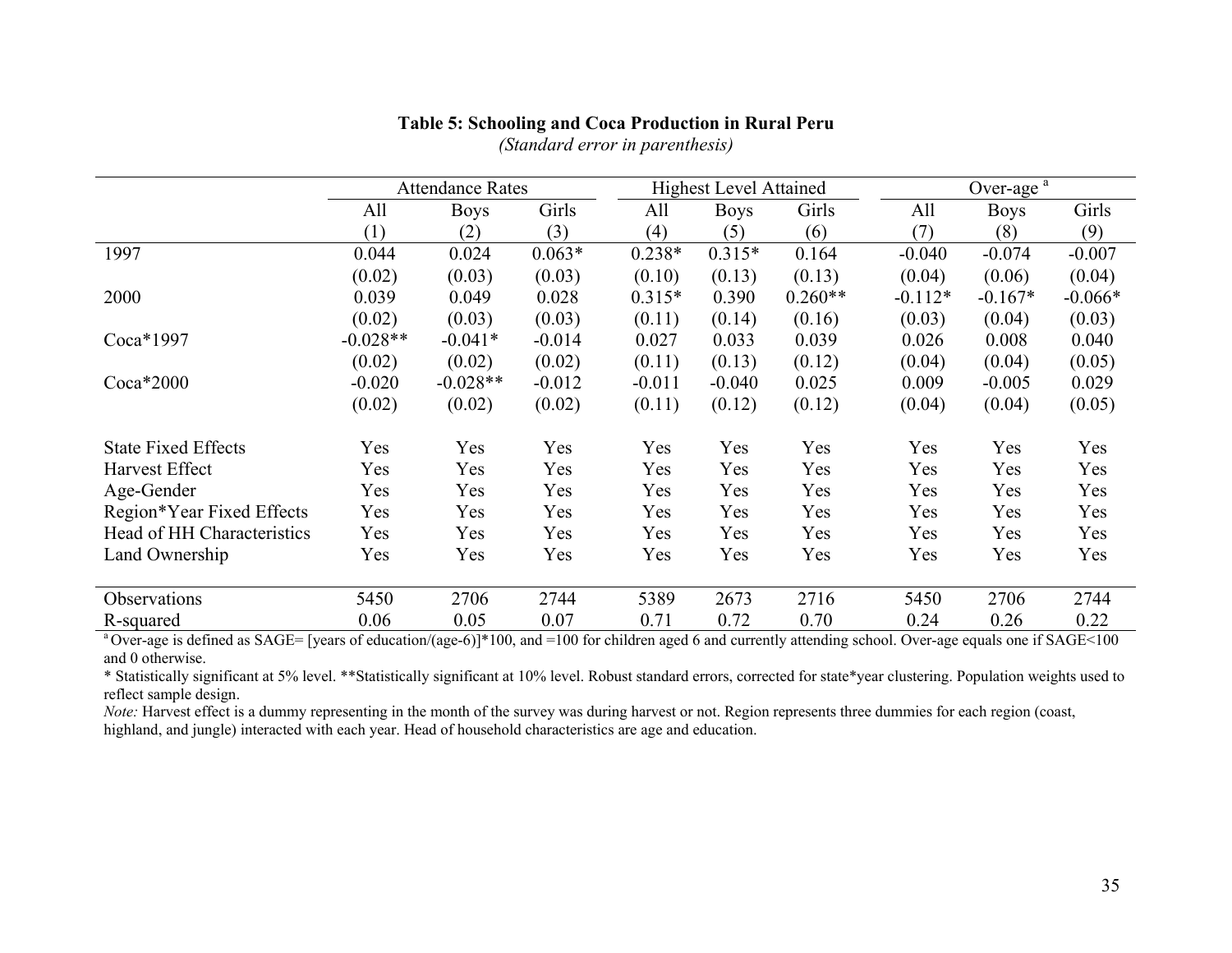# **Table 6: Changes in Child Labor and Schooling,**

|  |  | Coca and Non-Coca growing areas |  |
|--|--|---------------------------------|--|
|  |  |                                 |  |

| <b>Panel A: By Location</b>      | 1997         |           |                  | 2000         |            |                  |  |
|----------------------------------|--------------|-----------|------------------|--------------|------------|------------------|--|
|                                  | Urban        |           | Rural            | Urban        |            | Rural            |  |
|                                  |              |           |                  |              |            |                  |  |
| Market Work                      | $-0.003$     |           | 0.022            | 0.012        |            | $0.132**$        |  |
|                                  | (0.05)       |           | (0.08)           | (0.05)       |            | (0.08)           |  |
| Market Work Hours                | 0.643        |           | 2.638**          | 0.779        |            | 2.112            |  |
|                                  | (0.69)       |           | (1.55)           | (0.78)       |            | (1.49)           |  |
| <b>Domestic Work Hours</b>       | $-1.087$     |           | 2.117            | $-1.493$     |            | 1.630            |  |
|                                  | (1.33)       |           | (1.40)           | (1.63)       |            | (1.56)           |  |
| Schooling                        | $-0.032*$    |           | $-0.026$         | $-0.003$     |            | $-0.018$         |  |
|                                  | (0.02)       |           | (0.02)           | (0.02)       |            | (0.02)           |  |
| <b>Panel B: By Parental</b>      |              | 1997      |                  |              | 2000       |                  |  |
| <b>Occupation in Rural Areas</b> | Agricultural |           | Non-Agricultural | Agricultural |            | Non-Agricultural |  |
|                                  | Households   |           | Households       | Households   |            | Households       |  |
|                                  |              |           |                  |              |            |                  |  |
| Market Work                      | 0.028        |           | 0.037            | $0.169*$     |            | 0.005            |  |
|                                  | (0.08)       |           | (0.10)           | (0.08)       |            | (0.10)           |  |
| Market Work Hours                | 2.742        | $3.006**$ |                  | 2.881        |            | $-0.009$         |  |
|                                  | (1.72)       | (1.86)    |                  | (1.80)       |            | (1.71)           |  |
| <b>Domestic Work Hours</b>       | 2.989*       | $-1.963$  |                  | 1.924        |            | 0.125            |  |
|                                  | (1.40)       | (1.82)    |                  | (1.42)       |            | (2.40)           |  |
| Schooling                        | $-0.030$     |           | $-0.042**$       | $-0.012$     |            | $-0.062*$        |  |
|                                  | (0.02)       |           | (0.02)           | (0.02)       |            | (0.02)           |  |
| <b>Panel C: By Parental</b>      |              | 1997      |                  |              | 2000       |                  |  |
| <b>Education in Rural Areas</b>  | Low          | Middle    | High             | Low          | Middle     | High             |  |
|                                  | Education    | Education | Education        | Education    | Education  | Education        |  |
|                                  |              |           |                  |              |            |                  |  |
| Market Work                      | 0.027        | 0.155     | $-0.771$         | $0.167*$     | $0.184*$   | $-0.03$          |  |
|                                  | (0.09)       | (0.10)    | (0.09)           | (0.08)       | (0.10)     | (0.09)           |  |
| Market Work Hours                | 2.818        | 3.178     | 0.929            | 2.812**      | 1.622      | 0.507            |  |
|                                  | (1.75)       | (2.06)    | (1.99)           | (1.71)       | (2.33)     | (1.95)           |  |
| Domestic Work Hours              | 1.023        | 5.445*    | 3.097            | 0.702        | 5.700*     | 1.269            |  |
|                                  | (1.31)       | (2.11)    | (2.25)           | (1.49)       | (2.52)     | (2.58)           |  |
| Schooling                        | $-0.037**$   | 0.027     | $-0.021$         | $-0.009$     | $-0.043**$ | $-0.036$         |  |
|                                  | (0.02)       | (0.04)    | (0.04)           | (0.02)       | (0.03)     | (0.04)           |  |

 *(Standard error in parenthesis)* 

\* Statistically significant at 5% level. \*\*Statistically significant at 10% level. Robust standard errors, corrected for state\*year clustering. Population weights used to reflect sample design.

*Note:* Child labor refers to children engaged in market work (it includes wage employment, self-employment, agriculture, unpaid work in a family business, helping in the family farm, among others). Regression includes state fixed effects, indicator variables for gender and age of the child; an indicator variable representing in the month of the survey was during harvest or not; three dummies for each region (coast, highland and jungle) interacted with each year; head of household characteristics (age and education).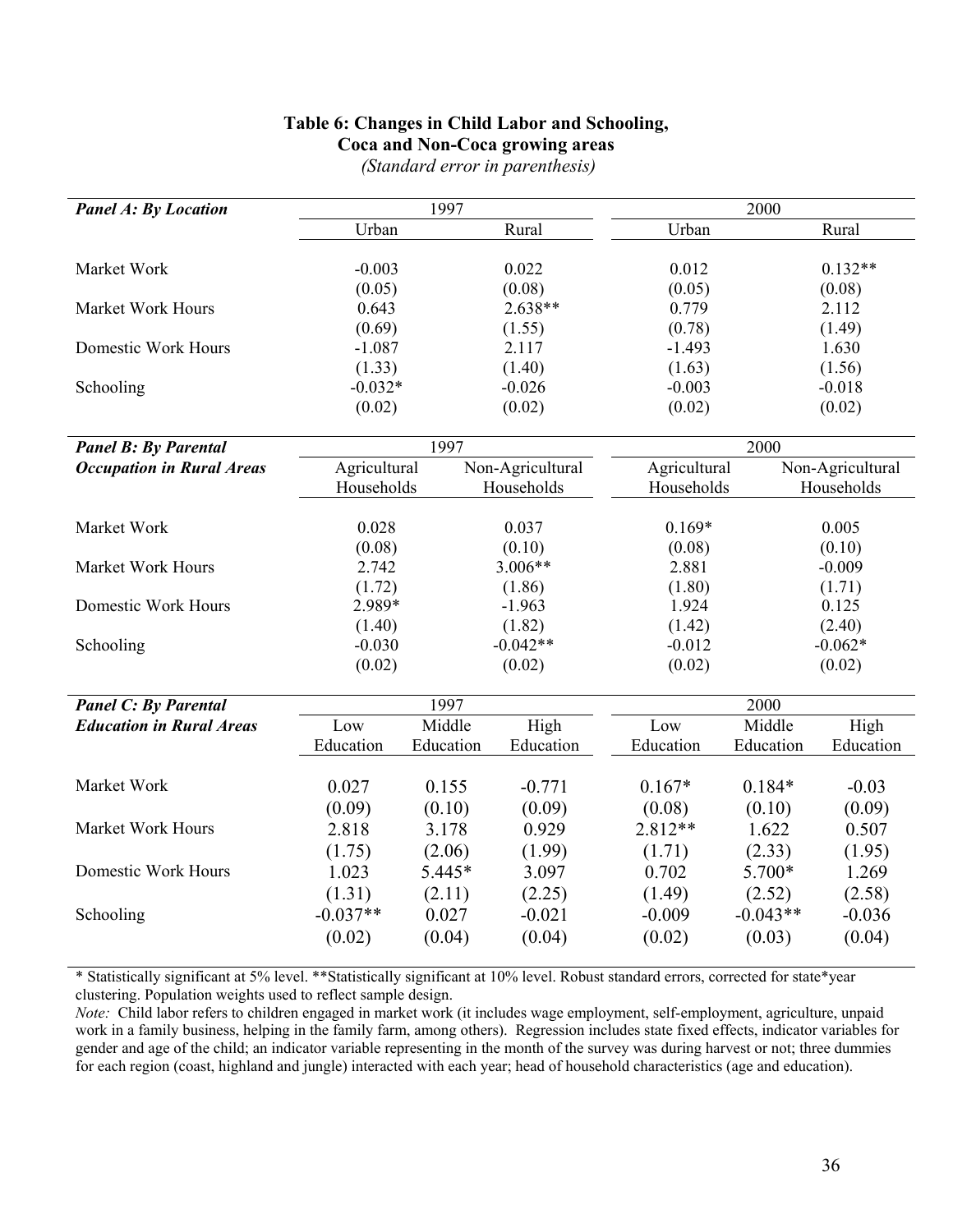# **Table 7: Child Labor and Coca Production in Rural Peru: Sensitivity Analysis**

|                                   | Excluding      | $%$ Poor   | $%$ Poor   | Low        | High       | Without  |
|-----------------------------------|----------------|------------|------------|------------|------------|----------|
|                                   | coast          | $<$ Median | $>$ Median | Population | Population | Migrants |
|                                   |                |            |            | Density    | Density    |          |
|                                   |                |            |            | $<$ Median | >Median    |          |
|                                   | (1)            | (2)        | (3)        | (4)        | (5)        | (6)      |
| 1997                              | $0.151*$       | $0.227*$   | 0.158      | 0.153      | $-0.029$   | 0.027    |
|                                   | (0.07)         | (0.12)     | (0.14)     | (0.16)     | (0.07)     | (0.06)   |
| 2000                              | $-0.035$       | $-0.151$   | 0.190      | 0.008      | $-0.069$   | $-0.015$ |
|                                   | (0.06)         | (0.10)     | (0.12)     | (0.07)     | (0.07)     | (0.07)   |
| Coca*1997                         | 0.026          | 0.002      | 0.067      | 0.165      | $-0.049$   | 0.055    |
|                                   | (0.08)         | (0.12)     | (0.08)     | (0.12)     | (0.08)     | (0.08)   |
| $Coca*2000$                       | 0.114          | 0.080      | $0.176*$   | $0.322*$   | $-0.007$   | $0.171*$ |
|                                   | (0.08)         | (0.10)     | (0.08)     | (0.11)     | (0.08)     | (0.08)   |
| <b>State Fixed Effects</b>        | Yes            | Yes        | Yes        | Yes        | Yes        | Yes      |
| <b>Harvest Effect</b>             | Yes            | Yes        | Yes        | Yes        | Yes        | Yes      |
| Age-Gender                        | Yes            | Yes        | Yes        | Yes        | Yes        | Yes      |
| Region*Year Fixed Effects         | N <sub>0</sub> | Yes        | Yes        | Yes        | Yes        | Yes      |
| Head of Household Characteristics | Yes            | Yes        | Yes        | Yes        | Yes        | Yes      |
| Land Ownership                    | Yes            | Yes        | Yes        | Yes        | Yes        | Yes      |
| Observations                      | 4294           | 2557       | 2893       | 2690       | 2760       | 4677     |
| R-squared                         | 0.16           | 0.20       | 0.21       | 0.25       | 0.19       | 0.20     |

*(Standard error in parenthesis)* 

\* Statistically significant at 5% level. \*\*Statistically significant at 10% level. Robust standard errors, corrected for state\*year clustering. Population weights used to reflect sample design.

*Note:* Child labor refers to children engaged in market work (it includes wage employment, self-employment, agriculture, unpaid work in a family business, helping in the family farm, among others). Harvest effect is a dummy representing in the month of the survey was during harvest or not. Region represents three dummies for each region (coast, highland, and jungle) interacted with each year. Head of household characteristics are age and education. Population density and percentage of poor people refers to the district of residency, this data comes from the 1993 Peruvian Census.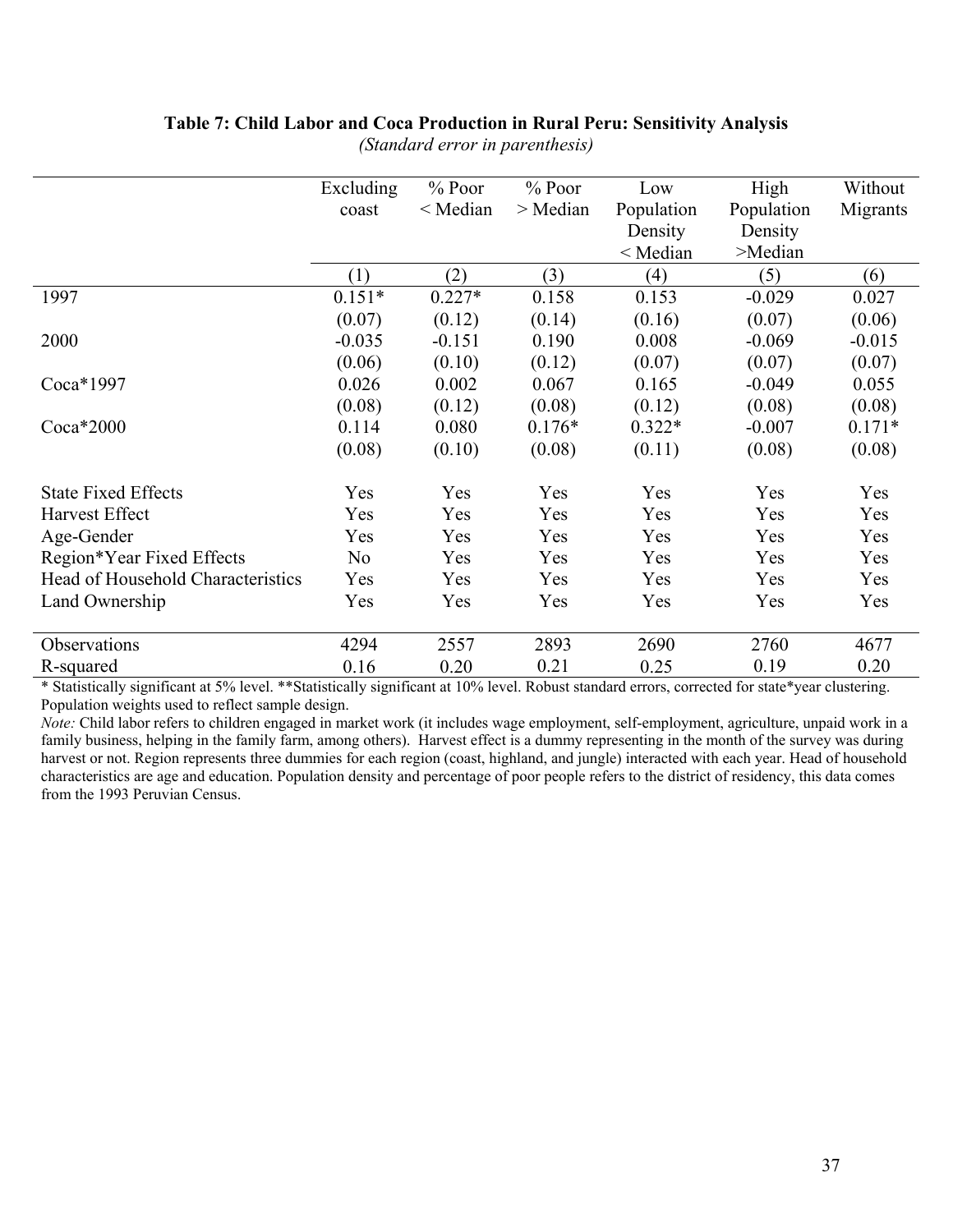|                            | Participation in<br>Wage Work | Hours in Wage<br>Work |
|----------------------------|-------------------------------|-----------------------|
|                            | (1)                           | (2)                   |
| $0 - 6$ years              |                               |                       |
| 1997                       | 0.03                          | $-0.911$              |
|                            | (0.08)                        | (4.01)                |
| 2000                       | 0.045                         | 2.35                  |
|                            | (0.62)                        | (3.98)                |
| $7 - 10$ years             |                               |                       |
| 1997                       | $0.189*$                      | 10.47**               |
|                            | (0.10)                        | (5.45)                |
| 2000                       | $0.278*$                      | $16.10*$              |
|                            | (0.07)                        | (4.77)                |
| $>10$ years                |                               |                       |
| 1997                       | 0.099                         | 5.62                  |
|                            | (0.08)                        | (4.62)                |
| 2000                       | $0.135**$                     | $7.41**$              |
|                            | (0.08)                        | (4.29)                |
| <b>State Fixed Effects</b> | Yes                           | Yes                   |
| <b>Harvest Effect</b>      | Yes                           | Yes                   |
| Age Controls               | Yes                           | Yes                   |
| Region*Year Fixed Effects  | Yes                           | Yes                   |
| Land Ownership             | Yes                           | Yes                   |
| Observations               | 4040                          | 4040                  |
| R-squared                  | 0.14                          | 0.11                  |

# **Table 8: Coca Production and Adult Male Employment in Wage Work by Years of Education in Rural Peru**

*(Standard error in parenthesis)* 

\* Statistically significant at 5% level. \*\*Statistically significant at 10% level. Robust standard errors, corrected for state\*year clustering. Population weights used to reflect sample design.

*Note:* Harvest effect is a dummy representing in the month of the survey was during harvest or not. Region represents three dummies for each region (coast, highland, and jungle) interacted with each year. Data restricted to males ages 21-59.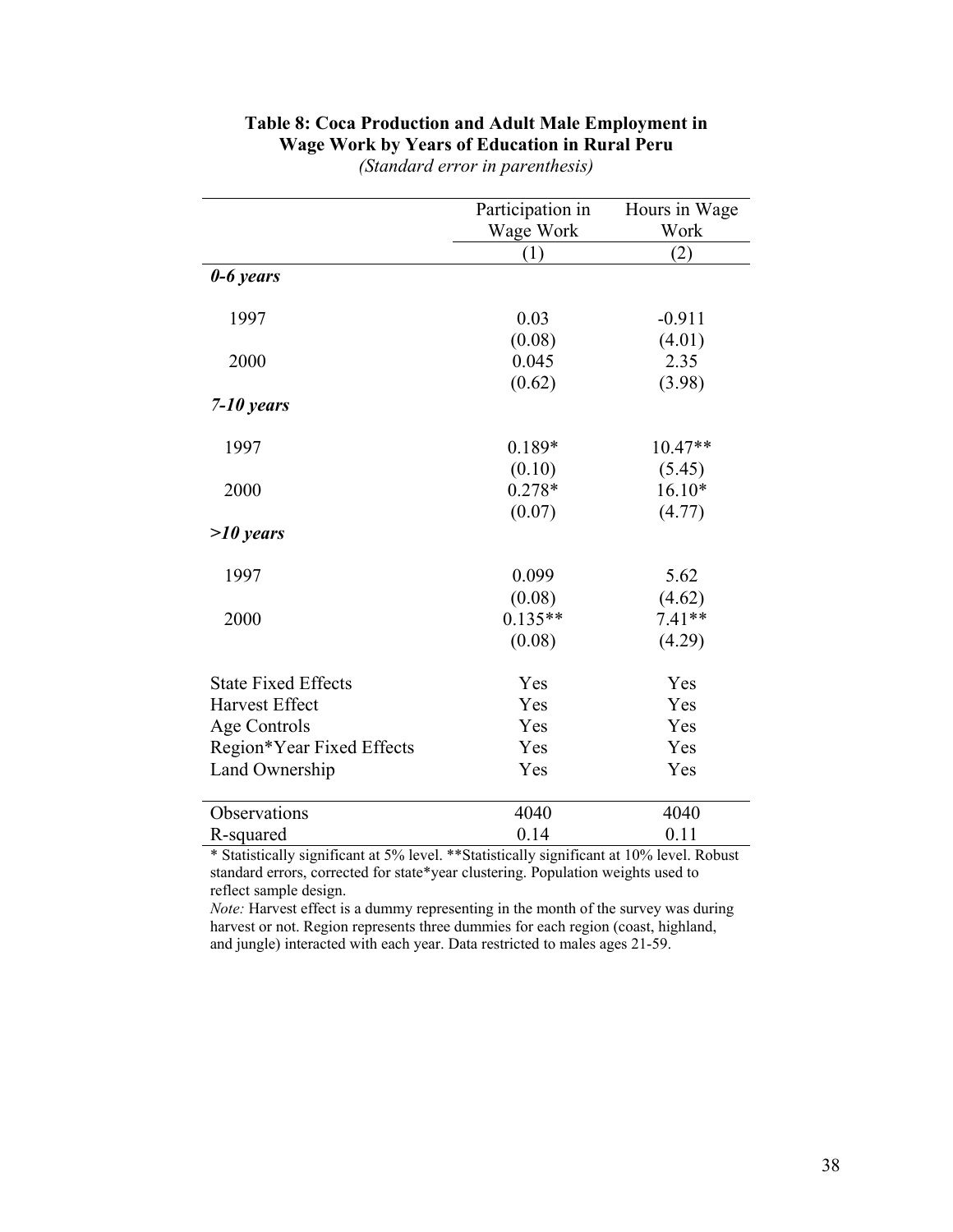|                             | 1997       | 2000      |
|-----------------------------|------------|-----------|
|                             |            |           |
| Wage Work                   | 0.082      | $0.114*$  |
|                             | (0.06)     | (0.06)    |
| Agriculture                 | $-0.087**$ | $-0.040$  |
|                             | $(-0.05)$  | $(-0.05)$ |
| Self-Employed               | $-0.056$   | $-0.026$  |
|                             | (0.05)     | (0.04)    |
| Market Work Hours           | $-1.441$   | 0.071     |
|                             | $(-2.63)$  | $(-2.40)$ |
| Household Work              | $-0.173*$  | $-0.030$  |
|                             | (0.06)     | (0.08)    |
| <b>Household Work Hours</b> | $-1.531**$ | $-1.415$  |
|                             | (0.89)     | (1.05)    |
| Hours Worked in Agriculture | $-6.067*$  | $-2.681$  |
|                             | (2.57)     | (2.39)    |
| Years of Schooling          | $-0.218$   | 0.06      |
|                             | (0.30)     | (0.23)    |

# **Table 9: Coca Production and Adult Male Employment in Rural Peru**

*(Standard error in parenthesis)* 

\* Statistically significant at 5% level. \*\*Statistically significant at 10% level. Robust standard errors, corrected for state\*year clustering. Population weights used to reflect sample design. *Note:* Regression includes state fixed effects, indicator variables for gender and age; an indicator variable representing in the month of the survey was during harvest or not; three dummies for each region (coast, highland and jungle) interacted with each year. Data restricted to males ages 21-59.